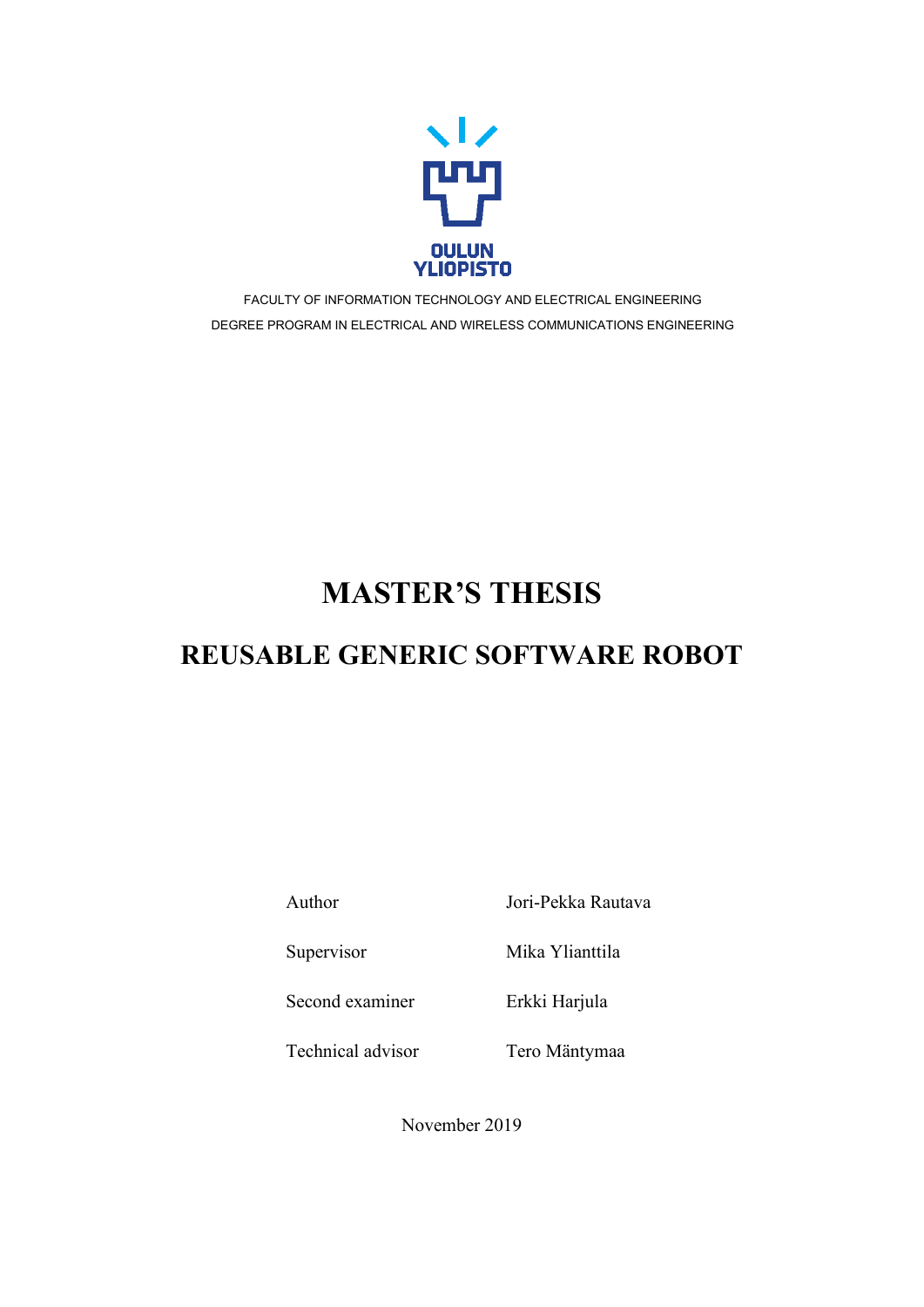**Rautava J-P. (2019) Reusable generic software robot.** University of Oulu, Degree Programme in Electrical Engineering. Master's Thesis, 44 p.

# **ABSTRACT**

<span id="page-1-0"></span>**The main purpose of this thesis was to create a generic reusable software robot which can be deployed into any IaaS type of a cloud service. In this thesis the first thing to be researched was how to implement a virtualised environment into a cloud service. The possibilities for virtualising the environment were a container and a virtual machine. The two possible implementations were researched since the resulting implementation must be compatible with a cloud service. Firstly, it was found that a container-based implementation would be the best option because it is lightweight to move around and secondly, a start-up time of a new instance in a cloud service is fast.**

**Possible cloud providers were scanned after researching possible implementation methods. Two possible cloud providers, AWS and Azure, were studied more closely since they offer an infrastructure as a service and once they are commonly used. AWS was chosen to be the platform to be used because of a higher maturity level and also because of the possibility to add or remove container capabilities.**

**Finally, it was discussed how a generic reusable software robot was implemented. Notable circumstances of suitable tasks for a software robot were considered.**

**Key words: Sikuli, AWS, Azure, virtual machine, Docker, virtualisation.**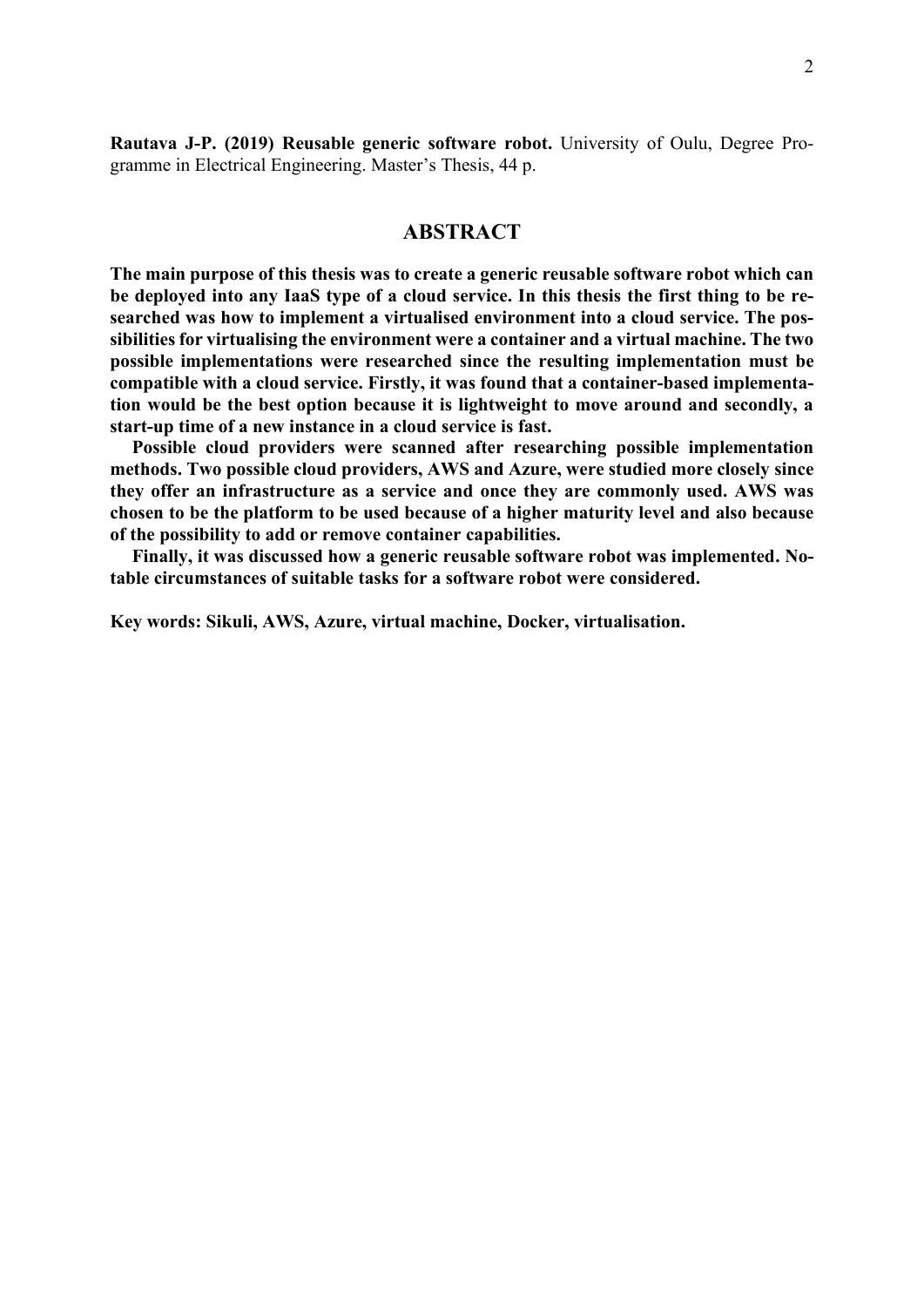**Rautava J-P. (2019) Kertakäyttöinen geneerinen ohjelmistorobotti.** Oulun yliopisto, tietoja sähkötekniikan tiedekunta, elektroniikan ja tietoliikennetekniikan tutkinto-ohjelma. Diplomityö, 44 s.

# **TIIVISTELMÄ**

<span id="page-2-0"></span>**Tässä työssä tutkittiin, kuinka geneerinen kertakäyttöinen ohjelmistorobotti voidaan toteuttaa pilvipalvelussa. Ensin tarkasteltiin erilaisia virtualisointimenetelmiä, joilla ohjelmistorobotti voitaisiin toteuttaa. Tutkitut menetelmät olivat virtuaalikone ja kontti. Näitä kahta toteutustapaa vertailtiin huomioiden valmiin toteutuksen sopivuus pilvipalveluun. Kontti todettiin sopivimmaksi toteutustavaksi, koska se vie vähän tilaa ja uuden instanssin käynnistäminen on nopeaa.**

 **Pilvipalvelutarjoajia tutkittiin, kun sopiva toteutusmenetelmä ohjelmistorobotille oli löydetty. Tutkimuksessa keskityttiin AWS:ään ja Azureen, jotka ovat tällä hetkellä suurimpia markkinoilla toimivia** *infrastructure as a service* **-tyyppisten pilvipalveuiden tarjoajia. AWS valittiin toteutusalustaksi, koska se on teknisesti edistyneempi kuin Azure ja AWS:ssä on mahdollista lisätä ja poistaa kontin oikeuksia.**

**Lopuksi esiteltiin, kuinka geneerinen kertakäyttöinen ohjelmistorobotti toteutettiin ja mitä täytyy ottaa huomioon, kun päätetään sopivasta käyttökohteesta ohjelmistorobotille.**

**Avainsanat: Sikuli, AWS, Azure, virtuaalikone, Docker, virtualisointi.**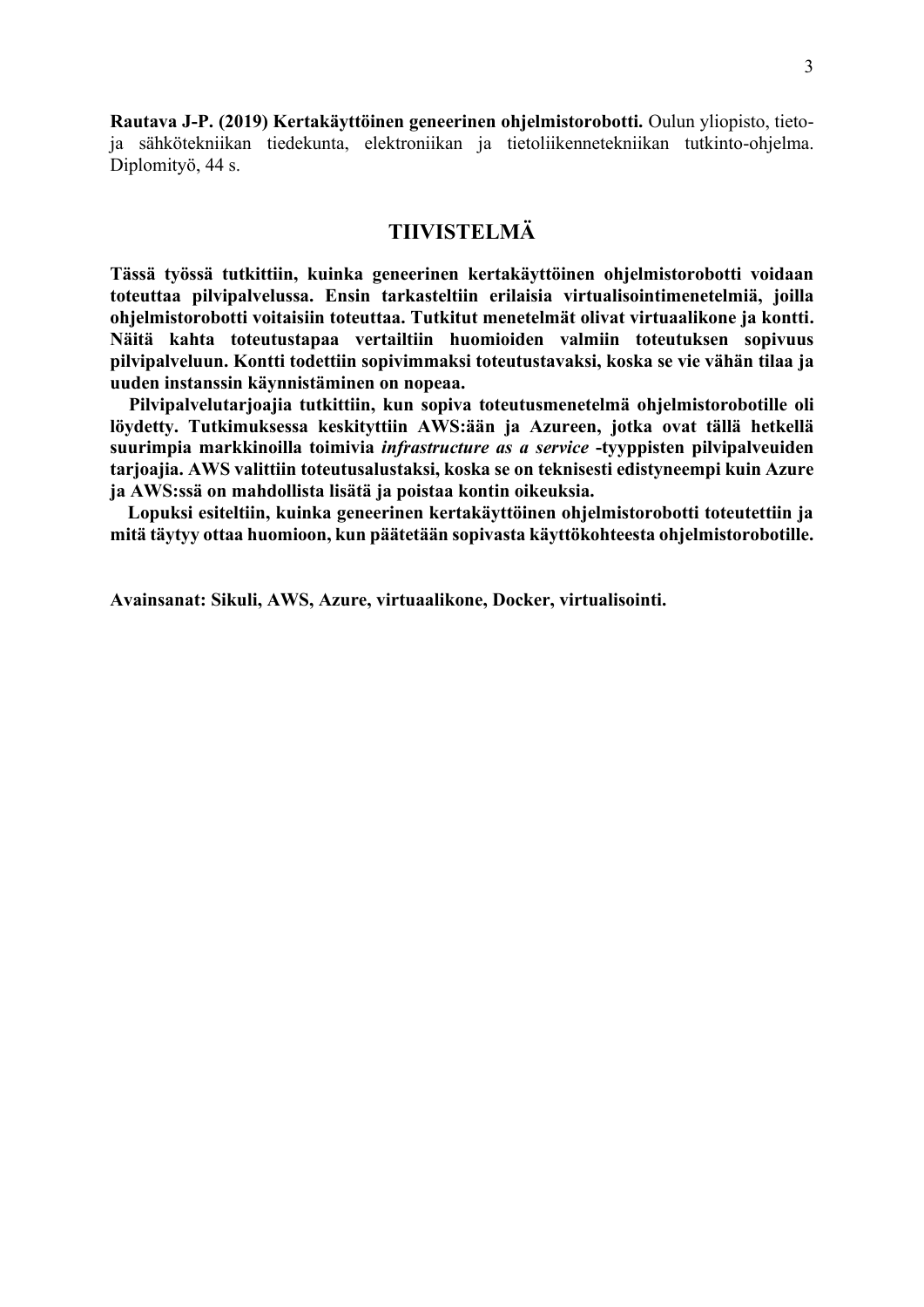# **TABLE OF CONTENTS**

<span id="page-3-0"></span>

| 1              |     |       |  |  |  |  |
|----------------|-----|-------|--|--|--|--|
| $\overline{2}$ |     |       |  |  |  |  |
|                | 2.1 |       |  |  |  |  |
|                |     | 2.1.1 |  |  |  |  |
|                |     | 2.1.2 |  |  |  |  |
|                |     | 2.1.3 |  |  |  |  |
|                | 2.2 |       |  |  |  |  |
|                |     | 2.2.1 |  |  |  |  |
|                |     | 2.2.2 |  |  |  |  |
|                |     | 2.2.3 |  |  |  |  |
|                |     | 2.2.4 |  |  |  |  |
|                | 2.3 |       |  |  |  |  |
|                |     | 2.3.1 |  |  |  |  |
|                |     | 2.3.2 |  |  |  |  |
|                |     | 2.3.3 |  |  |  |  |
|                |     | 2.3.4 |  |  |  |  |
|                |     | 2.3.5 |  |  |  |  |
|                | 2.4 |       |  |  |  |  |
|                | 2.5 |       |  |  |  |  |
|                | 2.6 |       |  |  |  |  |
| 3              |     |       |  |  |  |  |
|                | 3.1 |       |  |  |  |  |
|                | 3.2 |       |  |  |  |  |
|                | 3.3 |       |  |  |  |  |
|                | 3.4 |       |  |  |  |  |
|                | 3.5 |       |  |  |  |  |
|                | 3.6 |       |  |  |  |  |
| $\overline{4}$ |     |       |  |  |  |  |
| 5              |     |       |  |  |  |  |
| 6              |     |       |  |  |  |  |
| 7              |     |       |  |  |  |  |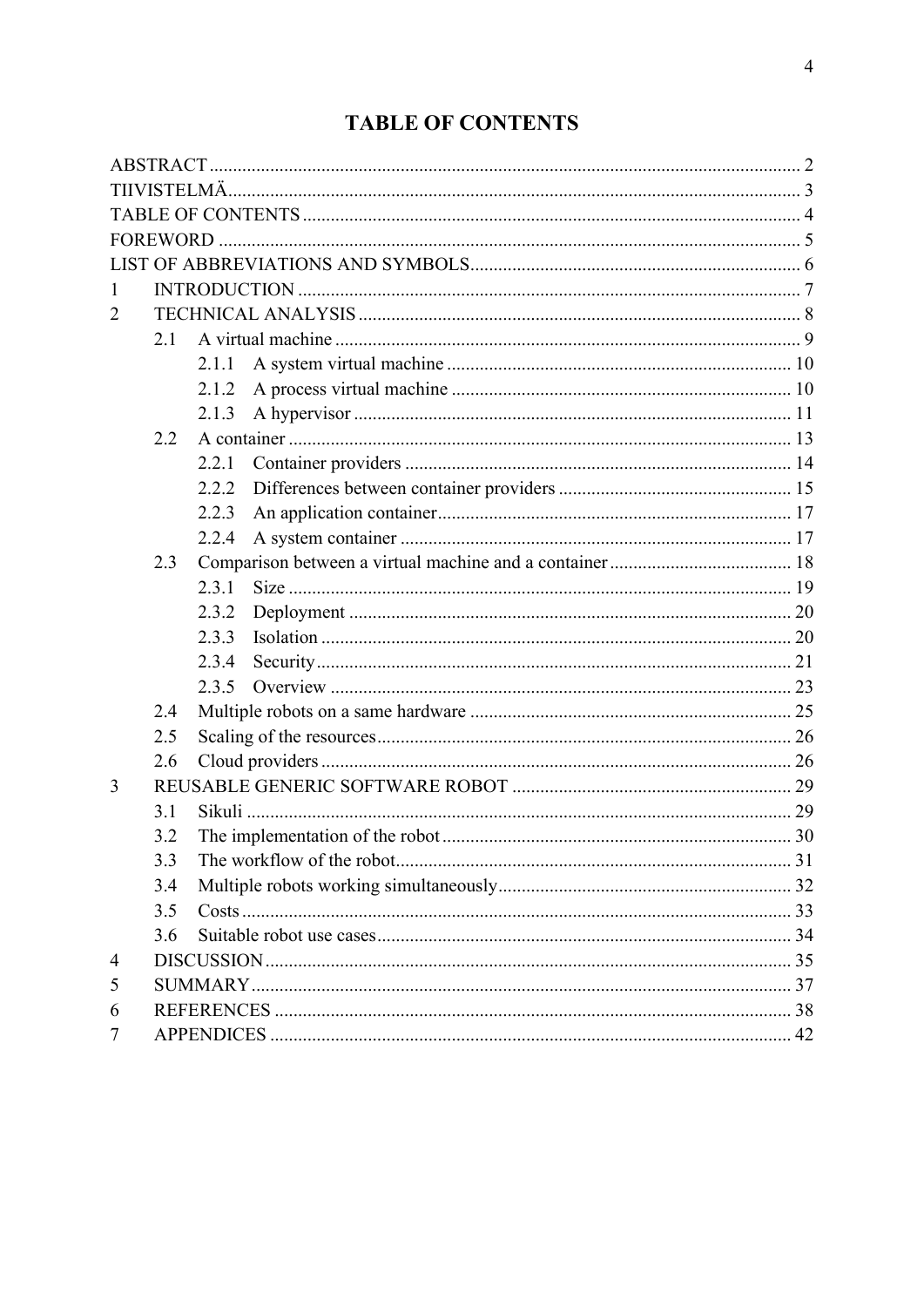# **FOREWORD**

<span id="page-4-0"></span>The topic was invented when having conversation with my colleagues Tero Mäntymaa and Tomi Leppälahti. One thing led to another and soon I had a topic which could be introduced to Mika Ylianttila who was the supervisor of this thesis.

I would like to thank everyone who participated in the process of writing this thesis. I would like to thank Tero for all the moments when we have discussed of the state of the thesis and where to head next. Next, I would like to thank Vincit for being so flexible, making it easy to combine working and writing thesis.

I would like to thank Titto for giving priceless help with the grammar of this thesis. Jari Hannu, thank you for mentoring me through the university courses and for clarifying the path through course combinations. Mika Ylianttila, thank you for being supervisor for this thesis and giving feedback when feedback was needed.

For my parents, thank you for raising me and encouraging me to pursue my dreams and goals which led me to this point.

To all my Teekkari friends, thank you. You have made this journey an exciting one. You have been the reason why I have had so great time during my studies. All the experiences and memories will remain, as well as the friendship we have.

Finally, but definitely not the least, thanks to my fiancé, Hanna, who has supported me through the tough moments when I felt like giving up with final courses. With your support I managed to push through all the courses and finish my degree.

At Turku 29.11.2019

Jori-Pekka Rautava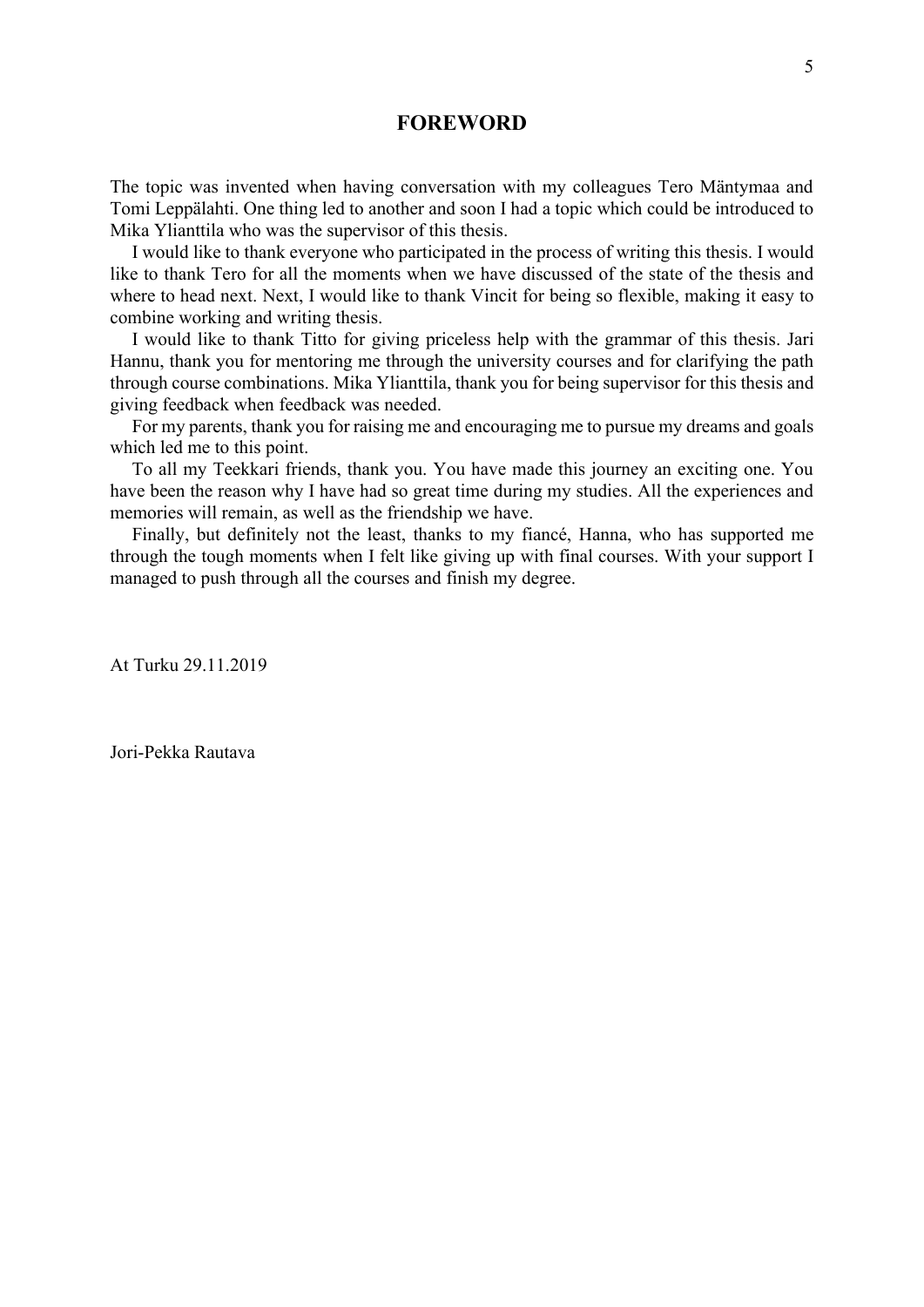# **LIST OF ABBREVIATIONS AND SYMBOLS**

<span id="page-5-0"></span>

| ABI          | Application binary interface                    |
|--------------|-------------------------------------------------|
| <b>API</b>   | Application programming interface               |
| <b>AWS</b>   | Amazon web services                             |
| CoW          | Copy-on-write                                   |
| <b>CPU</b>   | Central processing unit                         |
| <b>CSV</b>   | Comma separated values                          |
| <b>DCT</b>   | Docker content trust                            |
| <b>GUI</b>   | Graphical user interface                        |
| <b>HID</b>   | Human interface device                          |
| <b>HTTPS</b> | Hypertext transfer protocol secure              |
| IaaS         | Infrastructure as a service                     |
| <b>IDE</b>   | Integrated development environment              |
| <b>ISA</b>   | Instruction set architecture                    |
| <b>JVM</b>   | Java virtual machine                            |
| <b>KVM</b>   | Kernel-based virtual machine                    |
| <b>LXC</b>   | Linux containers                                |
| R/W          | Read and write                                  |
| <b>RAM</b>   | Random access memory                            |
| <b>RPA</b>   | Robotic process automation                      |
| <b>OS</b>    | Operating system                                |
| PaaS         | Platform as a service                           |
| <b>UID</b>   | User ID                                         |
| <b>VM</b>    | Virtual machine                                 |
| X11          | X window system                                 |
| MB           | Megabyte                                        |
| GB           | Gigabyte                                        |
| Bash         | A command processor which runs in a shell       |
| x86          | Processor architecture by Intel                 |
| x86-64       | 64-bit processor architecture version of an x86 |
|              |                                                 |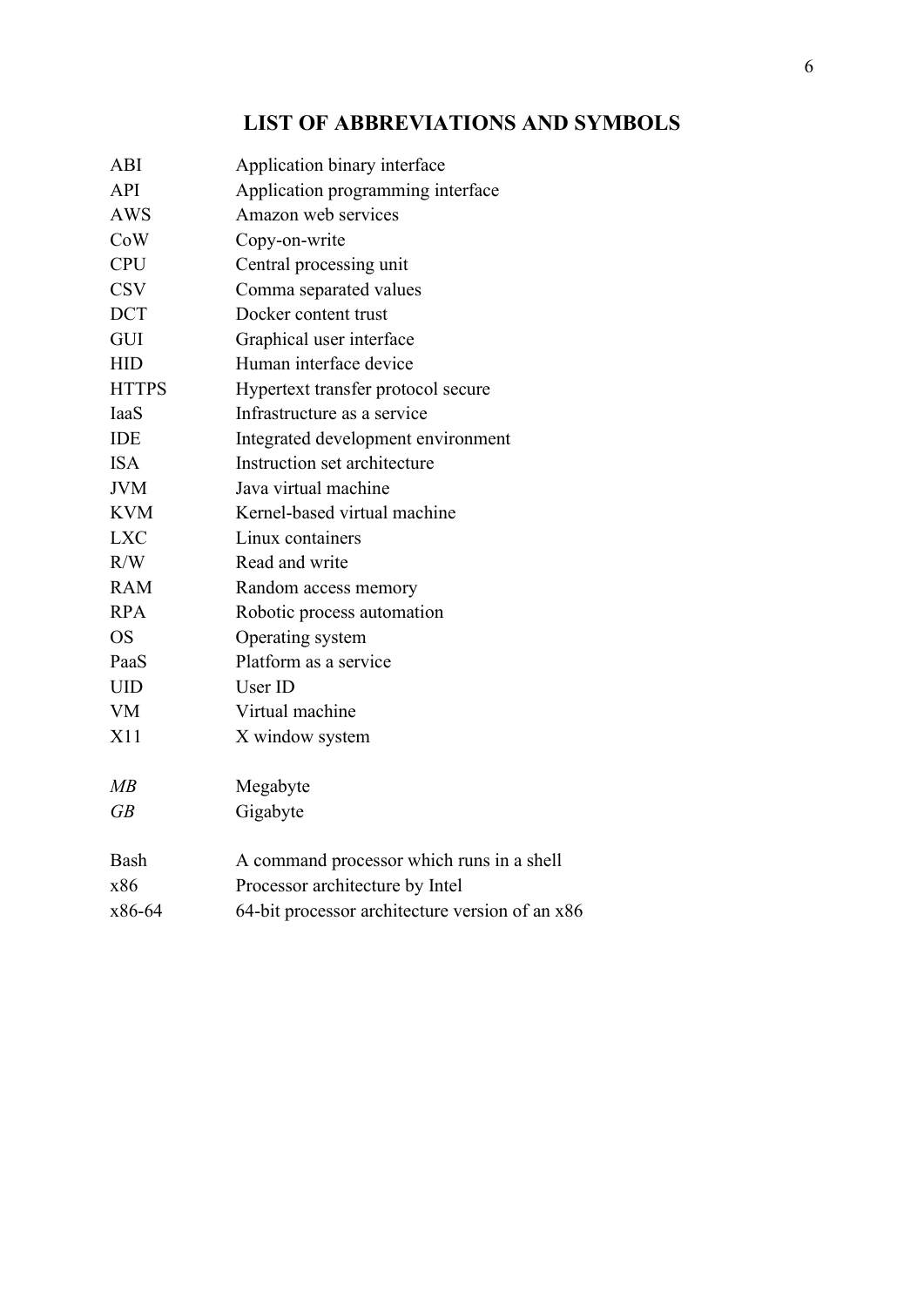# **1 INTRODUCTION**

<span id="page-6-0"></span>This thesis will focus on possible means of creating a reusable generic software robot. In the theory part of this thesis different ways to implement a reusable generic software robot will be compared. The major interest will be in comparing a container and a virtual machine -based implementations. In a practical part of this thesis a generic reusable software robot will be developed based on the research made in the theory part. The development of a generic reusable software robot aims to make robotic process automation (RPA) solutions more robust and easier to implement in a cost-efficient way when compared to traditional implementations. In the later implementation either an actual machine or a virtual machine is occupied all the time by a robot even the actual tasks are processed only part of the time.

In the theory part possible technologies to implement the software robot in a cloud service like Amazon web services (AWS) and Microsoft Azure will be researched. The best way to implement the software robot measured with indicators of cost and performance will be researched when deciding the technology which will be used in the practical part.

Running multiple robots simultaneously is a performance factor influencing the implementation methods of a software robot. Having multiple robots working simultaneously needs to be researched from an orchestration point of view. A virtualisation is researched in order to provide a functional desktop for a robot working on top of the same hardware with other robots. The robot needs to have a desktop inside a container so it could work. The possible ways to implement the desktop inside a container are discussed.

Possible ways to implement the software robot into a cloud service are a container and a virtual machine. These implementation methods are compared in sense of costs, efficiency and performance. The scaling of the resources in the cloud service will be researched because the scaling of the resources will have an effect in the costs.

After the theory part a detailed explanation on how the reusable generic software robot was implemented is provided. At first, creating a container which has all the necessary parts to run the Sikuli scripts is discussed. Next, implementing a container image into a cloud service and how to manage a lifecycle of a container is researched. Finally, a whole infrastructure needed for managing multiple robots from single control panel is studied.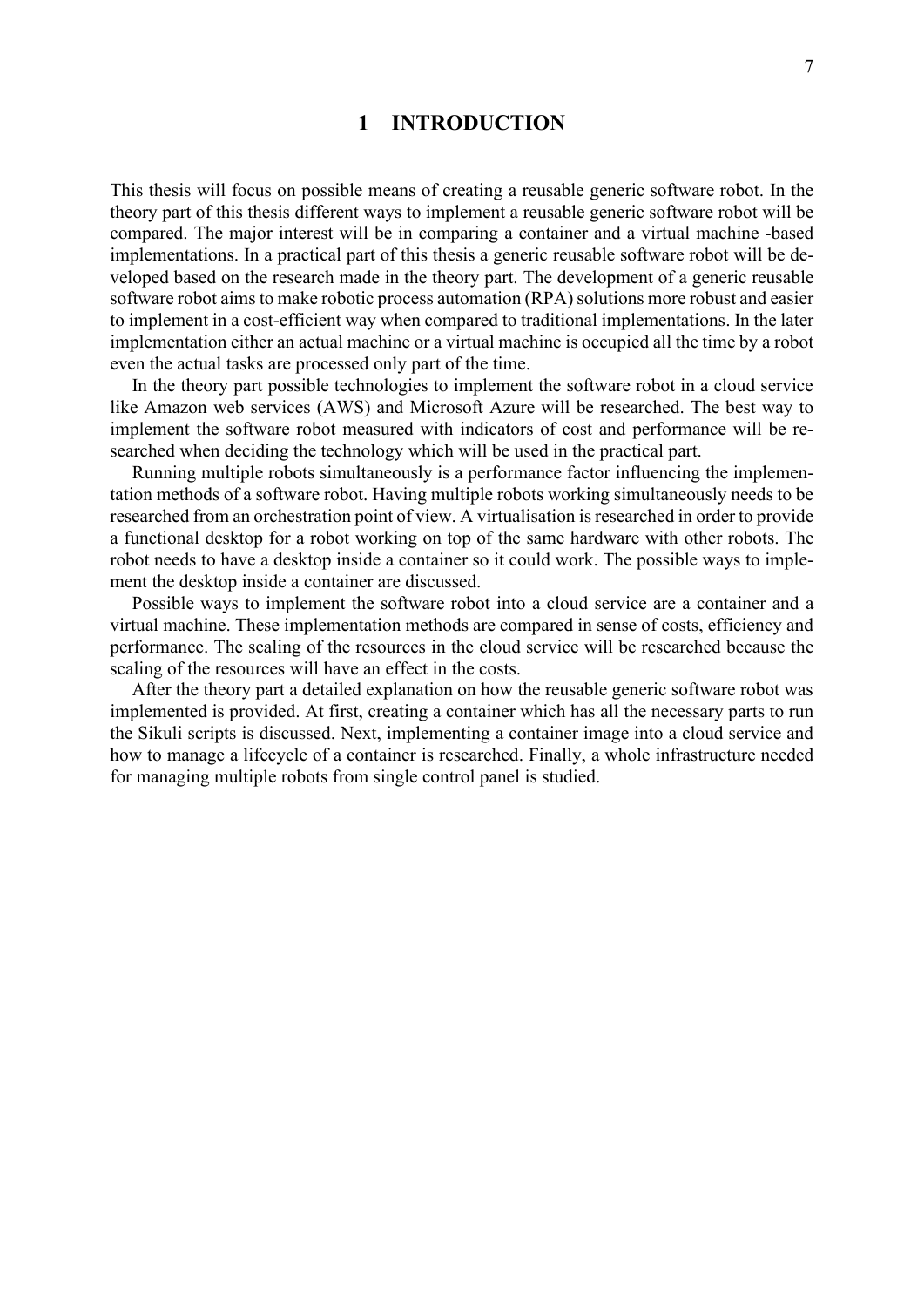# **2 TECHNICAL ANALYSIS**

<span id="page-7-0"></span>A generic reusable software robot must be easy to implement into different environments. This limitation makes it imminent to study different methods to virtualise the environment where the software robot will work. There are basically two main categories of virtualisations to be considered: a container-based and a hypervisor-based virtualisation. Roughly it can be said that the hypervisor-based virtualisation means the usage of a virtual machine and the container-based virtualisation is about different types of containers. These are the only types which are considered because the software robot acts just like a human from the computer point of view. A screen and input devices for the software robot must be provided just like if a human would be using the computer.

In this part, a virtual machine and container technologies and their differences are in focus. At first, both technologies are introduced and the differences between the technologies are considered. Secondly, the cloud environments are examined, and the necessary factors for the most efficient implementation method for a generic reusable software robot are researched. The most efficient implementation method is considered from multiple angles including the costs, a size of the robot and the performance factors of the robot. The performance factors include, for example, information about how fast the robot is and how fast the robot can be started.

In a virtualisation the platform on which the virtualisations are run, is called a host operating system and the operating system in a virtualised environment is called a guest operating system. One of the biggest benefits of the virtualisation is that a software can be run on a different hardware, but the software does not know that the hardware is different. The virtualisation makes it possible to implement many different types of software on the same hardware. Through the virtualisation, a better utilisation rate for a bare metal servers are accomplished and a hardware related configuration is not needed meaning that an automation can be utilised with creating new virtualised instances. [1]

A virtualisation solves various problems known in a software engineering and in communication networks. Many networks, like bare metal servers, are idle most of the time, but with the virtualisation the utilisation rate of the resources can be higher. The resource utilisation rate is an important aspect with containers and virtual machines as well: The same hardware can host multiple containers and virtual machines simultaneously which means that there are a better utilisation rate with the hardware resources when multiple virtualised environments can use them simultaneously. [1]

The virtualisation enables a better interoperability between different platforms. In today's world, a growing number of devices are connected to the networks which makes moving a software like a data an advantage. With virtualisation the software does not have to worry about an underlying hardware. Different processor architectures need a different kind of instruction sets for a software to work properly. For a virtualised system the hardware is virtualised, and it looks always the same for the virtualised system regardless of the actual underlying hardware. Thus, virtualising a system gives a greater level of an abstraction since the virtualised system is not restricted to a certain processor architecture. The virtualisation enables creating a software that runs properly anywhere, because the virtualisation takes care of translating an instruction set to a form which the underlying hardware can understand. [2]

The virtualisation began in the late 1960's and in the early 1970's when companies used a hardware which was sitting most of the time idle. IBM started researching ways to have a better utilisation rate through a resource sharing in the time domain. When IBM released a new model using time-shared resources the costs of the computing resources dropped drastically making it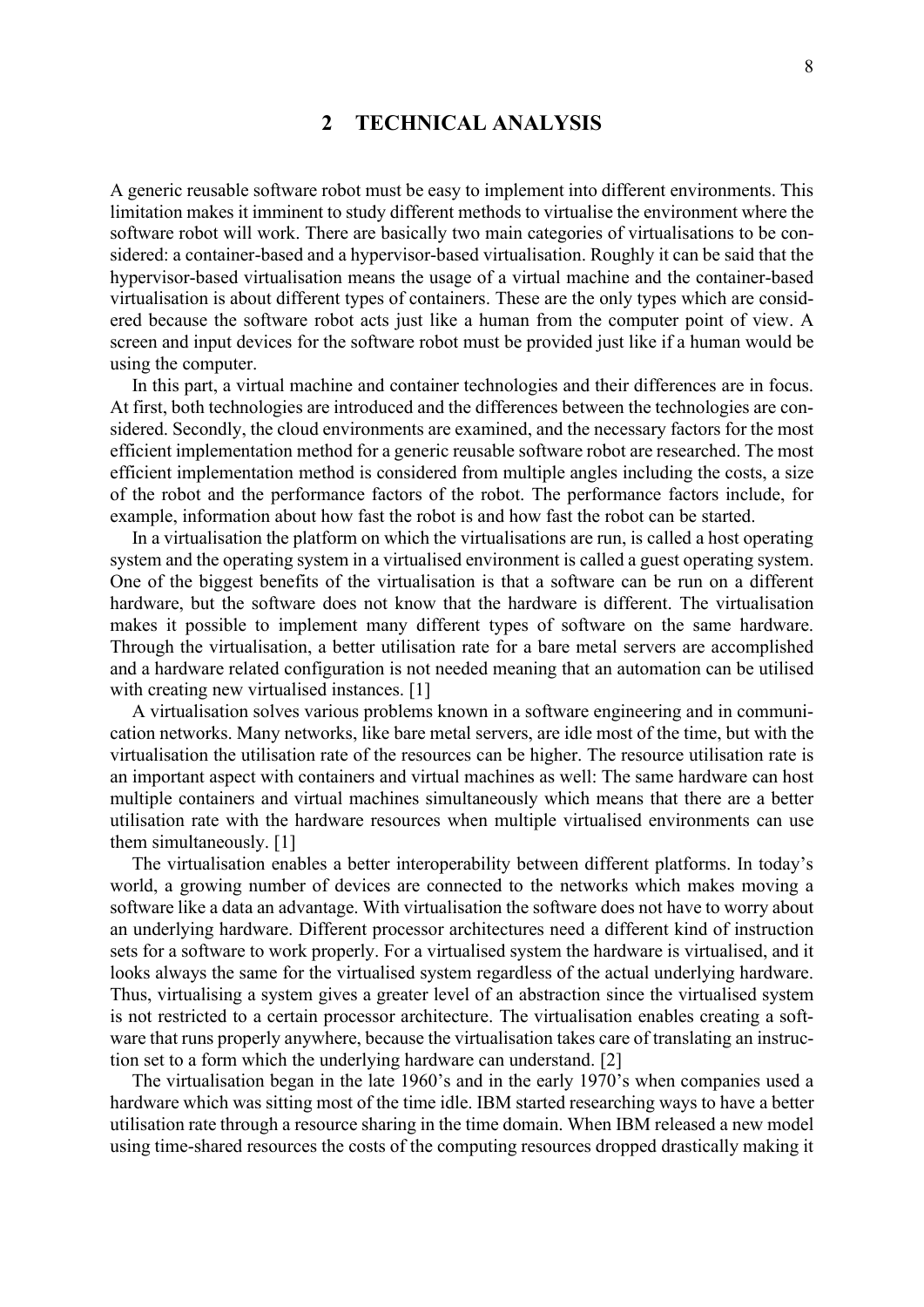possible for more people and companies to use the computing resources. The benefits of the virtualisation have not changed since and today's data centres use virtualisation to have a better utilisation rate for a hardware meaning less an actual hardware for reducing costs of the computing resources of a single end user. [3]

# **2.1 A virtual machine**

<span id="page-8-0"></span>A virtual machine (VM) is a concept which is used in many different meanings. The different meanings of a virtual machine might be confusing because a virtual machine can mean on one hand a complete machine where programs can be used just like with an actual computer or on the other hand a virtual machine can mean an environment where some specific task can be executed. As the latter one the concept of a virtual machine was firstly introduced to a general public of developers in 1995 through the Java virtual machine (JVM) when Sun Microsystems released the first Java programming language. The JVM is used to translate a Java code into a bytecode which then can be executed platform independently [4]. Since virtual machines have spread across digital platforms and today virtual machines are used almost on every software related industry:

- 1. Almost all modern programming languages use virtual machines to execute a code, for example JavaScript Engine in a browser or an Android Java Virtual Machine in an Android operating system. [4]
- 2. In a software development to produce stable and reproduceable environments.
- 3. Security features, for example sandboxing, make a virtual machine a perfect way to analyse and test malicious items.

The virtual machines can be roughly divided into four different categories according how specific the details of the implementation are. These categories are not strict and different types might overlap in an actual virtual machine design. The four different types of virtual machines from the most detailed to the most abstract are:

- 1. A full instruction set architecture (ISA) virtual machine
- 2. An application binary interface (ABI) virtual machine
- 3. A virtual ISA virtual machine
- 4. A language virtual machine

An ISA virtual machine is the most detailed version of a virtual machine. It expresses a full virtualisation of an actual computer. All the logics from an actual computer are implemented and the user cannot tell the difference between an ISA virtual machine and an actual computer. There are multiple providers for this kind of virtual machines for example VirtualBox and QEMU. The ISA virtual machines are what usually are meant when a term virtual machine is used. [4]

An ABI is an interface between binary programs which defines how a data or computational routines can be accessed using a machine code which is a low level and a platform dependent code. An ABI virtual machine has a higher level of an abstraction when compared to an ISA virtual machine because an ABI virtual machine does not virtualise a complete computer but only the parts needed to provide an application binary interface for applications. An ABI virtual machine can be used to emulate an interface for applications to run on a system parallel with applications using a native ABI. An ABI virtual machine is more of an emulation than an actual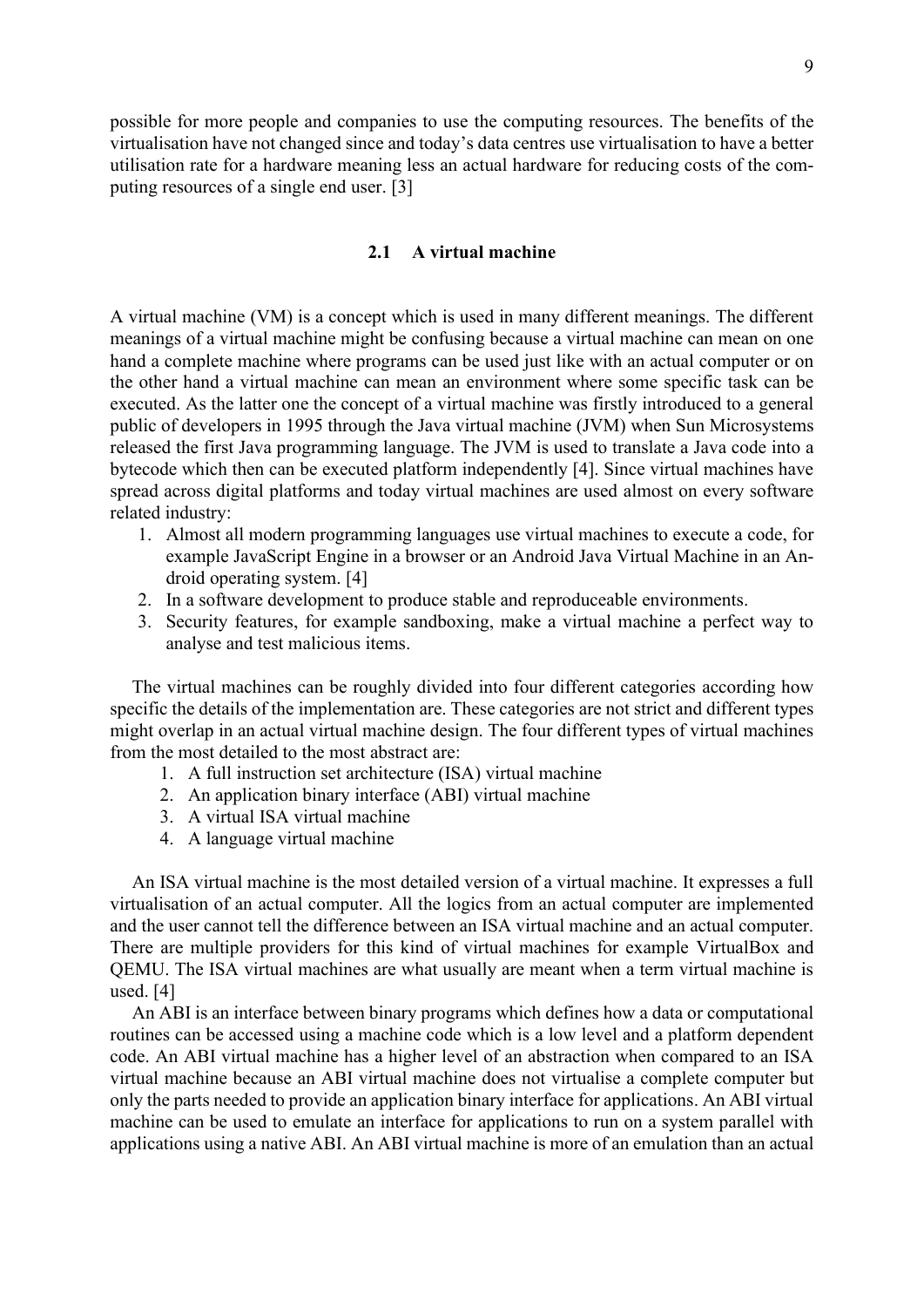virtualisation because it emulates a processor architecture which can be used to run applications and then transforms the instruction set to be usable on an actual underlying processor. [4]

A virtual ISA virtual machine only virtualises higher level of an ISA semantics and only the parts needed by a runtime engine to run an application. A virtual ISA is used so certain applications made for a virtual ISA can be executed. For example, the JVM which compiles a Java code into a bytecode which then can be run in the different environments. A virtual ISA is a lightweight version of an ISA virtual machine since not all the semantics are implemented except only the necessary parts to get some specific task done. [4]

A language virtual machine is just a runtime engine which translates a guest language into a form which can be understood by an underlying hardware. A language virtual machine is usually for the higher level coding languages, hence they also take care of a memory management and other similar functionalities abstracted by the language. [4]

Hence when virtual machines are mentioned it means an ISA virtual machine. A virtual machine is a completely isolated system that works on top of a host operating system. Operating system in a virtual machine is called a guest operating system and the platform on which it runs is called a host operating system. A guest operating system is connected via a hypervisor into a host operating system. A hypervisor of a virtual machine is an extra software layer between virtualised system and a real machine. The layer prevents hardware resources related constraints and enables us to run any kind of a system inside a virtual machine. [2]

#### *2.1.1 A system virtual machine*

<span id="page-9-0"></span>A system virtual machine is what usually is meant when we speak of a virtual machine. The first two types of virtual machines, an ISA virtual machine and an ABI virtual machine, can be classified as a system virtual machine and the last two types, a virtual ISA virtual machine and a language virtual machine, can be classified as a process virtual machine. A system virtual machine has a complete system inside the virtual machine, and it mimics an actual physical machine. The [Figure 1](#page-12-1) presents two system virtual machines on top of a host operating system.

System virtual machines were invented in the 1960s and in the 1970s when computer hardware was expensive and there was a need for multiple users to use the same hardware simultaneously for different tasks. Early virtual machines enabled isolating users from each other and running programs and different operating systems simultaneously without interrupting other users. When the price of a computer hardware reduced, the applications for the virtual machines changed. Currently one of the most important applications for the system virtual machines is an isolation. The isolation is needed in big data centres where multiple completely different systems run on a single server. The isolation gives users a great advantage in the security because, if a virtual machine gets compromised, it does not affect to other virtual machines and systems running on the same hardware. [2]

#### *2.1.2 A process virtual machine*

<span id="page-9-1"></span>A process virtual machine is a platform virtualised only for a certain process. A process virtual machine is created when a process starts, and it is terminated when the process terminates. A process virtual machine is often used in systems where there are multiple users simultaneously. Each user gets their own virtual machine and they get the feeling of having a machine just for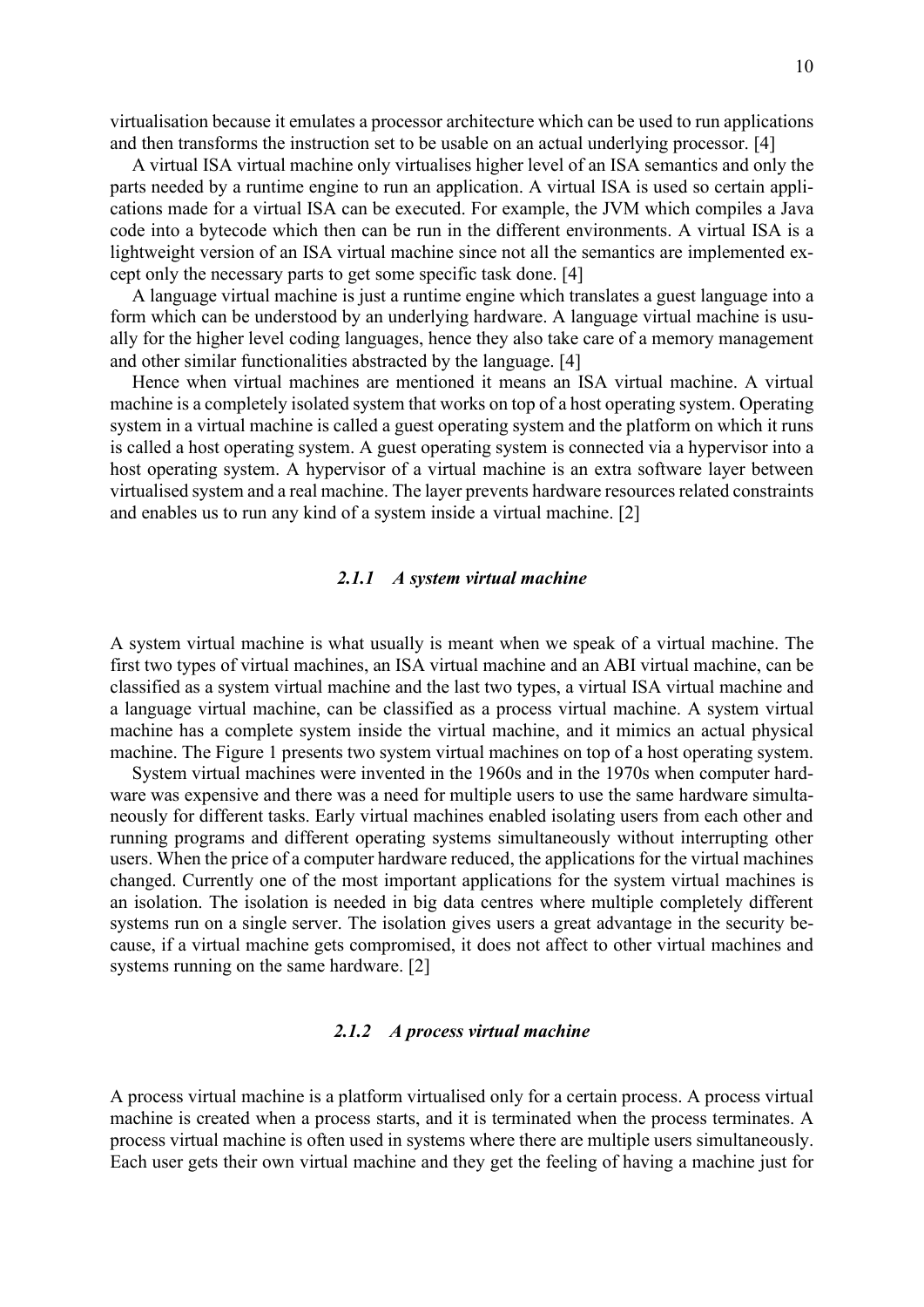themselves. A multiuser environment is the easiest way to implement an access for multiple people to a certain program which is usually used rarely and takes a great amount of a disk space. [2]

A virtual ISA is a process virtual machine because its only purpose is to do one task. A virtual ISA provides an instruction set and an execution model for a virtual machine. Because of a virtual ISA providing an instruction set for a virtual machine it can be seen as a virtual language making it a compilation target. [4]

Virtual language can be thought to be a compilation target for the actual language which is a programming language used by the developers to write programs. Virtual languages are usually not human readable, like a bytecode, which a computer understands but it is hard or impossible for humans to read. There are also exceptions like the JavaScript which can be thought to be a virtual language for the other programming languages. If a language can be compiled into the JavaScript it can be run in any environment providing the JavaScript engine making the Java-Script a virtual language to the actual language being compiled. [4]

In a browser a virtual machine takes care of running the JavaScript enabling responsive content on a web page. Every modern browser supports the JavaScript making it de facto of a web development and meaning that every language that can be translated into a JavaScript code can be executed in a browser. It would not be possible to run multiple different languages in a browser without a virtual machine translating the code into a JavaScript code. The virtual machine translating the code is a language virtual machine and it is an integral part of a browser meaning the virtual machine works smoothly with the browser. Smooth work is needed; page loads must be as fast as possible since people expect a real time experience when using the Internet.

#### *2.1.3 A hypervisor*

<span id="page-10-0"></span>A hypervisor takes care of the interaction between a virtual machine and the underlying hardware by managing all the resources. When a virtual machine tries to interact with the hardware, for example when writing into a disk, the hypervisor checks the operation and then performs the operation for the virtual machine. The virtual machine cannot see the hypervisor working between the actual hardware and the virtual machine, making the virtual machine process actions as it would perform operations directly without the intermediary layer. [2]

Hypervisors can be divided into two classes according to their usage:

- 1. A native or a bare metal hypervisor
- 2. A hosted hypervisor

A native or a bare metal hypervisor run on the hardware of the host system and directly controls the hardware. The guest operating system is then run on the second layer on top of the hypervisor. Whereas hosted hypervisors provide a new software layer on top of a host operating system the third software layer is added in a form of a guest operating system. Both hypervisor classes are pictured in [Figure 1](#page-12-1) but the difference is that a native hypervisor is parallel with a host operating system when a hosted hypervisor sits on top of the host operating system. [5]

A hosted hypervisor provides more hardware compatibility, but it cannot access the hardware directly but uses an underlying host operating system and its drivers for the hardware access. The additional layer of the software adds to a resource overhead making the performance of a hosted hypervisor virtual machine poorer than with a native hypervisor. A native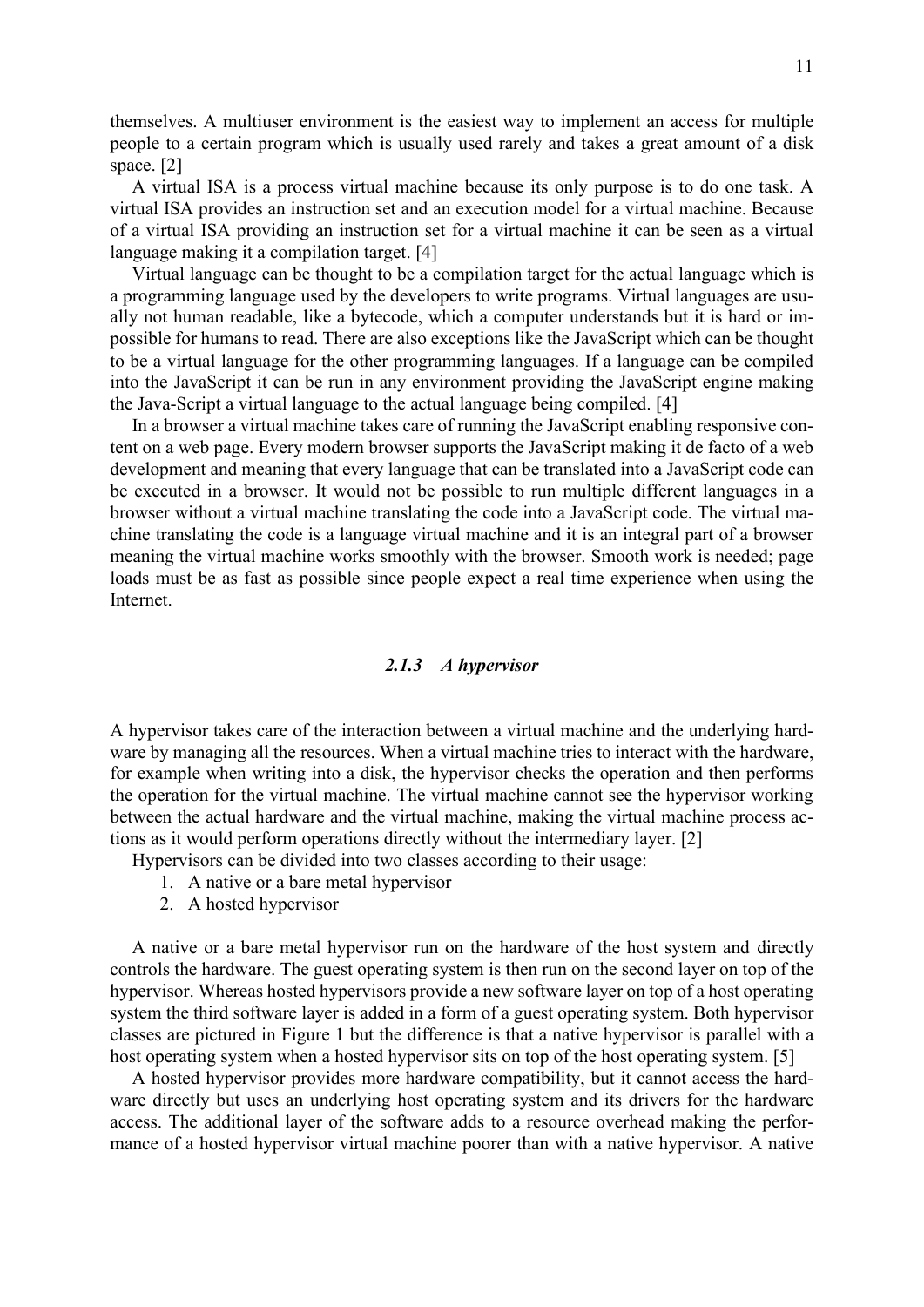hypervisor controls directly the hardware below the hypervisor giving it a better performance, scalability and stability compared to a hosted hypervisor. A better performance is achieved by directly controlling the hardware reducing the time taken to perform I/O operations. A better scalability and stability are achieved because the only limiting factor is the underlying hardware. The only way to crash the virtual machine having a native hypervisor is because of the hypervisor or the virtual machine related errors. A flaw is caused by abovementioned limitations with the hardware compatibility. [4]

As hypervisors can be implemented into the different layers and interaction with the layers below happens through different methods, there are many different hypervisor providers today, Among the most popular ones are VMware, VirtualBox, KVM and Hyper-V.

- 1. The Hyper-V is the Microsoft's own virtualisation environment which can create virtual machines on the x86-64 Windows systems [6].
- 2. Kernel-based virtual machine (KVM) is a Linux equivalent for the Hyper-V and it can be run on an x86 hardware on Linux. [7]
- 3. The hypervisor of the VMware can be run both on the Windows and Linux environments even though it is based on a Linux kernel [8].
- 4. The VirtualBox is a hosted hypervisor and it can be used on operating systems such as Linux, Windows, Mac and Solaris. [5, 9]

A virtual machine does not know that it is virtualised since all the hardware is emulated for it by the hypervisor. A virtual machine does not run only a complete copy of an operating system but also a copy of all the hardware the virtual machine needs. Because of these copies existing, the virtual machine might quickly reserve notable amount of random-access memory (RAM) and central processing unit (CPU) resources from a host operating system. It is impossible to configure virtual machines to reserve computational resources dynamically. A virtual machine must have resources allocated for its usage prior launching. Thus, it means that even not all the resources are used by the virtual machine, they cannot be utilised by anyone else on the same hardware, either.

An isolation is one of the biggest advantages in using virtual machines. The isolation is provided by the hypervisor [10]. The structure of a virtual machine on top of a host operating system is shown in [Figure 1.](#page-12-1) The hypervisor makes it possible to run multiple virtual machines on the same host because the hypervisor provides own kernel for each virtual machine.

In [Figure 1](#page-12-1) a virtual machine is divided into pieces. A virtual machine consists of multiple layers: an operating system (OS) on the first layer, binaries and libraries on top of the first layer and applications on the last layer. An operating system is connected to the hypervisor, which provides the kernel for the virtual machine. On top of the operating system there are binaries and libraries needed for the applications to be run. Also binaries and libraries needed by the operating system are located here. On top of all these, there are applications. For the user this kind of setup looks just like using a physical computer. [2]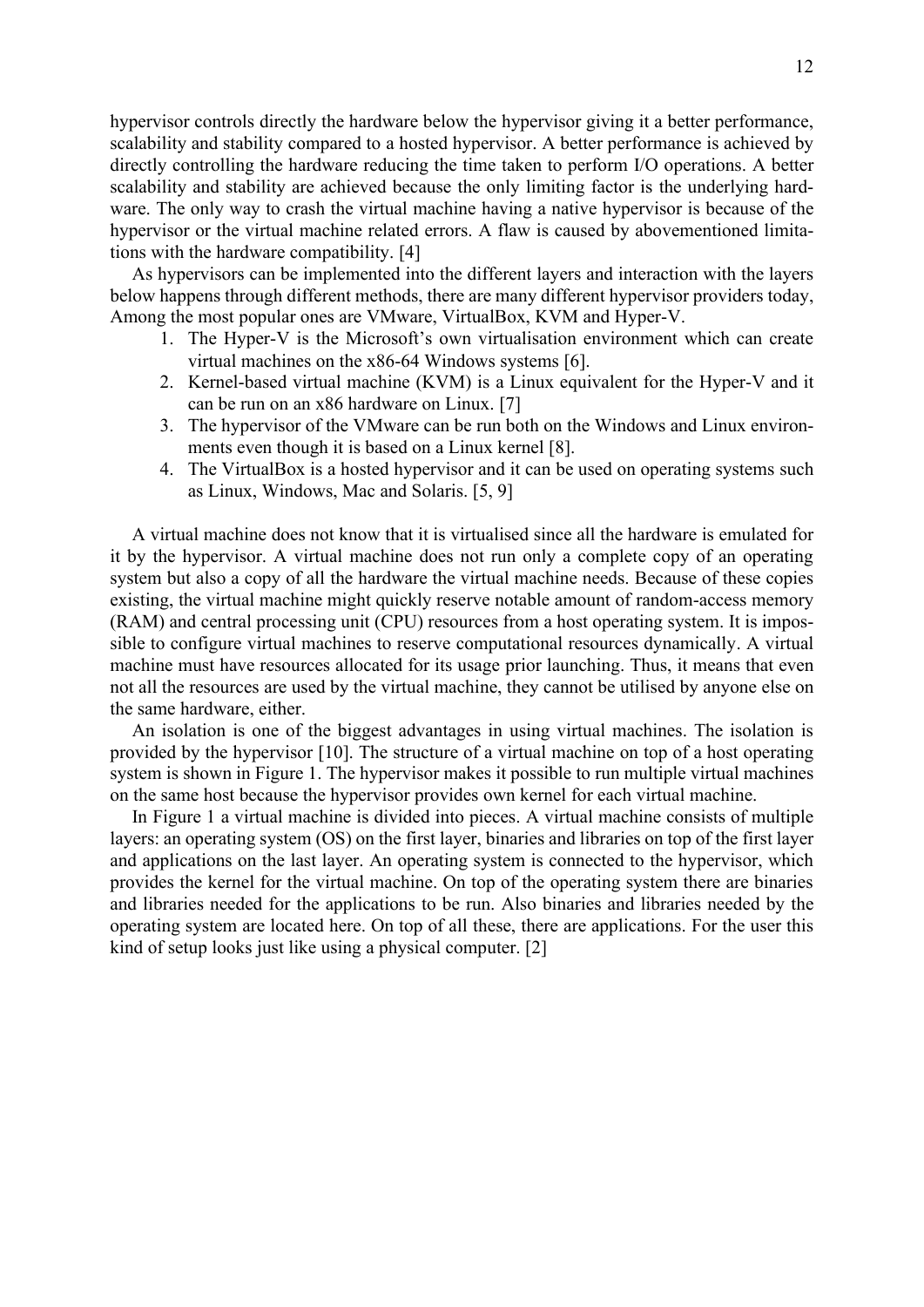

<span id="page-12-1"></span>Figure 1. Basic setup of two virtual machines on top of a host operating system. Complete set containing an OS, binaries and libraries and applications are parts of a single virtual machine.

#### **2.2 A container**

<span id="page-12-0"></span>A container is an operating-system-level virtualisation. Containers access a kernel of the host operating system. By accessing the kernel, a container can be more lightweight than a virtual machine. Accessing the kernel also enables a much quicker start-up compared to a virtual machine, since a container is more like a program whereas a virtual machine needs multiple processes to be spawned in order to start.

A container technology takes advantage of a Linux chroot process isolation. The chroot is a Linux command for running programs in a mode where they see a specified folder as their root folder [11]. A regular program sees all the resources in the operating system but the chroot lets the program to see only the resources under the root folder which the chroot has created. Programs in the containers can see only the resources inside the containers and cannot access any of the resources of a host operating system. The usage of the chroot means telling for the operating system that a specific folder is its root folder. From the root folder it is not possible to go backwards and this way we provide the isolation for a certain process.

The [Figure 2](#page-13-1) presents a structure of several containers on top of a host system. A container engine means for example Docker daemon on Unix system or Docker engine which runs on top of the Hyper-V on the Windows. A container engine is a software layer which makes operatingsystem-level virtualisation for the container. Multiple containers can share binaries and libraries making the resulting container instances smaller than the virtual machines and compact to deploy. [8]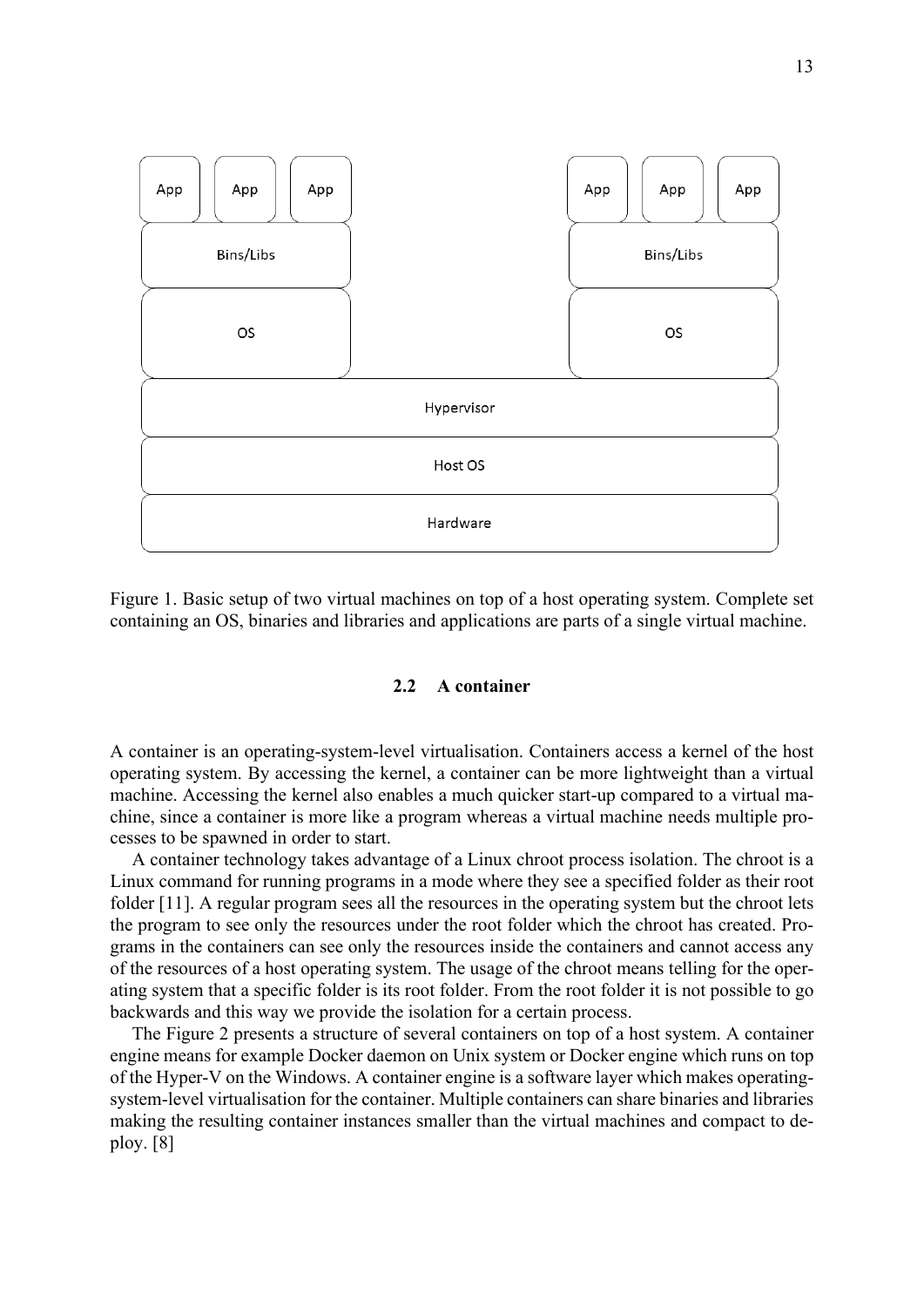

<span id="page-13-1"></span>Figure 2. A container system where multiple containers are run on top of the container engine. Containers can share binaries and libraries they need to make a single container more lightweight.

### *2.2.1 Container providers*

<span id="page-13-0"></span>Linux containers (LXC) is a Linux tool for managing containers. LXC allows different isolated Linux systems to be run in a single Linux kernel [12]. LXC uses the Linux kernel features for containing users in an isolated environment called chroot jail. Chroot and cgroups are a base for isolating environments in the Linux. LXC introduces two types of containers, privileged and unprivileged [13]. From the privileged containers it is possible to escape because the container user ID (UID) 0 is mapped to the host's UID 0. A mandatory access control, for example apparmor or selinux, are only prevention of escaping from the privileged container [13]. Privileged containers are not safe to use as a root user because of the possibility to escape from the container. If a container gets infected and an attacker can escape from the container then the whole host operating system is compromised. [8, 13]

Unprivileged containers are safer because of choices in design. The container UID 0 is mapped to some unprivileged user on the host. This way if a container gets compromised and an attacker could escape from a container, the only extra rights the attacker would have are those the unprivileged user has. A security model does not enforce usage of security capabilities needed for a privileged user, but they can be used to add an extra layer of security. The additional layer of security is more of a kernel security issue than a usual security issue like escaping from a container. The kernel security issues are not due to LXC issues, but they are due to kernel bugs and should not be considered even when container security is discussed. Privileged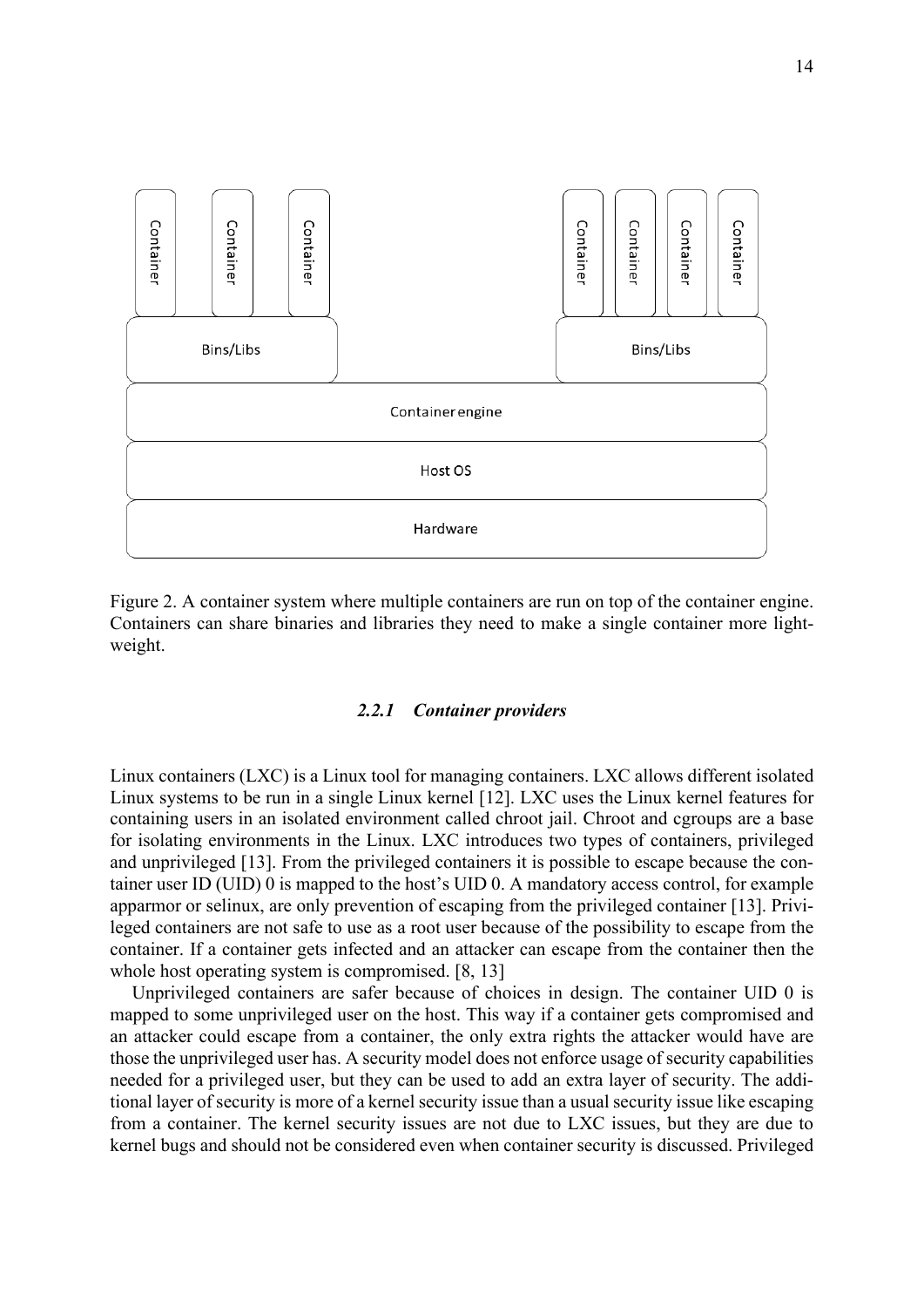and unprivileged containers can be considered mutually secure but in case of breach the unprivileged container is a safer choice from the host operating system point of view. [13]

The Rkt is a Linux based container runtime environment. The project Rkt is often referenced as Rocket. The Rocket has a core unit called *pod* which can contain one or more applications. The Rocket does not use a central daemon for executing a pod instead each pod is executed in a self-contained, isolated environment. The Rocket implements the app container but can also execute other container images for example Docker images. [14]

The Rocket has a different approach in process handling compared to the Docker. The Docker has a daemon running but the Rocket starts a new process when a container is started. Because of this all new processes are subprocesses to the initial process whereas the Docker runs its processes separately. Compared to the Docker, the Rocket is more robust since it does not use daemons. Failure in daemon might lead to the broken containers because in a Docker case all containers would fail if the Docker daemon fails. [15]

The Docker container was first developed for a Linux environment but in 2014 the Windows announced support for the Docker engine on a Windows Server and in 2016 Microsoft announced support for the Windows 10 with the Hyper-V [16, 17]. The Docker support for the Windows made it possible to deploy Docker containers into the Windows Azure cloud service which has helped the Docker to become the de facto container technology. [17]

The Docker container consists of a thin read and write (R/W) layer and below that layer exists the image which contains an operating system and applications. The thin R/W layer is for all the modifications made into running container. When a container is deleted only the thin R/W layer is deleted but the image stays unmodified and from that image new containers can be deployed. The R/W layer grows every time the container is used and something new is installed this is because of copy-on-write (CoW) functionality. [18]

Copy-on-write is used in the virtualised environments since it saves memory resources. With CoW there is no need to copy everything into a new memory address space because old resources can be shared with the processes using the data. Only when a process wants to write something new to the existing data a new copy is made. When the new process uses existing memory space there is no need to use so much memory hence it is not necessary to copy all existing data into new memory block during every process call. [19]

#### *2.2.2 Differences between container providers*

<span id="page-14-0"></span>All above container providers have similar properties, but there are some differences as shown in [Table 1.](#page-15-0) The most notable difference between them is that only the Docker is supported by the AWS and the Azure. Thus, for now we will not have any other option but to use a Docker container to deploy into a cloud service. The Docker is also the only container provider which supports other guest operating systems than Linux. [15, 18, 20]

Other differences between the container providers are quite small and discussing these minor differences in detail would require its own research hence we will not study those differences more closely in this thesis. A Docker container is based on an LXC container system meaning that the Docker containers have same workflows and methods inside the Docker engine which runs a container when compared to LXC container. The Rocket is developed with different approach compared to LXC and Docker. The Rocket is based on pods which are designed to run a single application where Docker and LXC can run an entire system container more easily because of design choices. [12, 14, 18]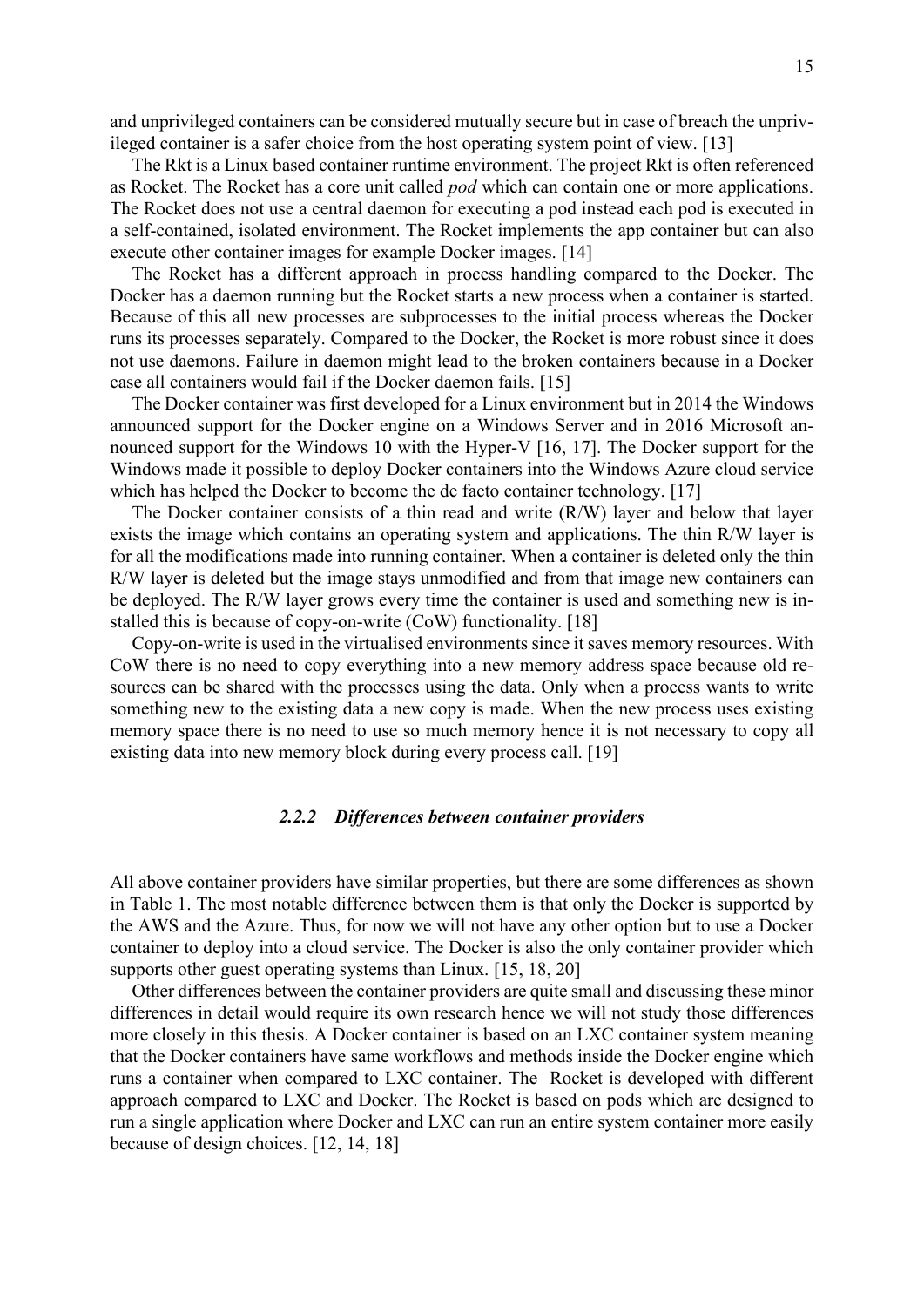The configuration of a container with the container providers takes place through a configuration file when an image is built. A configuration file has all the information a container should contain when it is ready and what it should look like in a deployment environment. [12, 15, 18]

An isolation is essential reason to use a container and the technologies used to implement isolation has effect on the security features of a container. All container providers use Unix kernel-based methods such as chroot and namespaces to provide isolation. The isolation methods are similar because the development history and point of origin of all the container providers are in the Unix world. [12, 14, 18]

A default configuration for a container consists of a minimum number of rights to keep the container as secure as possible. All container providers offer the possibility to give the root privileges for the container. The root privileges enable the container to perform any task given, but also enable breaking the isolation and interacting with an underlying system. Adding only certain capabilities needed by the container is more secure than giving all the possible privileges; this is also called a principle of the least privilege [21].

|                                | <b>LXC</b>                                                                                                                                                      | Rocket                                                                                         | Docker                                                                                         |
|--------------------------------|-----------------------------------------------------------------------------------------------------------------------------------------------------------------|------------------------------------------------------------------------------------------------|------------------------------------------------------------------------------------------------|
| Configuration                  | .conf file                                                                                                                                                      | .json files                                                                                    | Dockerfile                                                                                     |
| Launching process              | Creates a new<br>process                                                                                                                                        | Always a new<br>process which is a<br>subprocess to initial<br>process                         | A new process under<br>docker daemon                                                           |
| Isolation                      | Kernel-based, uses<br>e.g. chroot and<br>namespaces                                                                                                             | Kernel-based, uses<br>e.g. chroot and<br>namespaces                                            | Kernel-based, uses<br>e.g. chroot and<br>namespaces                                            |
| Capabilities                   | Privileged and un-<br>privileged contain-<br>ers. The isolation of<br>privileged containers<br>can be broken more<br>easily than an un-<br>privileged container | Capabilities can be<br>added/removed. Can<br>be given privileges<br>which break isola-<br>tion | Capabilities can be<br>added/removed. Can<br>be given privileges<br>which break isola-<br>tion |
| Container type                 | System container                                                                                                                                                | Application<br>container                                                                       | Application<br>container                                                                       |
| Supported guest OS             | Linux                                                                                                                                                           | Linux                                                                                          | Linux, Windows,<br>MacOS                                                                       |
| Support in cloud ser-<br>vices |                                                                                                                                                                 |                                                                                                | AWS, Azure                                                                                     |

<span id="page-15-0"></span>Table 1. Differences between container providers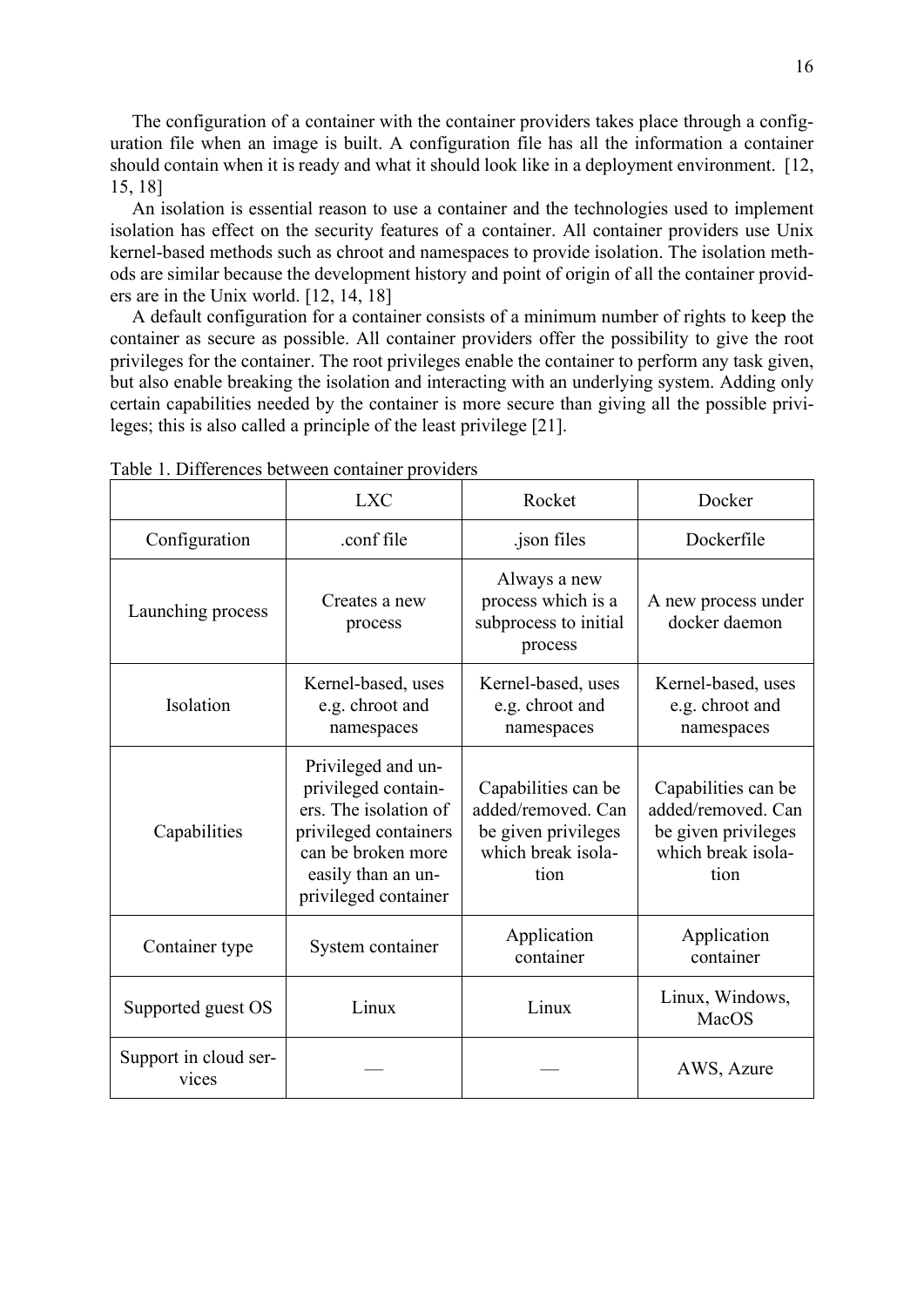Adding only certain capabilities for the container is supported by the Rocket and Docker. LXC provides either only an unprivileged container which have none of the extra privileges or a privileged container having all the privileges. LXC is meant to be used as a system container which explains the lesser modification options. A system container would be quite useless without privileges, because the operating system inside a container could not function properly on all tasks. [15, 18, 20]

#### *2.2.3 An application container*

<span id="page-16-0"></span>An application container holds only one application and it only serves for one purpose. An example of an application container could be a Node.js server running inside a container. The Node.js server would be the only application running inside the container and the container would only have certain ports open from which the server and networks outside the container can communicate. Application containers are useful for example in a full-stack development: a backend and a frontend can run in their respective containers and a database is in some permanent location where data can be read and written by the backend.

Application containers can be orchestrated in cloud services. Every container can contain only one application, and multiple containers communicate with each other over a network. Bigger applications can consist of multiple application containers where each application container has only single task to do. A data will be transferred between the containers via an internal network or over the Internet using open application programming interface (API) endpoints.

Application containers are designed for an agile development where one part of a system can be deployed when the development is ready. An application container also makes deploying systems more like writing a code. Everything is modular and parts of the system can be developed without having to alter the whole system. Testing of the system is also easier because a small part of a complete system can be tested at a time and verified that it is working as expected. Through a modular structure a system becomes more robust and debugging problems will be easier because a problem area can be narrowed down. After narrowing down the problem the fix is easier to deploy.

A modern browser can support a container technology too. Mozilla Firefox enables user to use a browser container which keeps all the specified content inside a container [22]. The browser container is an application container because inside a container part of an application runs isolated from the rest of a browser. The containers have their own resources allocated making the browser container also a security hardening feature.

#### *2.2.4 A system container*

<span id="page-16-1"></span>A system container contains a full operating system image. A system container cannot run different operating system compared to the host system, for example a Linux guest cannot be run inside a container on a Windows host. Operating system agnostic nature of a system container reduces possible deploying scenarios. A system container is useful in a situation where a virtual machine-like functionality is needed but a more lightweight solution is preferred. A system container is more lightweight than a virtual machine because a system container does not contain virtualised hardware resources and a kernel. [23, 24]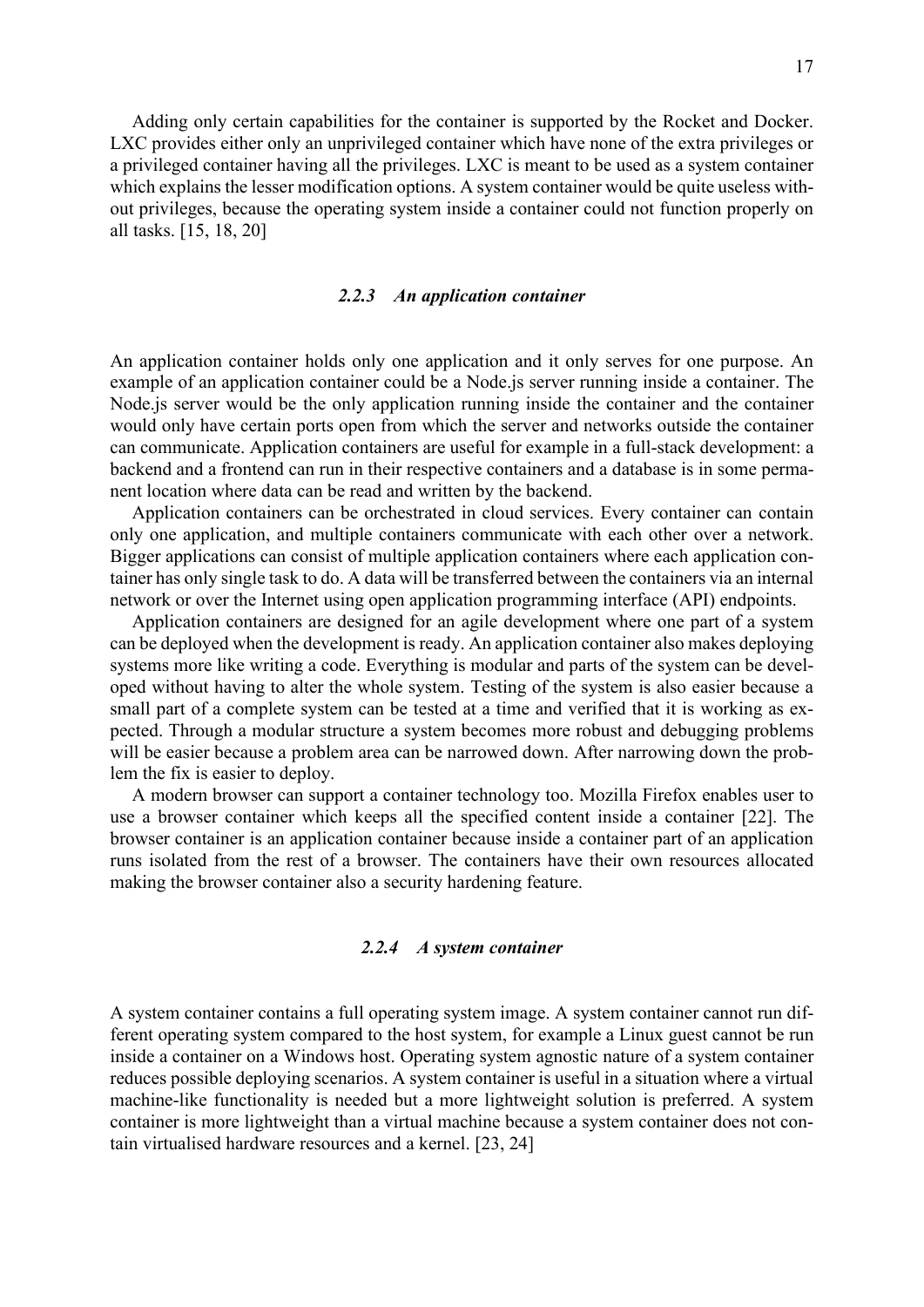A system container does not have as many use cases as an application container, but they have their place. A system container is an ideal solution when a complete system needs to be deployed but there is a limited amount of space available. Since a system container is more lightweight than a virtual machine, hence more system containers than virtual machines can be fitted into same space. A start-up time of a container is less than with a virtual machine so if fast response times are needed the system container is a good choice. For example, an organisation having multiple users sharing virtualised environments would benefit of a quicker startup time of the system container compared to a virtual machine.

A system container can run only a guest operating system which is the same as a host operating system. Hence the benefit of a smaller deploying size is lost if different operating systems are needed making a virtual machine a better solution.

#### **2.3 Comparison between a virtual machine and a container**

<span id="page-17-0"></span>A virtual machine is a complete copy of a functional operating system where container is designed to do smaller, individual tasks. A container is designed to be expendable and reusable which means there is no sense to save data inside a container. A virtual machine can save its state after shutting down therefore it works just like a physical machine and saving data inside a virtual machine is justified. In [Table 2](#page-23-0) previous topics are gathered into a single table for easier comparison between a virtual machine and a container. Many properties are quite similar in both technologies but from the table we can easily find which platform would be better for the robot to function.

[Figure 3](#page-18-1) shows a decision tree of which implementation environment should be used for a software robot. First, it is necessary to identify what programs the robot needs to use. It is important to remember that, for example, Excel files will be opened and read programmatically so there is no need for the robot to use a graphic user interface (GUI).

If an application is completely browser based the operating system does not have any effect on choosing the technology hence it is possible to use both a container and a virtual machine for implementation. If the robot needs to use a desktop application, then it is necessary to identify on which operating systems the application can run. If the application can be run only on the Windows, a virtual machine is the only possible way to implement the robot since on a Windows container it is not possible to have a desktop for the robot. If the application can be run with Linux, then both a virtual machine and a container are possible methods to implement the robot.

There are multiple things to be considered when choosing a proper implementation method for the robot and it is necessary to understand the workflow of the robot completely. Many things can be done using APIs or programmatically without using GUI making the robot more effective compared to human. The most important thing is to understand what is wanted to be achieved, not how it has been done previously because a robot might do it completely differently in order to be efficient.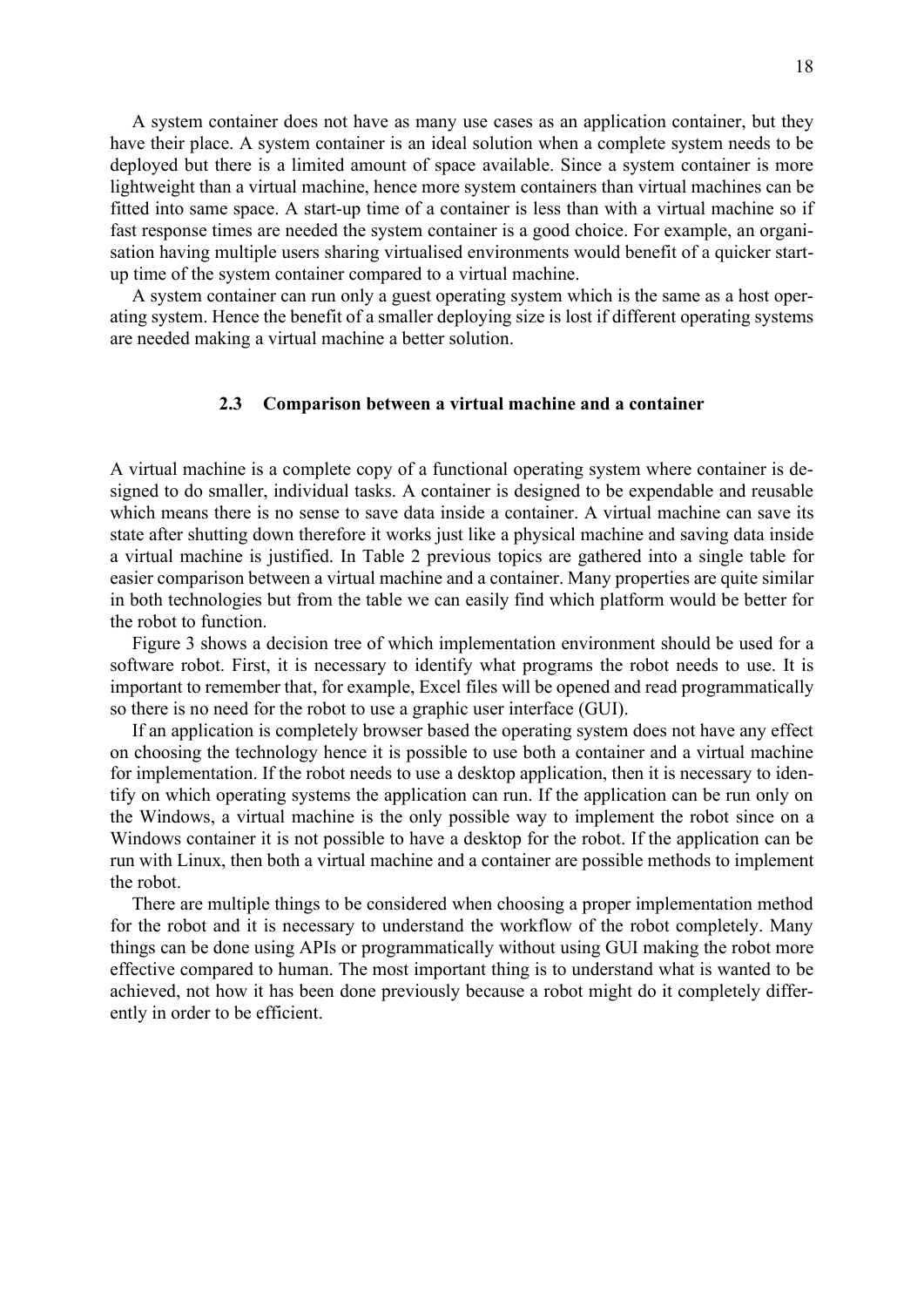

<span id="page-18-1"></span>Figure 3. A decision tree of possible technologies for implementing a software robot.

## *2.3.1 Size*

<span id="page-18-0"></span>A container image requires far less space compared to a virtual machine, since a virtual machine runs a complete operating system inside whereas a container runs only libraries and binaries which it needs to be functional. A generic reusable software robot would have only the Sikuli framework inside a container along the necessary libraries and binaries making it a lot smaller when compared to a virtual machine containing a robot.

In usage container allocate only the amount of memory needed for the main process which makes it smaller than a virtual machine. As for a generic software robot, an unlimited<sup>1</sup> number of containers could run on top of single stack containing a container engine, binaries and libraries as seen in [Figure 2.](#page-13-1) This means that it is necessary to allocate resources only once for everything else except the containers holding an application along application specific binaries and libraries. A single robot container uses around 85 *MB*, ergo they can easily be deployed with minimal costs.

A container is more lightweight compared to a virtual machine since the container shares a kernel with the host operating system whereas a virtual machine contains both a kernel and hardware virtualisation inside an image. An Ubuntu 18.04 Docker container is 116 *MB* in size, when a virtual machine with the same operating system is much bigger. An installation media of an Ubuntu 18.04 is 1.9 *GB* in size and after installation the operating system will take 8.6 *GB* [25]. Here the amount of space needed is quite different, the container being 15.5 times smaller in size than the similar virtual machine. The size of the virtual machine is accumulated with the size taken by a virtualised hardware, a kernel and other necessities making the resulting image as big as over 10 *GB*. Even the resulted container image is around 3 *GB* in size the space

 $1$  Number of resources would limit number of robots but in a cloud environment number of resources are presumed to be infinite.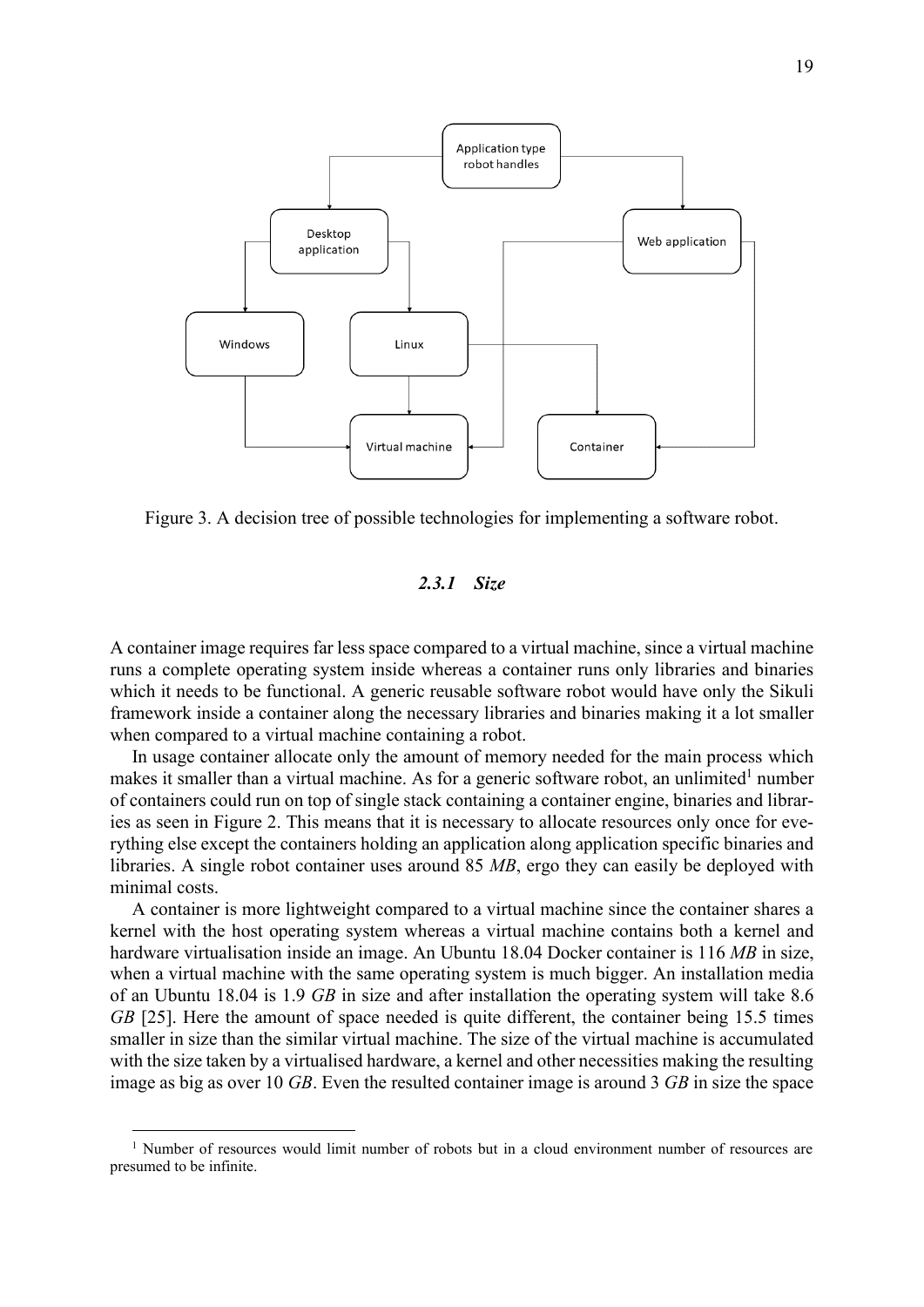taken by a single container is only abovementioned 85 *MB* meaning that for the size of a single virtual machine over hundred containers can be deployed.

#### *2.3.2 Deployment*

<span id="page-19-0"></span>Both containers and virtual machines dispose probably the biggest problem in the software development: the code that works on the machine of the developer, is not functioning properly on the production environment. With a virtualised environment developer can tweak every single detail to function perfectly and be sure that during the deployment into the production environment there will not be environment related issues.

With containers the portable deployments are made easy since a functional image is deployed directly to the production environment. In a container all necessary libraries are moved within the image and in production we can be sure, that the system works exactly in the same way as when it was developed [26]. A virtual machine deployment is guaranteed to work always since a virtual machine contains a full copy of the hardware, operating system and all other files in a working computer. A virtual machine image is significantly bigger as the image contains all abovementioned items resulting the deployment to take a longer time than with the container. Virtual machines have their place in the software development but with a reusable software robot time taken with deploying a new instance is critical and the fastest possible solution is the best.

The development of new features is also easier with a virtualised environment since any developer can have instantly the correct environment setup when they run a container or a virtual machine. This reduces time needed to solve problems which are not related to the program but rather to the development environment. The time taken to create a new environment depends of the initial state. If an operating system image is at hand, a new virtual machine can be created in a few minutes. If the operating system image needs to be downloaded, the setup time increases significantly. With a container-based solution a creation time of a new container image is fixed. A new image can be created in around 20 minutes. Time is quite a long since there are so many different libraries and binaries which need to be downloaded and installed.

# *2.3.3 Isolation*

<span id="page-19-1"></span>Already in year 2015 Docker containers had achieved the same level of the isolation as virtual machines [26]. A container isolation is one important part in choosing a container. A container isolation means that no data will be leaked between the host operating system and the container even they share the kernel. Because of the isolation a compromised container shall not have any effect to the host operating system and the compromised container can be shut down and be replaced easily with a clean one.

A container and a virtual machine are both well isolated, but the virtual machine has a hypervisor which controls the traffic between the host and the guest operating system making it easier to break a container isolation when compared to breaking a virtual machine isolation. The container isolation can be broken by a user with only choosing a set of unsafe configurations. For example, an X window system (X11) sharing the host operating system's X11 socket with the container breaks the isolation between the container and the host operating system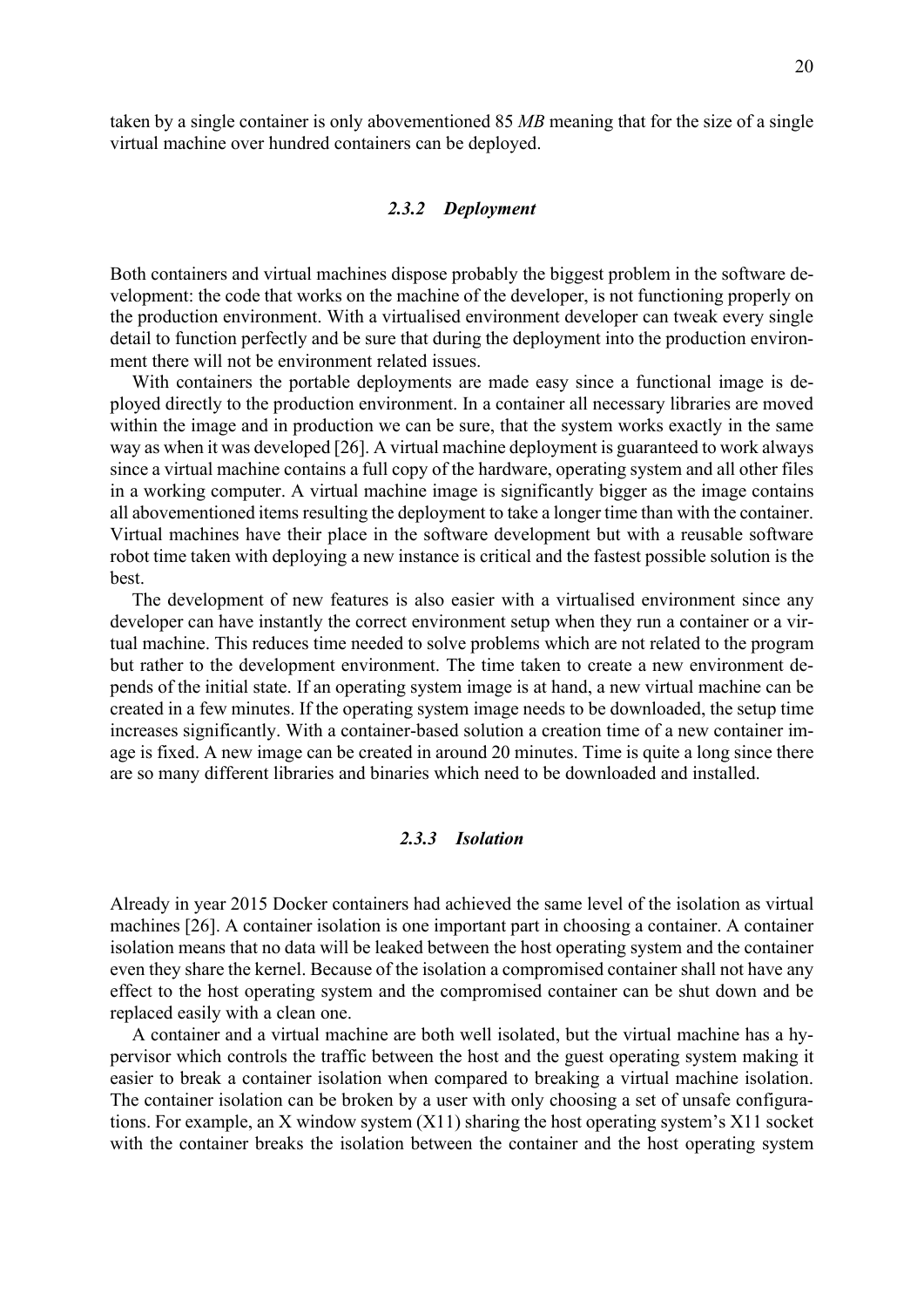allowing to escape from the container [27]. If the container is properly configured the isolation is by default intact and an attacker needs to find another way to break the isolation.

The Docker engine produces a container isolation. When Docker engine is started new namespaces and control groups are provided for the container. Use of namespaces provides an isolation that is, it isolates the container from seeing or affecting the other processes in a host system or in the other containers. Namespaces are provided by a kernel which partitions kernel resources to logically isolated blocks that cannot interfere with each other. [28]

The container isolation also provides own network stacks for each container. A container having an own network stack provides an isolation between the containers. With an own network stack, a container cannot connect to another container in a same network. The ultimate isolation like this can be an unwanted feature when developing applications consisting of multiple containers. When multiple containers need to interact with each other, the host system can be configured to enable interaction between the container interfaces. A network architecture of multiple containers is exactly like multiple actual computers connected to common Ethernet switch. All containers can see each other on the network but the data is transferred only between the containers needing it.

#### *2.3.4 Security*

<span id="page-20-0"></span>Escaping from a virtual machine or a container means breaking the isolation of a virtualised environment. Breaking out from a virtual machine means that an attacker can interact with a hypervisor. In addition, because of the structure of a hypervisor virtualisation all the other virtual machines on the same hypervisor are compromised too. Breaking out of a container means similar things. When an attacker breaks out of a container, the attacker can interact with an underlying container engine and break into other containers running on the same engine. Through a hypervisor and a container engine the attacker could be able to interact also with the underlying hardware making it possible to wreak havoc for the hardware creating possibly great costs.

If a container gets compromised, it will not affect the other containers because of the isolation. On a basic setup, it is not possible to move from one container to another container not to mention to a container engine or a host operating system beneath the container engine. Some services like an X window server might break the isolation of the container if a window is shared between the container and the host [27]. Breaking the isolation is since the isolation is already broken by user when sharing resources between the host and the container. If no resources are shared, breaking the isolation is a much more difficult task and needs some other vulnerability to be exploited which is not anymore related to the security of the container but to the security of the vulnerable software or an underlying kernel.

A kernel is an important part of the security. The kernel is a software layer between all applications and a hardware. The kernel is started among first things after the bootloader has finished. The kernel has some security features implemented directly into. The kernel manages, for example, the users and their credentials, access to the filesystem and drivers including the network stack. The kernel security features are used in a container implementations for example, using the chroot means using a Linux kernel feature for creating an isolated environment. [11, 29]

In 2015 at Docker version 1.8 security was added remarkably. In Docker 1.8 Docker Content Trust (DCT) was added. DCT uses singing keys to sign images. With this signature the image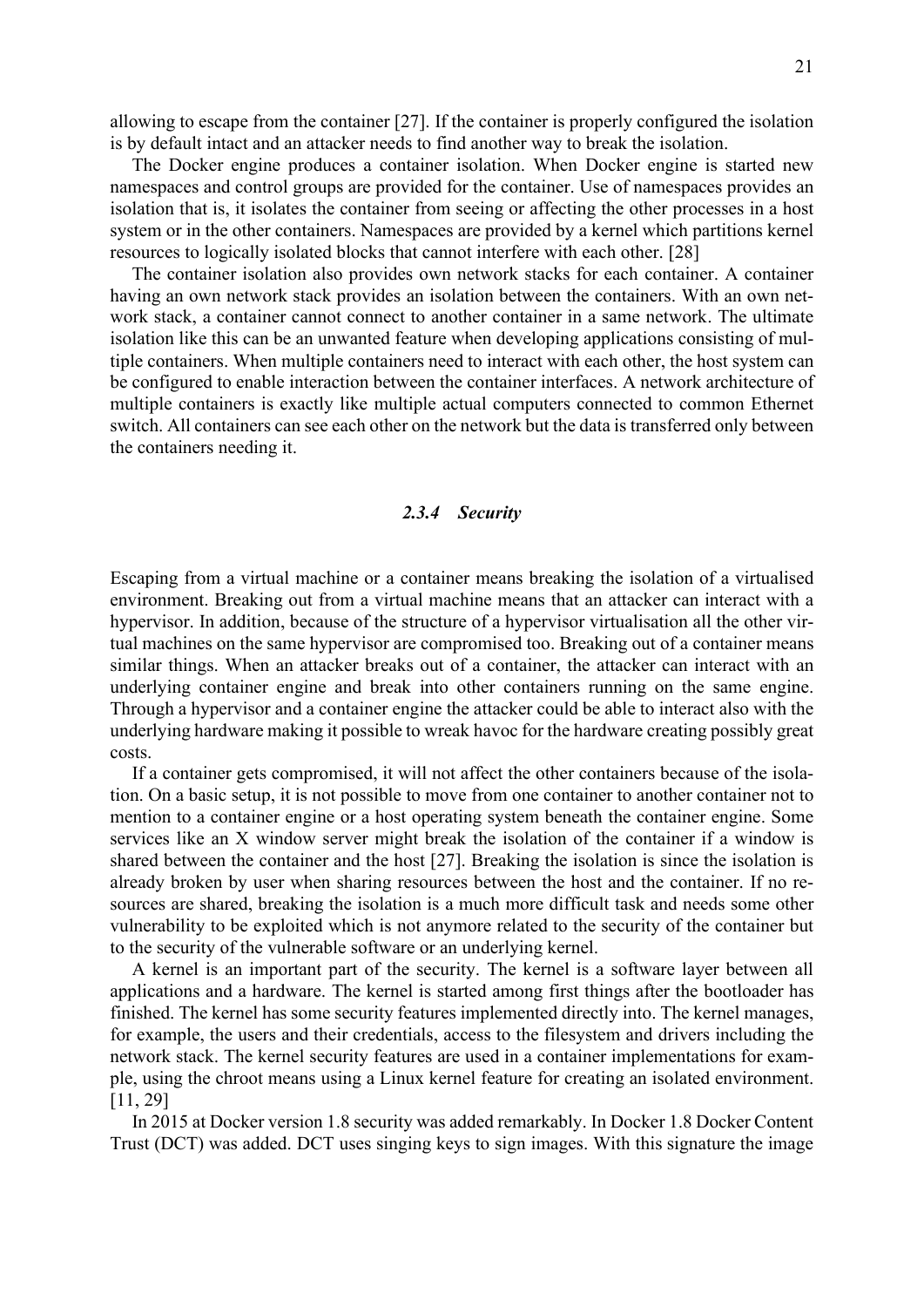can be verified to be the one it claims to be. DCT framework enables blocking of keys from known compromised sources. With DCT a developer can be sure that along a container image no malware is downloaded if the image is from a legitimate publisher. [30]

Daemons are a program running background process in a Unix-like system and a user cannot interact with the daemon. In a Windows environment program with a daemon functionality is called a service. Daemons run directly under the root process initialised on start-up. [31]

Docker uses a daemon to start process. User can interact with a Docker daemon when starting the daemon. A Docker daemon is a process which manages all the containers running on a platform. A Docker daemon listens for a Docker engine to perform requests by the containers through the Docker engine. A Docker daemon can be accessed through network, but it is not recommended since it makes all containers running on the daemon vulnerable. The Docker launches every new container as a new process under the Docker daemon. This gives containers more stability as if a container crashes it does not impact on other containers running on the daemon. The downside is that if the daemon dies unexpectedly, all the container processes are adopted by the initial process, but the Docker engine cannot interact correctly with the initial process causing all containers to crash. The Docker daemon opened to a network is accessed by default with unencrypted and unauthenticated connections meaning that anyone can access containers through a network and breach the containers. Opening the daemon to a network is advised to be considered thoroughly and if the daemon is opened it should be secured using a secure proxy or a HTTPS (hypertext transfer protocol secure) encrypted socket. [32]

An interaction between containers forces opening ports from a container and furthermore opening the ports exposes more attack surface. The interaction could be secured a little by creating a container cluster where containers are in their own virtual network. The virtual network can have necessary ports open to the Internet through a gateway but the total amount of open ports to the Internet can be reduced when compared to all the containers being directly connected to the Internet. It can be configured hence the container can only accept incoming connections from the virtual network making only the gateway of the virtual network exposed to the Internet from the cluster. Only by breaching the gateway it would be possible for an attacker to even try to breach the containers making a container implementation more secure and less attractive target for the attackers. In [Figure 4](#page-22-1) a setup, where four containers are inside a virtual network and the virtual network has a gateway to the Internet, is represented. Inside the virtual network all the containers can interact with the gateway and with each other within limitations of the exposed ports on a single container. The gateway handles all requests to the Internet refusing all connections which are not allowed by the gateway configuration.

One form of a virtualisation is sandboxing. Sandboxing is used in a malware testing since from a sandbox the malware cannot contaminate the whole system and the activity of the malware can be researched. Windows introduced sandbox as part of the Windows 10 Pro and Enterprise editions for the first time [33]. Sandboxing is made by creating copy of an actual system and running it in a virtual machine. Since a virtual machine is a complete copy of an actual system the behaviour of the malware or developed code can be tested safely without breaking the actual machine if something goes wrong. Sandboxing is used by many antivirus software for detecting a malicious code by observing what a malicious code tries to execute and what the code puts out. [34]

In a Mozilla Firefox browser, containers can be used for added privacy [22]. A browser container keeps data isolated from other parts of a browser. Even the initial reason for a browser container is adding privacy, the browser container also adds security. Since if a website is run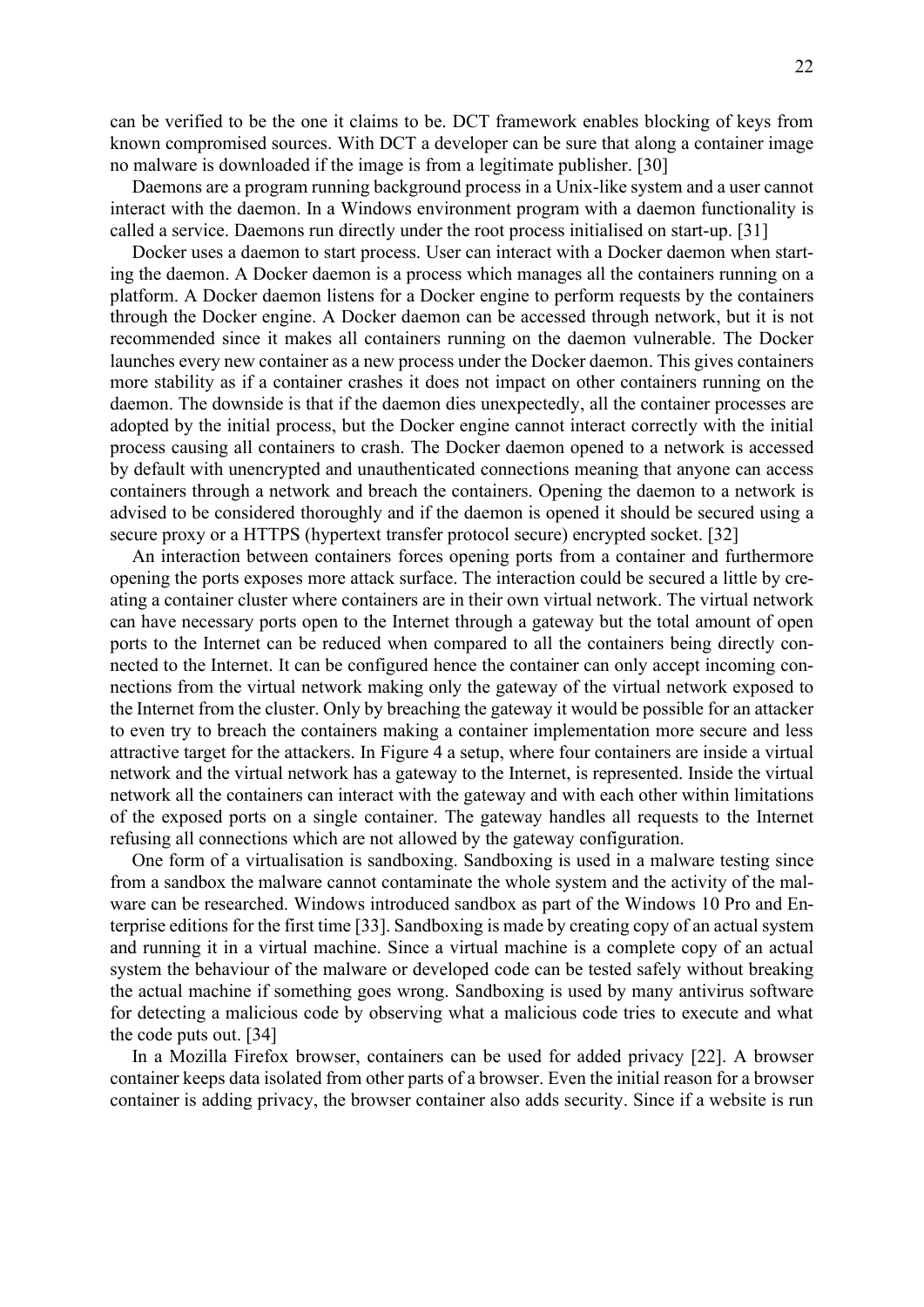inside a container it is much harder for an attacker to get access to other information on a computer and a browser of a user. If an attacker wants to interact with the rest of the browser, the attacker should first break out from a browser container.



<span id="page-22-1"></span><span id="page-22-0"></span>Figure 4. A virtual network containing multiple containers and the gateway to the Internet.

#### *2.3.5 Overview*

By now it is clear that a virtual machine and a container are very different. Where virtual machine hosts complete applications or systems, a container is supposed to host only services used by an application making a container smaller package which can be easily updated [35]. A virtual machine is a good solution when it is needed to run multiple applications and complex cases with the robot. A container suits better into more specific tasks where only maximum of few different applications is needed by the robot to perform tasks. If a container contains multiple applications, the container starts to grow close to the size of a virtual machine and most of the benefits of using a container are lost hence it makes no sense to use a container in the multiapplication situations.

On the [Table 2](#page-23-0) a comparison is represented between the Docker container and virtual machine features which have effect on the decision of choosing a proper platform for the robot to work as efficiently as possible. The isolation is one part of security but in the case of a robot it is not as important concern as for example with a web application.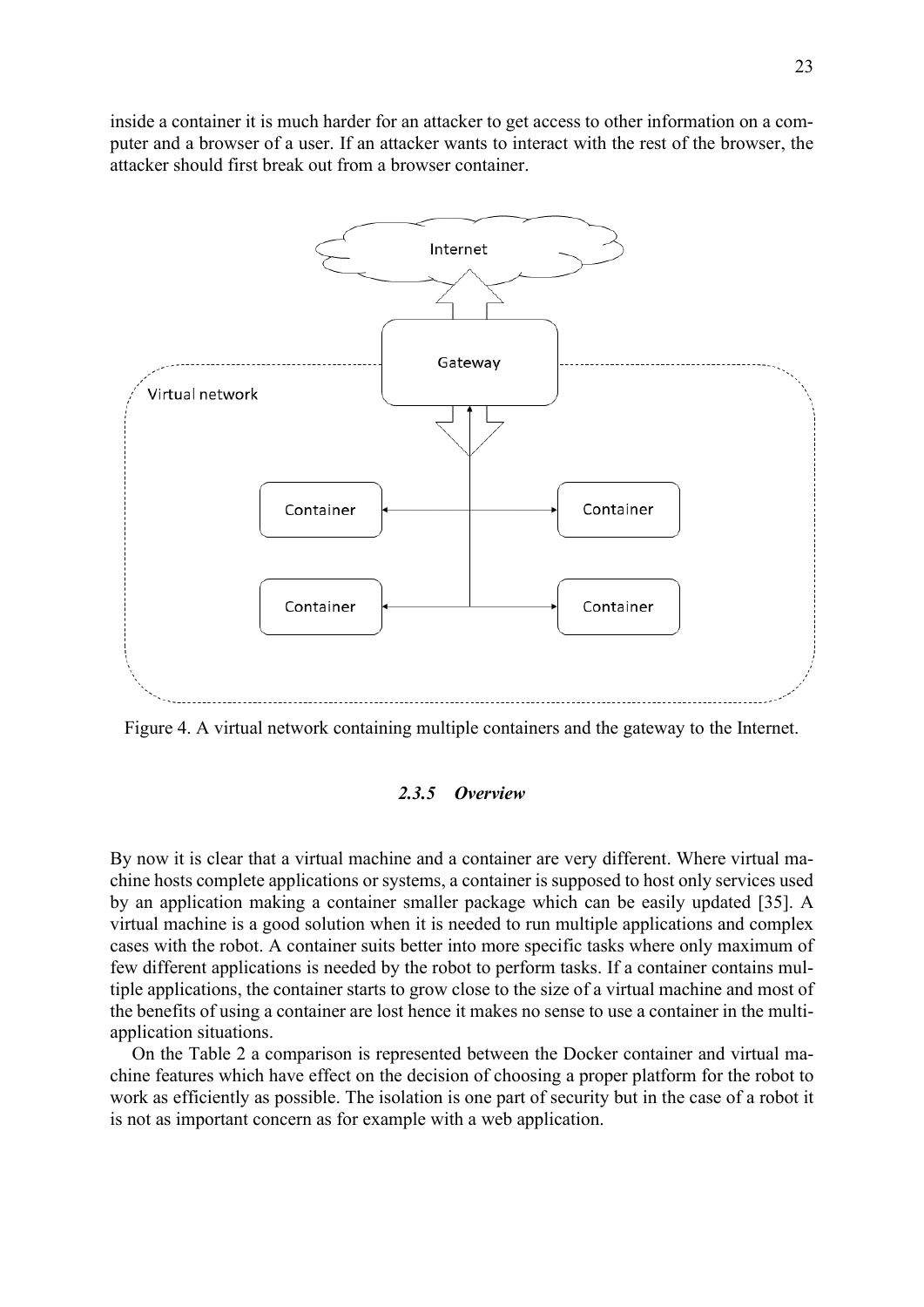|                                                              | Container                                                                                                                                         | <b>Virtual machine</b>                                                                       |
|--------------------------------------------------------------|---------------------------------------------------------------------------------------------------------------------------------------------------|----------------------------------------------------------------------------------------------|
| Save data for permanent usage                                | N <sub>o</sub>                                                                                                                                    | Yes                                                                                          |
| Structure                                                    | Contains an application                                                                                                                           | Contains multiple<br>applications                                                            |
| Isolation                                                    | Based on a container<br>engine                                                                                                                    | Based on a hypervisor                                                                        |
| Security                                                     | Used kernel security<br>1.<br>features<br>Docker daemon<br>2.<br>3.<br>Container configura-<br>tion<br>Interaction with other<br>4.<br>containers | Sandboxing<br>1.<br>Hypervisor<br>2.<br>Configuration like in<br>3.<br>a physical computer   |
| Deploy time of a new instance <sup>2</sup>                   | Tens of seconds                                                                                                                                   | Few minutes                                                                                  |
| Reasonable number of applica-<br>tions                       | One                                                                                                                                               | No limit                                                                                     |
| 1. Size of an image<br>Size of a running in-<br>2.<br>stance | 1. From tens of mega-<br>bytes to few gigabytes<br>Tens of megabytes<br>2.                                                                        | From gigabytes to<br>1.<br>tens of gigabytes<br>From gigabytes to<br>2.<br>tens of gigabytes |
| Cost in $AWS^3$ [36]                                         | $0,0195$ \$/min                                                                                                                                   | $0,086$ \$/min                                                                               |

<span id="page-23-0"></span>Table 2. Comparison between a Docker container and a virtual machine.

A container, where a robot works, is deleted after the robot has run its task and thus there is not much time for the attacker to take an advantage of a possibly breakable isolation. A container security consists of multiple factors as seen in [Table 2](#page-23-0) where all the factors add to security but can be also an independent attack vector.

Containers have more individual security artefacts since with a virtual machine a hypervisor takes care of multiple things. A kernel security features are taken care of by a hypervisor. When a new virtual machine is started a daemon is not launched, rather a hypervisor takes care of managing a virtual machine.

The smaller size of a container means a smaller price since the virtual machine and container images need to be saved into a cloud environment. The smaller size means also a faster deploy time since there is less data which needs to be transmitted. On the [Table 2](#page-23-0) the cost is different between a container and a virtual machine for the same amount of uptime since the container needs less resources to run. For example, the virtual machine with 4 *GB* of RAM would probably crash when the robot tries to use multiple tabs in a browser since modern browsers use quite a lot of memory, for example a Chrome browser is known of its ability to eat out all the memory from the system [37]. The memory consumption is not a problem if the system can

<sup>&</sup>lt;sup>2</sup> Time measured in AWS with Nginx Docker image compared to virtual machine containing Nginx server.

<sup>3</sup> Container: t3a.medium with 2 CPUs and 4 *GB* of RAM. VM: t3a.xlarge with 2 CPUs and 8 *GB* of RAM.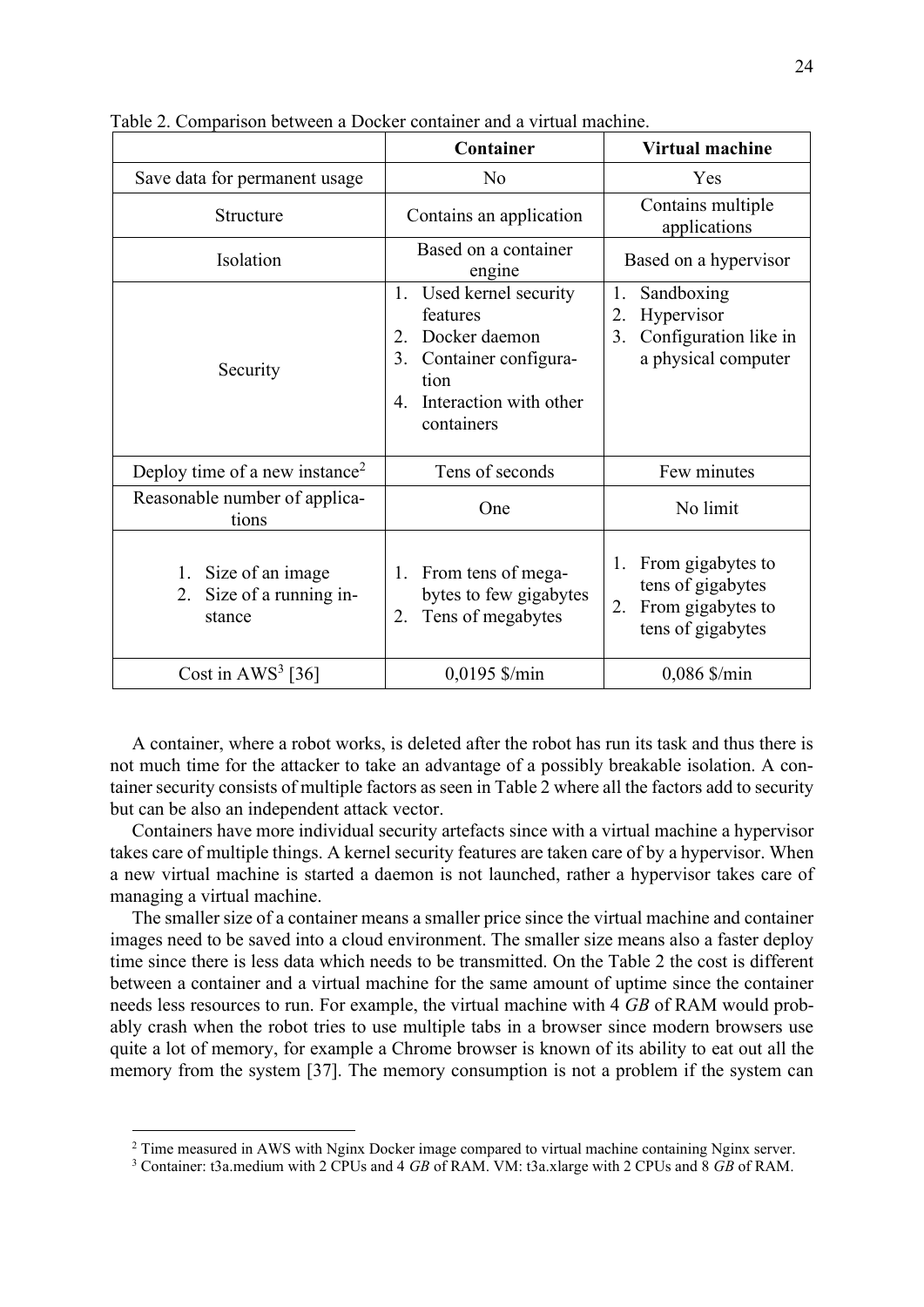have access to the RAM resources whenever needed but if the RAM is constantly used completely the system is slowed down causing problems for the robot to perform.

As a result, the software robot will be implemented into a container. A container is more lightweight meaning less costs. It is also made easy to deploy to the modern cloud services. Also deploying a new instance is faster with a container when compared to a virtual machine. Only thing which needs more configuring with a container when compared to a virtual machine is saving the data. Since a container is destroyed after finishing its tasks the data needs to be saved somewhere else than in the container. Mounting a network drive to a container filesystem is a great way to implement a persistent data storage into the container. Mounting a network drive to a container filesystem is not possible without added capabilities for the container. To mount a network drive to a container filesystem two capabilities are needed: *SYS\_ADMIN* and *DAC\_READ\_SEARCH.*

#### **2.4 Multiple robots on a same hardware**

<span id="page-24-0"></span>One of the most important questions when making a reusable software robot is if it is possible to run multiple robots simultaneously on the same hardware. If it is not possible to run multiple robots simultaneously there is only limited amount of use cases for such software robot. A container and a virtual machine enable having multiple robots on top of same hardware, and they will not be affected by each other, since they have their own isolated systems. Because of the isolation, a container and a virtual machine does not know of any other systems running on top of the same hardware which makes them perfect for deploying the robot into a cloud service.

On the same hardware every robot has their own virtualised environment. In a virtual machine situation implementation of a robot onto the hardware is straightforward. The virtual machine is a complete copy of an actual computer, so all robot related software is just implemented into a virtual machine, and the robot can be instantly deployed.

With a container-based implementation the situation is somewhat different. The container has a minimal number of an excessive software when created meaning there is nothing else but the absolute minimum to run a basic set of commands. To implement a robot into the container it is necessary to create a screen for the robot, add all libraries needed by the Sikuli framework and add the robot related software. Some of the robot related software is version dependant meaning that it is not possible to always download the latest version of a software, rather the exact version needs to be used.

The main concern in a case where multiple robots are run on top of the same hardware is the resources needed by a robot. The robot needs some CPU power but mostly RAM to perform its tasks efficiently. If the robot uses all its RAM, it becomes unstable. With too little RAM the loading of a screen content takes too much time and the workflow of the robot is interrupted causing the robot to crash. By giving enough resources for the container running the robot it is possible to be sure that the robot will not crash because of the resources. Eliminating crashing because of a loss of resources makes the robot implementation more robust and enables user to trust the ability of the robot to finish tasks without a constant supervision. Using a cloud environment basically removes the hardware resource related problems since in a cloud environment more resources can be added easily.

Different robot tasks need different amounts of resources and hence it is payed for what is used in a cloud environment it is smart to only use minimum amount of resources needed to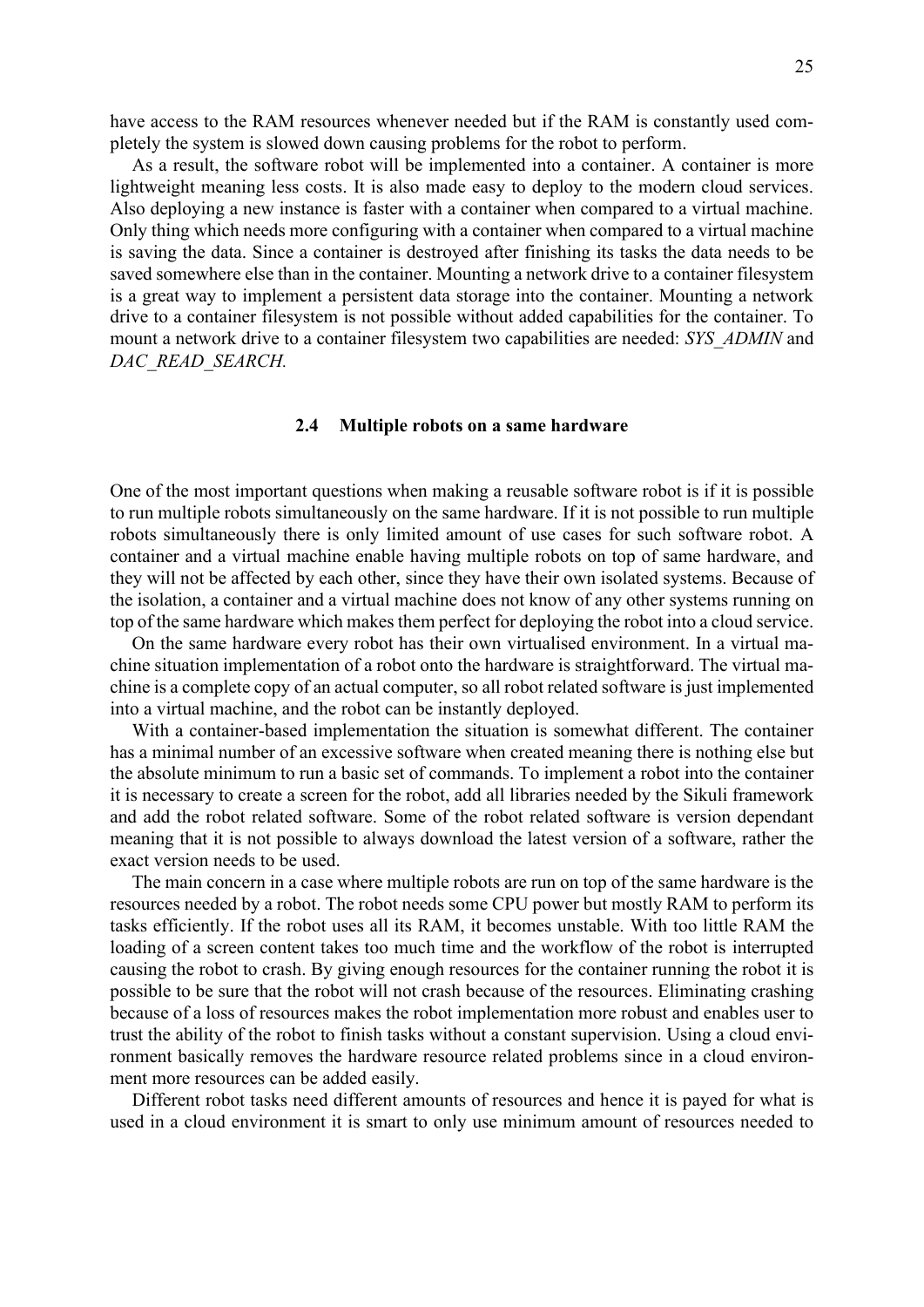perform a task. To have a robot running without problems it is necessary to be able to scale resources when needed.

#### **2.5 Scaling of the resources**

<span id="page-25-0"></span>Docker applications in containers give developers the possibility to scale both horizontally and vertically. Both AWS and Azure support scaling of the resources. AWS and Azure also support autoscaling which enables services to scale instances to match the load [38, 39]. Scaling is more important in web applications since the load that an instance must handle might vary very much throughout day. Scaling in a use case of a generic software robots is mostly manual horizontal scaling since whenever a new task is needed to be done, it is possible to start a new container instance, essentially a new robot, which then can handle the new task. This way it is possible have as many robots as needed to work for tasks simultaneously.

A horizontal scaling means adding new instances to handle the load. In a robot case it would mean adding new robots to handle same task. The horizontal scaling is a good way to scale up or down the performance when only the number of parallel robots is needed to scale.

A vertical scaling means scaling the features of a deployed instance for example adding more memory or CPUs. The vertical scaling is relevant for a software robot since the minimum number of resources is wanted to be used in a cloud service as using resources adds costs. But when opening a browser inside a container and a robot starts to perform its task, more memory might be needed and then it is wanted to vertically scale memory for one specific robot which needs more memory to perform.

By using a container, it is possible to ease the need of resources when deploying services. On the traditional way of deploying a service, the whole monolithic codebase is deployed every time a new feature has been implemented. This takes resources to be accomplished especially if the service is wanted to have zero downtime since two instances, the new and the old, would be running simultaneously until the deployment is done. With containers each container can be deployed independently meaning that resources needed during the deployment is smaller. Scaling the resources according the needs reduces the costs since in a cloud environment it is payed only for what is used. By using automated scaling provided by cloud services it is possible to make scaling of the resources adaptive. [8]

AWS provides an autoscaling feature which is configured according to the use case. Through the configuration it is possible to decide what the maximum and minimum level of resources used are when scaling from a default setup and the circumstances where autoscaling is triggered. With autoscaling it does not matter if some service is under a heavy usage on some specific time of the day, as when the usage rate starts rising the autoscaling adds resources when configured limits exceed and after the peak is gone the resources are reduced to default values. Azure has similar autoscaling options with AWS and from a user point of view there are no difference how the services function. [38, 39]

#### **2.6 Cloud providers**

<span id="page-25-1"></span>A cloud is an environment where containers can be deployed. Docker makes it possible to deploy containers with different operating systems. AWS and Azure have both provided support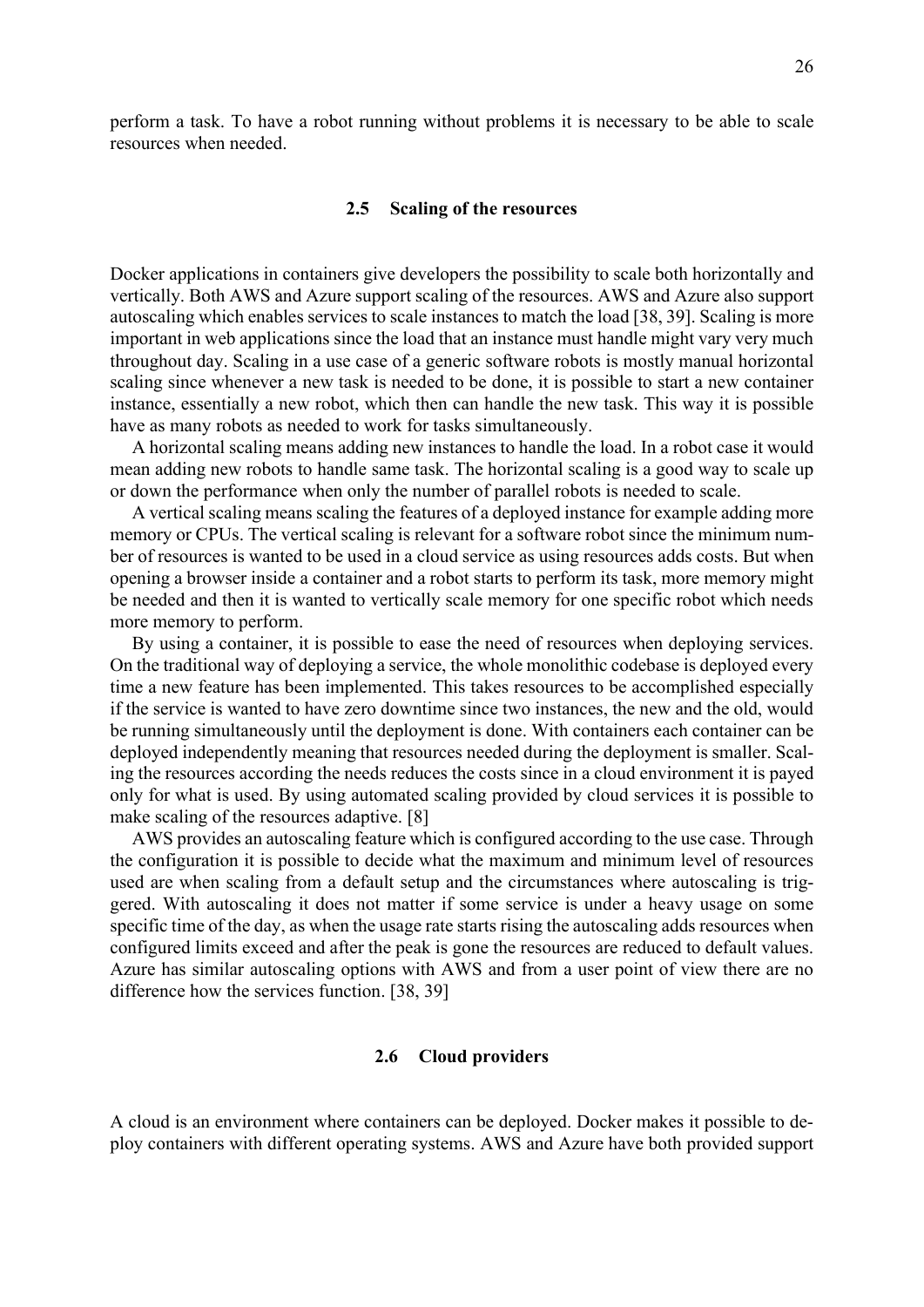for Docker from 2014 [40-42]. Deploying a container instance starts with having an image of a container which is then moved into a cloud environment. From the cloud environment the image is used when a new container instance is started. When deciding which cloud provider to use it is necessary to focus on what features are necessary for a generic software robot implementation. On the [Table 3](#page-26-0) a necessary set of features is collected for comparison. It can be seen from the [Table 3](#page-26-0) that both AWS and Azure have similar set of features. Choosing between Azure and AWS should be done every time a new specific robot case emerges since some differences occur between the AWS and Azure which might affect to the chosen technology. With a generic software robot, the focus is on developing a base image for a robot environment which can then be extended because of deploying Docker image to a cloud service is easy.

Both Azure and AWS provide the possibility to run container instances in a cloud. However, during the development some problems emerged. One of the greatest problems was that Azure does not support yet the possibility to mount network drive into a container, since not all Docker capabilities are supported by Azure [43]. AWS has provided this support for all containers since September 2017 [44]. Adding or dropping capabilities for containers is an important security feature because by default containers are run on an unprivileged mode where they cannot perform most system and network related operations. If a container is run on a privileged mode it can perform operations as a root user from the point of view of the host. Compromising a privileged container could compromise an entire platform where the container is running and other containers running on the platform could be compromised too. Adding capabilities makes it possible to give extra permissions for the container to perform a single task. For example, mounting a network drive inside a container enabling the container to use data from external sources. Usage of a network drive makes it also easier to horizontally scale containers since they have mutual information source which is updated in real time.

AWS is more mature compared to Azure and it can be seen in situations where Azure has not yet implemented some functionality into their services, and this might produce problems for a developer. The maturity level of Azure will rise but it is clearly seen that the time AWS and Azure has been on the market is different and the more mature platform is received from a provider which has been longer in the market. AWS launched first service in 2004 where Azure had their first service launched four years later in 2008 [45, 46]. The 4 years gap explains most of the differences between the maturity of the cloud providers. Azure has a better support for Microsoft's products but with a container solution it is not possible to utilise this support because it is not possible to run Windows inside a container with a functional screen.

[Table 3](#page-26-0) shows that between AWS and Azure there are not many differences when an RPA solution is considered. For now, the biggest difference between the cloud providers is that AWS supports adding capabilities to containers and Azure does not. This fact makes AWS a more attractive choice to implement the software robot.

|                                    | <b>AWS</b> | <b>Azure</b> |
|------------------------------------|------------|--------------|
| Launching container instance       | Yes        | Yes          |
| Launching container clusters       | Yes        | Yes          |
| Support for container capabilities | Yes        | No           |
| Resource scaling                   |            |              |
| 1. Horizontal                      | 1. Yes     | 1. Yes       |
| 2. Vertical                        | 2. Yes     | 2. Yes       |

<span id="page-26-0"></span>Table 3. The support for capabilities needed by an RPA solution in AWS and Azure.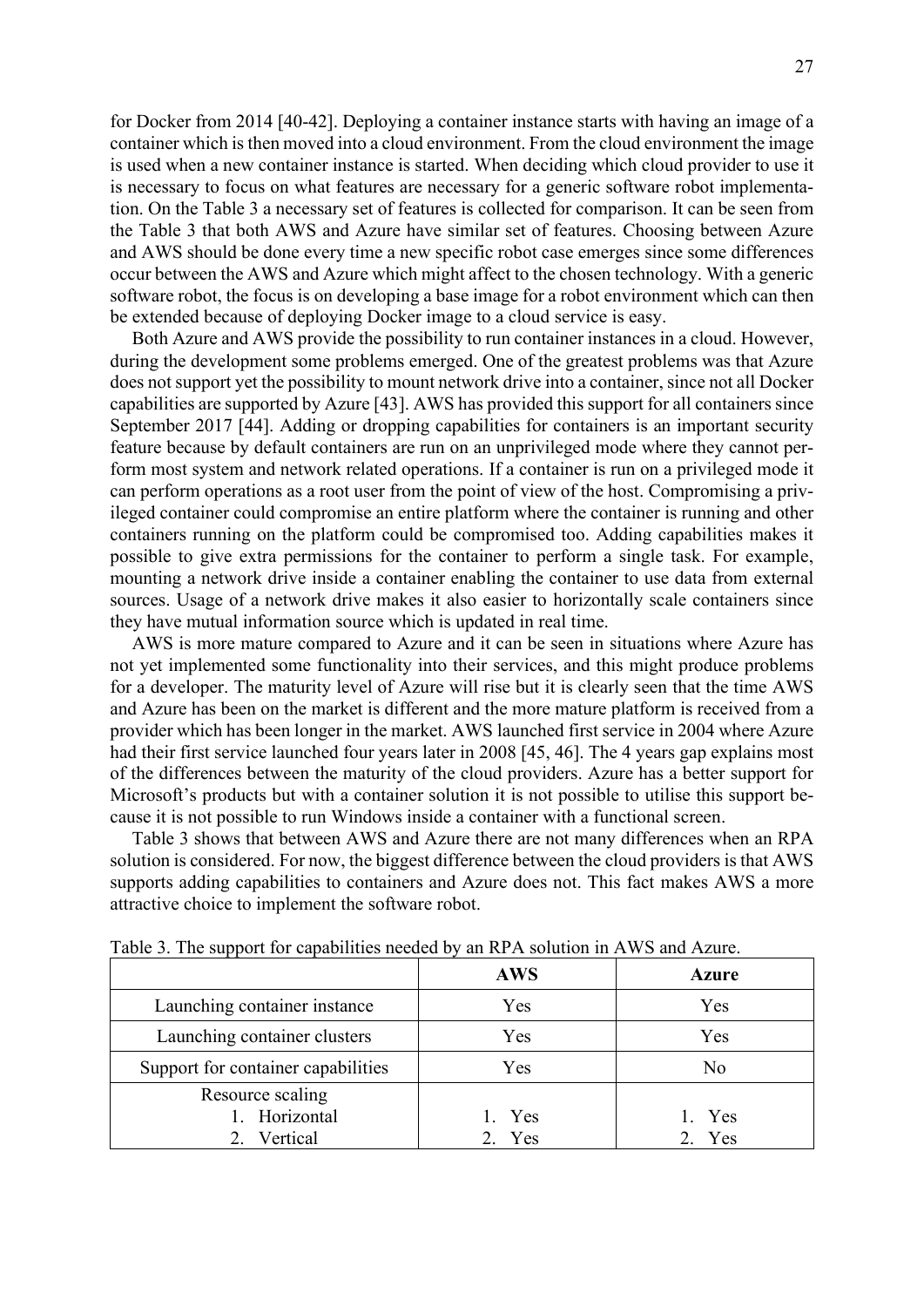Adding capabilities means that it is possible to mount a network drive inside a container enabling larger spectre of use cases which can be realised with a generic software robot. According the comparison AWS is chosen to be the platform where the generic software robot will be implemented since AWS provides for now a wider range of possible setups with a robot.

There are other cloud providers than AWS and Azure, but these two are the biggest on the market and in general use at the software industry. Smaller providers are often focused on some specific cloud service. With AWS and Azure there are also Google, IBM and Oracle of bigger operators who provide cloud services as an *infrastructure as a service* (IaaS). Smaller cloud service providers who provide a *platform as a service* (PaaS) are for example Heroku, Salesforce App Cloud and Engine Yard.

For the implementation of a software robot IaaS is needed since it is necessary to be able to configure the underlying platform. PaaS is only a platform where applications can be deployed but the user cannot configure the platform according to their own needs rather the default predefined settings has to be used.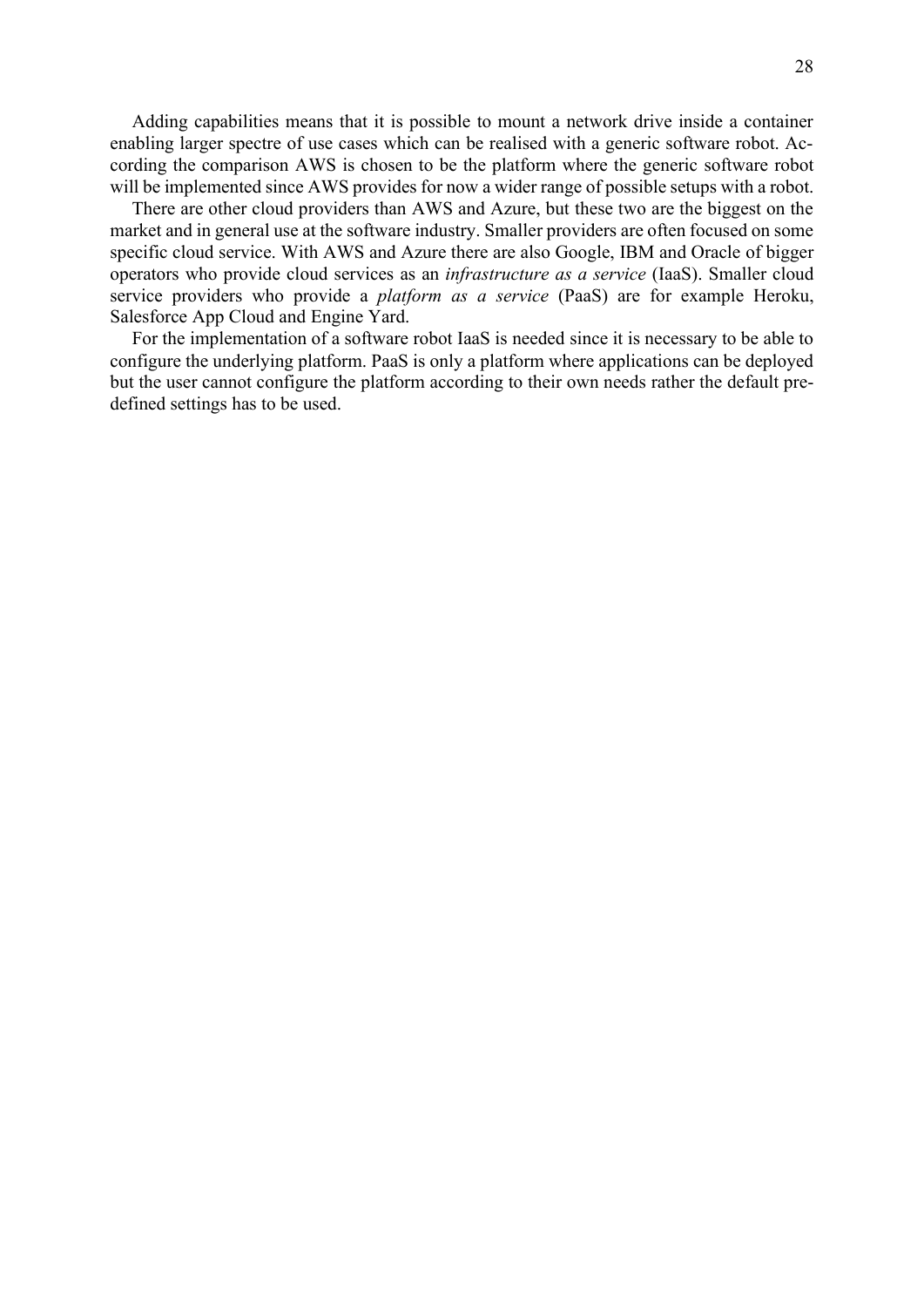# **3 REUSABLE GENERIC SOFTWARE ROBOT**

<span id="page-28-0"></span>Next, a better method is studied to implement a reusable generic software robot, choices being a virtual machine or a container. During the study, a container proved to be a better solution because that is faster to start in a cloud and more lightweight than a virtual machine which means it is cheaper in use. A cloud platform was chosen to be the AWS because it has a better maturity level and a better support for the features needed.

The use case with a generic software robot is somewhat different from a usual container use case since a stable environment for a robot to handle different kind of tasks is wanted. It is necessary to create an environment where a software robot can perform different tasks without making changes to the environment. A base image where the robot can perform most of its usual tasks is created and the base image is easy to modify if some specific applications are needed for the robot.

Docker was chosen to be the technology to implement the container into a cloud service since all the major cloud providers support Docker containers. Docker has an active development and it is constantly reviewed and updated when new security flaws emerge making it a good choice to use as container provider.

# **3.1 Sikuli**

<span id="page-28-1"></span>Sikuli, an open source framework is used for a software robot development. Sikuli is written with Java and it uses a Jython library which is a Python interpreter for a Java platform. Sikuli enables coding with Python but since a Jython library is used, a Java code can be added into a Python code as well. Sikuli supports other languages like JavaScript and Ruby too. The core of Sikuli consists of two parts: a *java.awt.Robot* library which controls the mouse and keyboard events and a *C++* engine based on an *OpenCV* which manages the image recognition capabilities. [47]

As for Sikuli, easy workflows can be made without coding. The integrated development environment (IDE) of Sikuli has ready shortcut buttons to execute certain tasks using only a mouse. Clicking a shortcut button translates into a Python code shown in a Sikuli IDE. Using pictures for creating workflows is an unstable practice and should be avoided whenever possible. For managing a Mozilla Firefox browser, a *Selenium* library is used, the library enables the interaction directly with a browser by using a WebDriver API. Using Sikuli and Selenium it is possible to open a browser and click on any element on the page. By coding confirmations of where the robot is during its run, it is possible to create complex workflows and manage errors making a robot more robust.

When Sikuli 1.1.4. is used, it is possible to deploy a fully functional *.jar*-packets into a container and no additional installation for the framework is needed. Deploying of the *.jar*-packets makes it possible to create a new container image from a Dockerfile. The installation of older Sikuli versions could have been automated but it would have required more configuring when compared to Sikuli 1.1.4. Less stages in creating a container means less possible points of failure. Sikuli 1.1.4. introduced a completely refined App class which takes care of starting and closing programs. A refined App class adds robustness which is important when a robot is working for a long time with a single task. [47]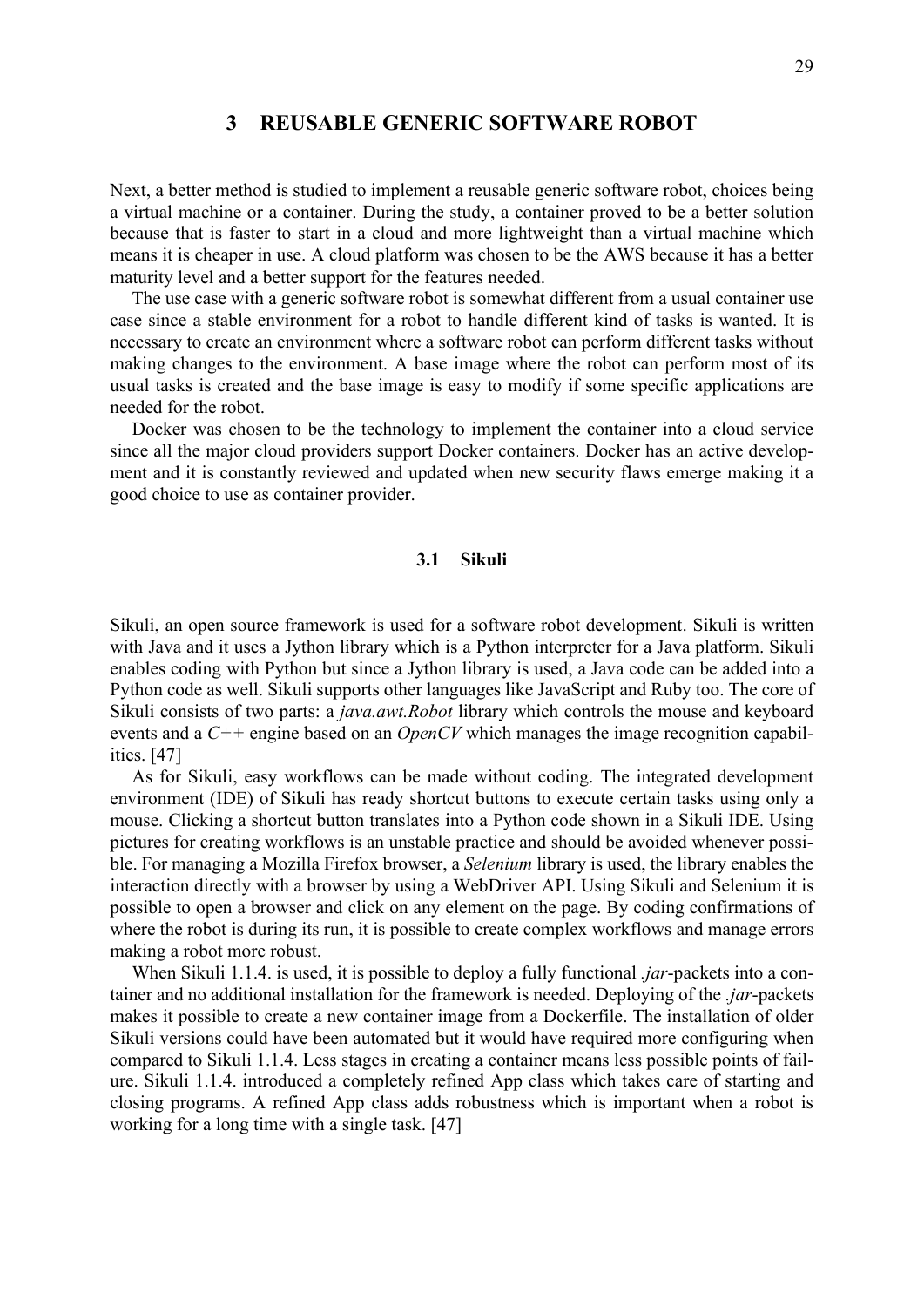#### **3.2 The implementation of the robot**

<span id="page-29-0"></span>Docker container can be built with only few commands following a README.md in the appendix 2. A Dockerfile in the appendix 1 builds a complete image where the robot can be run when necessary packets are in the same folder with the Dockerfile. During an image build all necessary libraries are either downloaded or copied from a folder and after the build a user only needs to start a VNCServer and start using Sikuli. The VNCServer is needed for development so it can be seen what the robot will see when executed. The VNCServer script in a container starts both the VNCServer and the X window system. The VNCViewer, which is used to connect to VNCServer, enables to check a status of a robot while it is working without interfering the run of the robot which is useful feature during development and test runs.

The installation process is fully automated, so user needs only to start the container instance and start a bash script to initialise and start a worker. A worker is a Java based software which communicates with a control panel. A worker tells for the control panel when it is ready to get a new task and during task execution it reports to the control panel according to the rules coded into a Sikuli script.

The X window server which is part of X window system  $(X11)$  should take all human interface device (HID) events such as keyboard and mouse events, and process them sending HID events to only X clients, in other words application windows, needing to receive the events. From the [Figure 5](#page-29-1) it can be seen the place of the X window server between HID events and applications. The X window server also takes care of sending data to a screen so user can see what is happening. A robot does not need a physical screen to function, the robot needs only a functional X window server, so the robot has a virtual screen where data is drawn. The X11 was first developed to be used over the Internet, so support for the Internet protocols is needed to run the X11. [48, 49]



<span id="page-29-1"></span>Figure 5. Data flow from HID events to applications through the X window server.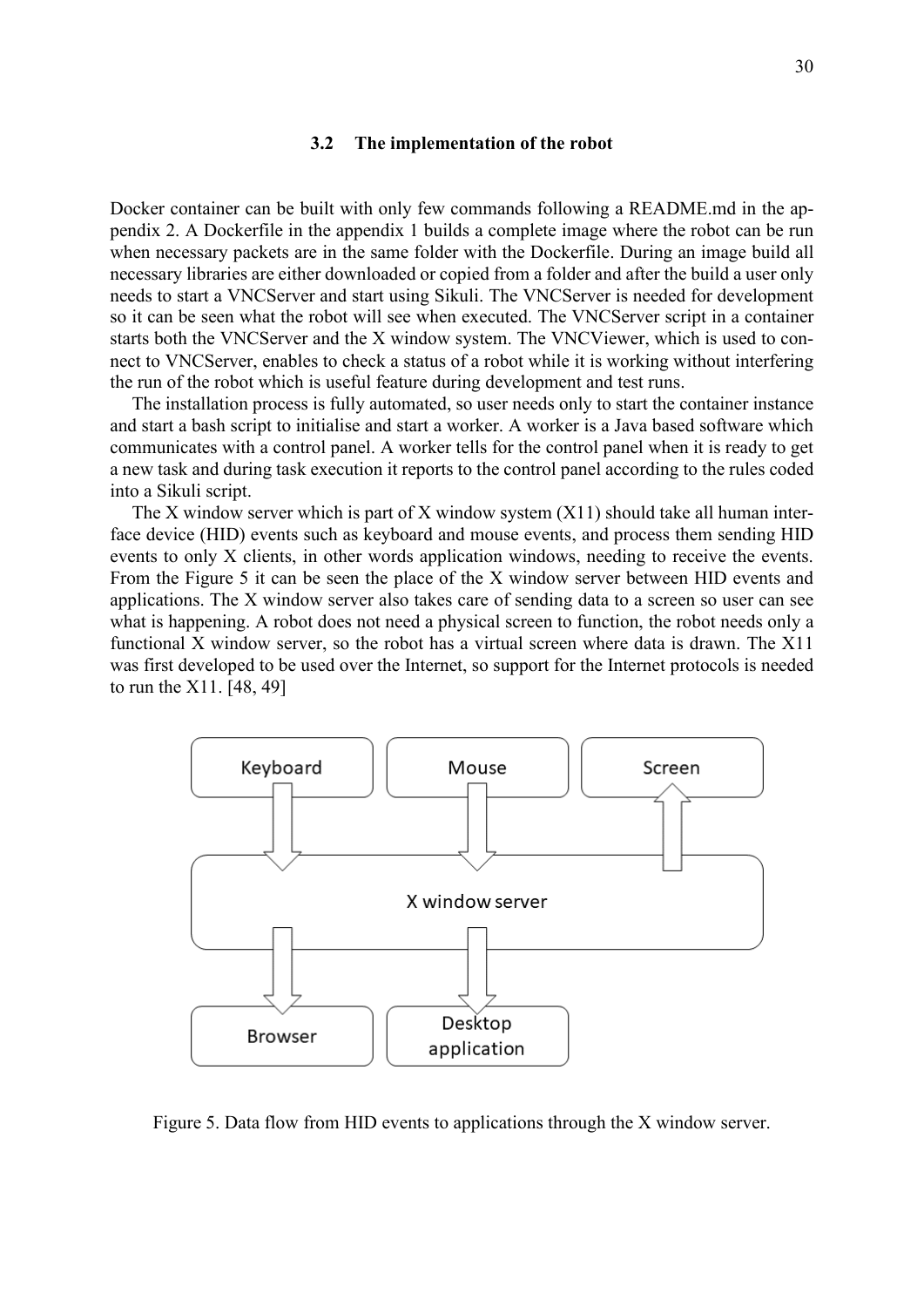#### **3.3 The workflow of the robot**

<span id="page-30-0"></span>[Figure 6](#page-31-1) depicts a general view of components used to make a robot functional. A control panel is the controlling unit which manages all robots and controls everything. The control panel manages upcoming tasks and gives the task for a worker to be done when a worker asks for a task. When a worker is idle it polls the control panel once a minute asking if it has a task. If no task is set to be started within next minute the control panel responds with a wait task for the worker. If a task is set to be started within next minute the control panel sends the task for a robot. The robot then checks if it already has a code for executing the task and if it does not have the code in question, it downloads a zip-file containing all the code files from the AWS.

After all the code files are extracted, the robot starts its task by finding a *main.sikuli* file and running the code. The robot then reports to the control panel during its work as it is configured in the code. Only the data chosen to be sent to the control panel is sent there otherwise only a start of the run and a final status of the run is logged into the control panel. In the running environment of the robot a log file is produced containing all events made by the robot. Every click and typing made by the robot are logged containing coordinates for clicks and the written text for the keyboard events. The log files are saved in the container into same folder in the container filesystem where the worker is started. After the task has finished the log files disappear if they are not transferred somewhere. It is easy to send the log files for example as an email attachment consequently possible error situations can be studied afterwards.

Known possible error situations are coded into the robot script to avoid unnecessary crashes. Sometimes, however the robot might encounter situations it cannot recover from, for example, network loss, slow loading of a network page or a pop-up window of a necessary update. A network loss and a slow page loading can be prevented but after some point it makes no sense to use a development time in such borderline cases. The regular error handling accompanied with waiting a few seconds solves most of the problem situations related to a slow page loading or occasional network losses.

In [Figure 6](#page-31-1) the RPA stack is shown, and it contains a Sikuli framework and all included libraries. In the RPA stack there will be also a Selenium library written in Python specially developed for the Sikuli framework by Vincit. The RPA stack contains also all the other Python libraries needed for the robot to execute different tasks for example including reading Excel or CSV (comma separated values) files. Few *.jar*-files are also included. The executable code can be considered as the final part of the RPA stack even if it is downloaded from the cloud into a container.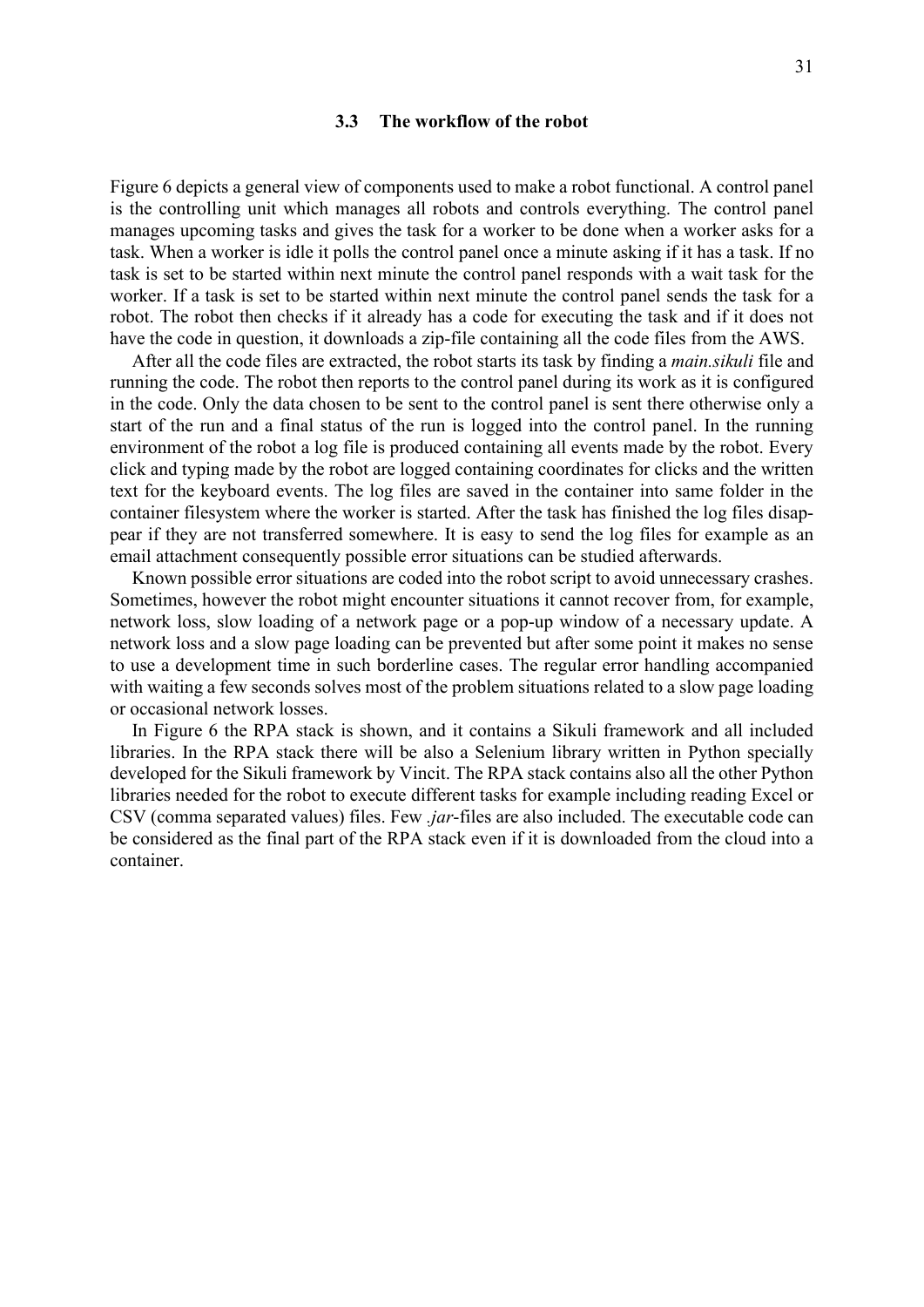

<span id="page-31-1"></span>Figure 6. A general view of a high-level workflow of a robot.

# **3.4 Multiple robots working simultaneously**

<span id="page-31-0"></span>When the robot implementation is horizontally scaled it means that a new robot is created to work on the same task. A robot control panel should be used for controlling multiple robots simultaneously. The control panel orchestrates multiple robots working on a same task. Task could be, for example, processing data from the table one line at a time, every line is presented as a case in [Figure 7.](#page-32-1) At first, one robot could be working on a task but then it is realised that more robots are needed to work on the task consequently the task could be finished faster. At first a robot would have worked one case at a time and another task would have been given for the robot when it has finished. When two more robots are created, the control panel gives each of them a case to handle and when one of the robots finishes its case the robot gets a new case from the control panel. The control panel manages that all the cases will be finished and none of them is processed more than once.

An orchestration is needed only when the robots use a data source which is not updated when cases are processed. On the robot cases where the data source is an Internet page the data is usually updated in real time because a list of cases changes when a case is processed. In this sense a software robot is just like human being, many people need their own lists of cases in order not to get mixed up or someone else must give then the cases, to be processed.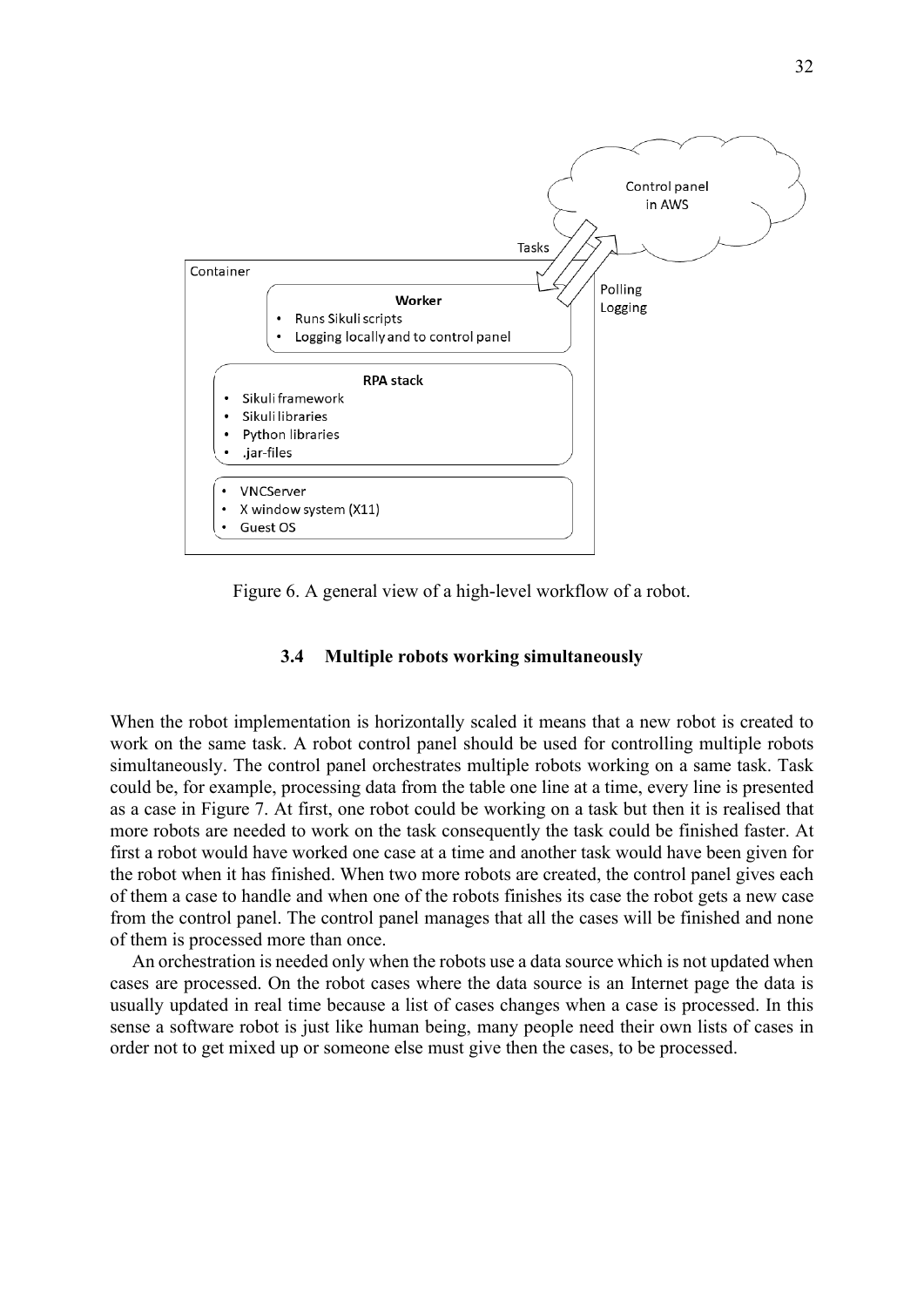

<span id="page-32-1"></span>Figure 7. The control panel sharing work to multiple robots.

#### **3.5 Costs**

<span id="page-32-0"></span>The costs of a software robot consist solely of the costs of using a cloud service. When running a robot in a cloud it is necessary to reflect on a type of a task the robot is working with. Vertically scaling resources for the robot does not give any faster performance once there are enough resources for the robot to function flawlessly. A horizontal scaling can be used but it does not necessarily mean better performance. If a target system is slow or only one session with same credentials is possible it makes no sense to create multiple robots to work with the same task. A single task takes always a same amount of time for a robot to perform therefore with horizontal scaling it is possible to reduce the time needed to perform task successfully, but it does not have impact on the costs. A total cost can be calculated as follows:

$$
N * T * P = C \tag{1}
$$

Here *N* is the number of robots, *T* is the time taken to perform a task, *P* is the price of a resources per a time unit and *C* is the cost. Now when the robot can perform a single task in constant duration meaning *N* robots need only  $\frac{1}{N} * T$  units of time, expanding the equation (1) into a following form:

$$
T * P = C \tag{2}
$$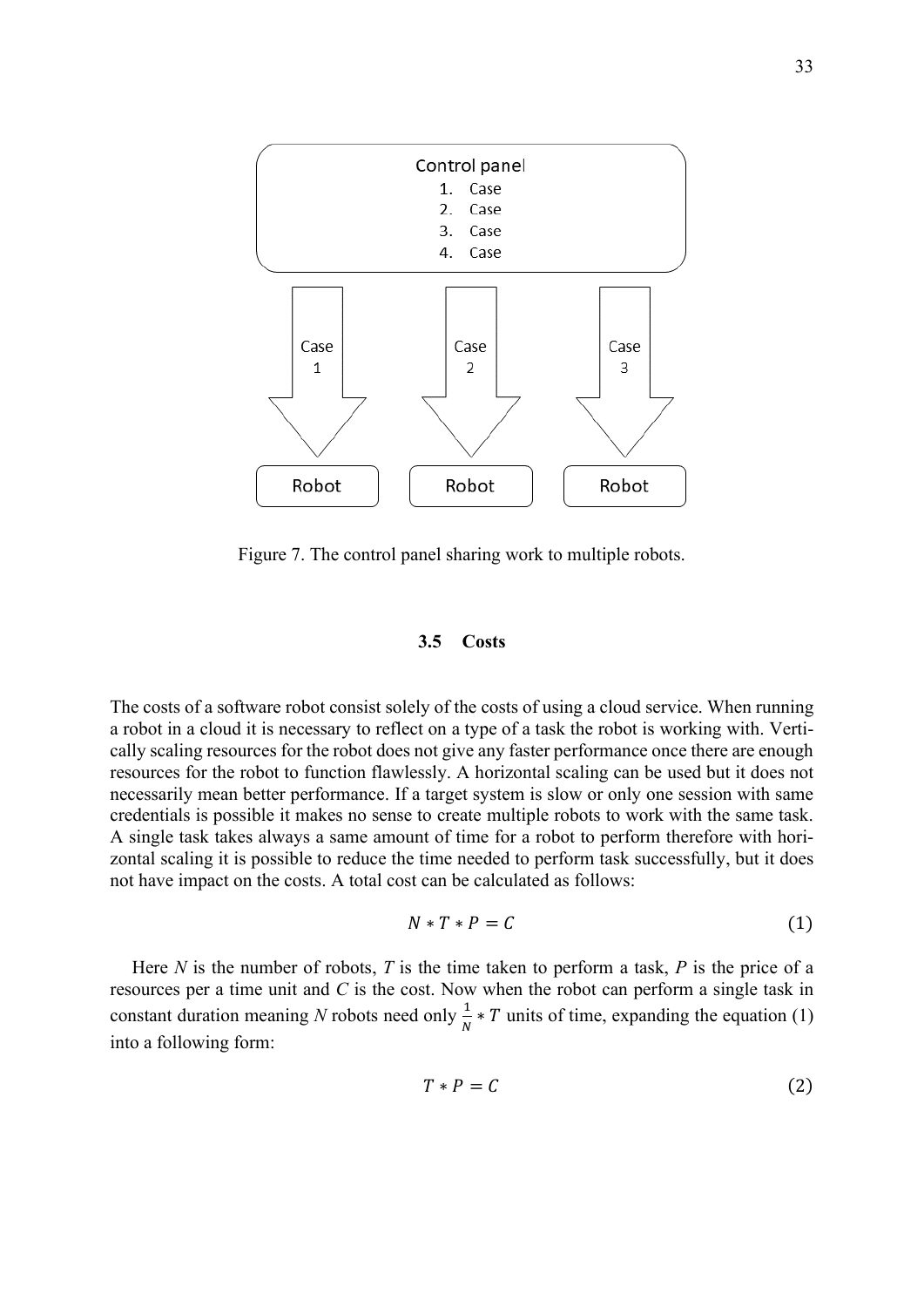The equation (2) shows that costs of a software robot are quite stable and only affected by pricing models of the cloud provider and the time taken to perform tasks which in turn helps to calculate monthly costs.

#### **3.6 Suitable robot use cases**

<span id="page-33-0"></span>Not everything should be done using a software robot. There are tasks that are suited very well for a software robot like repetitive tasks where decisions are made according the input data. However too many branches in a decision tree makes a software robot more prone to errors and increases the development time since every branch needs to be explicitly defined. Too many branches slow down a software robot since it must be checked always which view a robot is having before acting. If a robot is in a wrong place it can give up and return to start and try the next case or it can crash whichever is more suitable action. Slowing down a robot because of a complicated decision tree increases costs in the production since the robot has to be kept working for a longer period.

A robot makes the most cost efficient and fastest work when it has a repetitive, specific task which does not have a too complicated decision tree. Some consideration is needed when having two robots splitting the task. The output of a first robot could be used as an input for a second robot in order to decrease costs by decreasing the running time of a robot. The case of splitting the task has a risk of the first robot crashing leaving the second robot without input causing it to crash too. Some flag should be used if the task is split between two robots consequently the second robot knows when it can start working.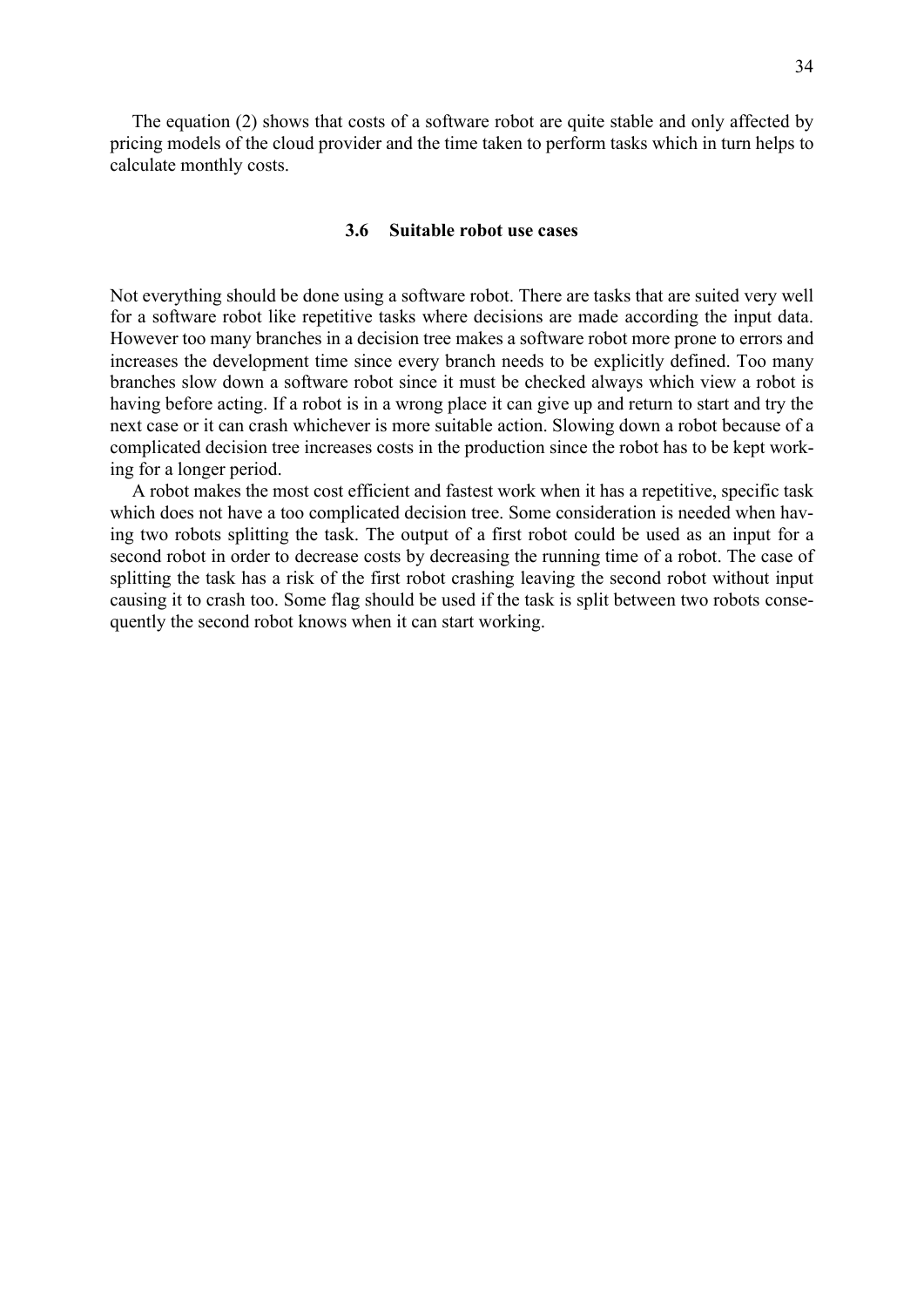# **4 DISCUSSION**

<span id="page-34-0"></span>The first problem with a generic software robot is a stable environment. The robot needs a predictable environment where the robot can repeat its workflow time and again reliably. The usage of a virtual machine was the first idea but shortly the possibility to use a container emerged. The container seemed a better fit hence its lightweight design which allows fast deployments. After researching both a container and a virtual machine-based solution, it was decided to use a container for the implementation because of the abovementioned reasons.

There is literature of the differences between a virtual machine and a container. From that point of view this thesis did not provide more new information since there was not such deep technical research on the differences between a container and a virtual machine. The research of differences between a container and a virtual machine were mainly directed by the objective of creating a generic reusable software robot.

There is not much literature on a software robot, and it seems that the RPA solutions are quite a new phenomenon. The best suitability for the RPA solutions is in places where repetitive tasks can be automated. The RPA can be used to make an integration between systems but when measured with robustness and reliability the usage of interfaces and pure software defined solutions would be better. The RPA has always a possibility of crashing due to something unexpected on a screen. An ordinary software project is easier to make robust against unexpected situations than the RPA.

A virtualisation is a way to interconnect systems which would otherwise be unable to communicate with each other. A virtualisation can also give more tools to work on different kinds of platforms in the future. In this sense the virtualisation and the RPA solutions have same goals, but the level of abstraction is different. Through a virtualisation it is possible to have systems to work better together and provide coherent interfaces for different applications.

A virtualisation was the only rational solution to provide the environment for a software robot. The robot could have been implemented directly to a cloud service since the cloud providers offer their own robot implementation tools but then it would not have been possible easily to port the implementation to any other cloud service. The general-purpose nature of a platform created own challenges of how to create a solution which can be deployed reliably enough wherever needed. The main problem was to find how the robot can interact with the systems the robot should use. The minor problem was to produce stable environment where everything starts automatically when a new container instance is started.

The main problem was caused by the container isolation. Since a container is an isolated environment, all network connections are refused by default. The isolation should not be broken, and minimum number of ports should be opened to reduce a possible attack surface on a container. A robot can interact easily with systems accessible via the Internet, but other systems require more configuration to be accessible immediately after starting a container instance. The interaction with external systems was enabled by adding capabilities for the container.

The minor problem was result from the requisite of a fully automated start-up process. A container instance should be created without any human involvement since then it is possible to completely automate scaling of resources. The automation of a start-up process was enabled by using multiple bash scripts which have only one task to be performed. The major problem here was how to transfer information of robot ID from a control panel to a container. This was solved by using environmental variables inside a container.

There is no similar research of a general reusable software robot. Containerisation of a robotic process automation has been researched in a specific implementation. The generic nature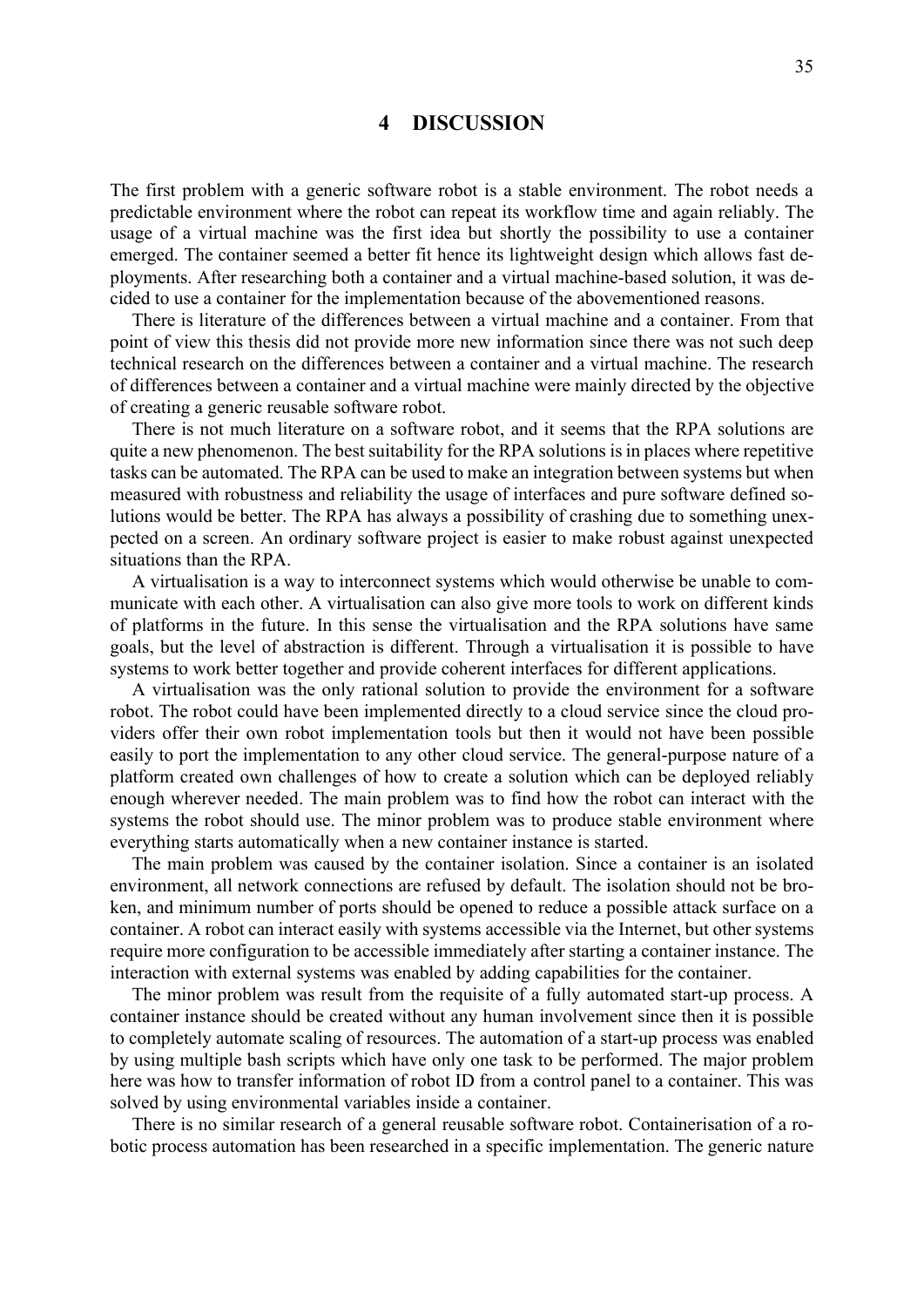of this software robot implementation opens new possibilities since there is no need to always configure the environment rather, it is only needed to develop the robot task and then assign it to any robot available. This thesis provides a new insight into possible implementations of robotic process automation and how to take advantage of the untiring nature of a robot.

During the development of a reusable generic software robot a few topics for further development raised. Three major topics were identified for further development.

Firstly, the next steps in the development of a generic reusable software robot would be the development of controlling multiple robots working with a same task. It should be refined how the information and work status is transferred between robots. The performance and speed of multiple parallel working robots could be improved with proper architecture. The old architecture is created on the assumption that only one robot is started with a predefined task to be done. The new architecture is implemented on top of this assumption meaning that the current architecture is not ideal to support usage of multiple robots.

Secondly, the size of a robot container image should be reduced if possible, by tweaking what libraries and binaries is needed and what can be deleted since a robot does not use them. By reducing the image size, it is possible to get even faster start-up times for a robot when a new instance is created in a cloud. A smaller size of a container would also make creating new images from Dockerfile a faster process. Now a new image can be created in around 20 minutes since there is so many different libraries and binaries which needs to be downloaded and installed.

Finally, the control panel should be refined to better support multiple robots working with a same task. This is related to previous topic as well since the information between robots should be transferred via the control panel and the control panel should have all the information of all robots all the time. The control panel could be developed further to enable sending information or files to the container when the robot is created consequently the mounting of a network drive to a container would not be necessary.

On some use cases a virtual machine-based solution would work better if a cloud environment is fixed and does not support needed capabilities. A virtual machine-based solution would also work in a use case where a robot would work incessantly. If a robot is designed to work incessantly it makes no sense to shut down the instance if a robot crashes due to it taking more time to create a new instance than it takes time to restart a crashed robot.

A generic reusable software robot could be used to reduce development time and to ease development of robots. Automation of repetitive tasks can be made easier with a generic reusable software robot. The amount of data is rising in every organisation all over the globe and the need to move and organize the collected data to old systems by hand is rising. The need of manual human work can be reduced in these repetitive tasks with generic reusable software robots. The productivity of an organisation can be increased with software robots since humans can use their time and knowledge to perform tasks where their abilities can be utilised. Repetitive simple tasks are a waste of human abilities in organisations and the productivity of a single human could be significantly increased when a software robot handles those repetitive tasks.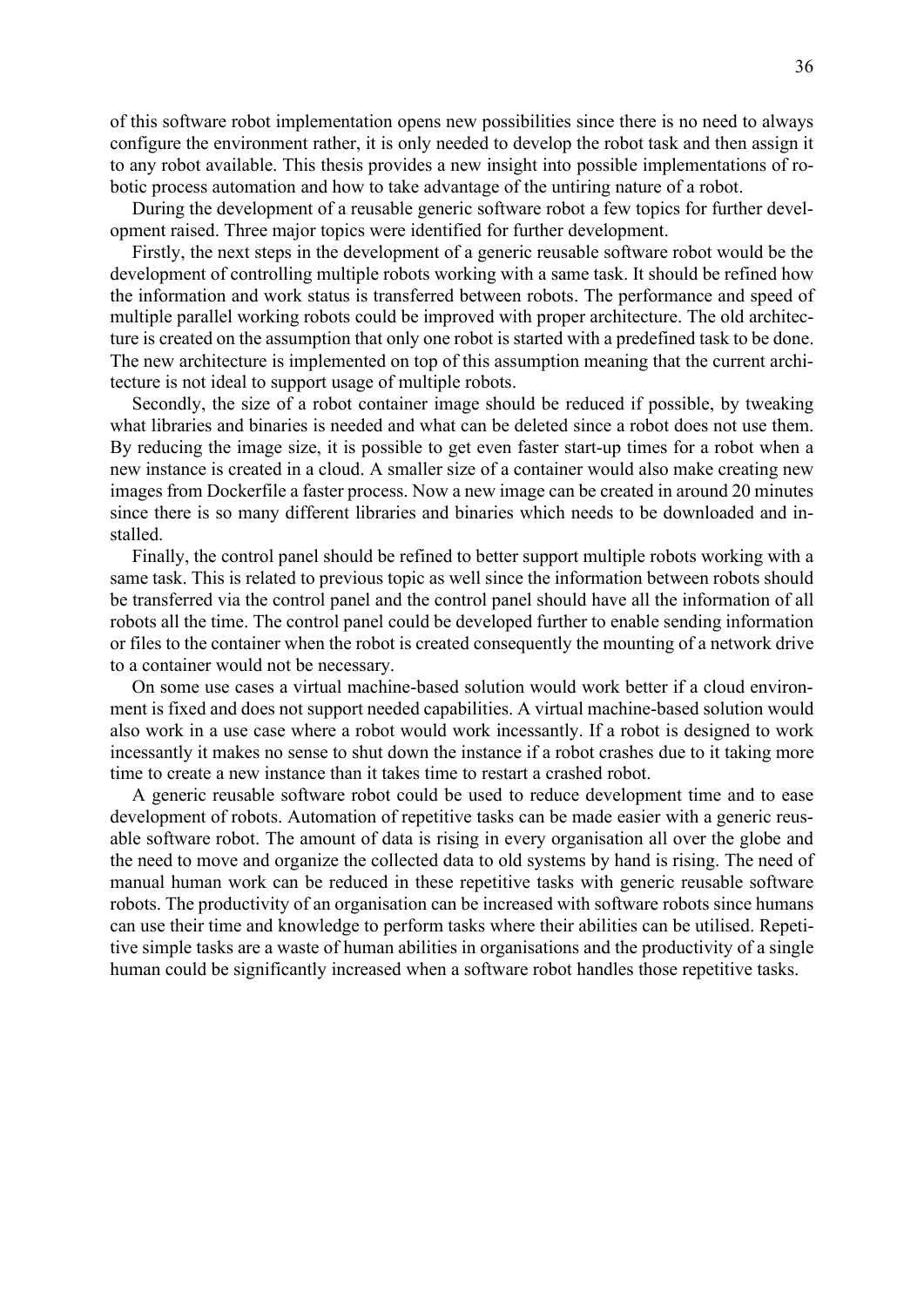# **5 SUMMARY**

<span id="page-36-0"></span>In this thesis, two things were studied. Firstly, the possible methods to implement a general reusable software robot. Secondly, the cloud providers were scanned to find out which cloud environment would be the most suitable for a generic reusable software robot. Finally, based on the abovementioned studies a reusable software robot was developed.

The main purpose of this thesis was to create a generic reusable software robot which can be deployed into any IaaS type of a cloud service. By creating a reusable software robot, it is possible to minimise the time needed to configure the environment so that a robot can work successfully. By minimising the time, it is possible to provide shorter development and deployment times because no extra time is needed to setup the environment.

The first thing to be studied was how to implement a virtualised environment into a cloud service. A container and a virtual machine were the possibilities for virtualising the environment. The two possible implementations were examined based on a limitation that resulting implementation needs to be a cloud service compatible. Firstly, it was found that a containerbased implementation would be the best option because it is lightweight to move around and secondly, a start-up time of a new instance in a cloud service is fast.

After studying possible implementation methods, cloud providers were scanned. Two possible cloud providers, AWS and Azure, were studied more closely hence they both offer infrastructure as a service and they are commonly used. AWS was chosen to be a platform to be used because of a higher maturity level and because of the possibility to either add or to remove container capabilities. For a software robot in a cloud it is important to be able to add capabilities for a container so that a network drive can be mounted into that container. The network drive can then be used to save the logs of a robot and to transfer data between a short-term filesystem of a robot and fixed filesystem where the network drive is.

In the implementation of the robot it was focused on the Sikuli framework and its specific features. With Sikuli 1.1.4. it is possible to deploy *.jar*-packets into container and no specific installation for the Sikuli framework is needed. By using compiled *.jar*-packets building of a new container image can be simplified. As a result, a container which can be deployed to AWS or Azure was produced.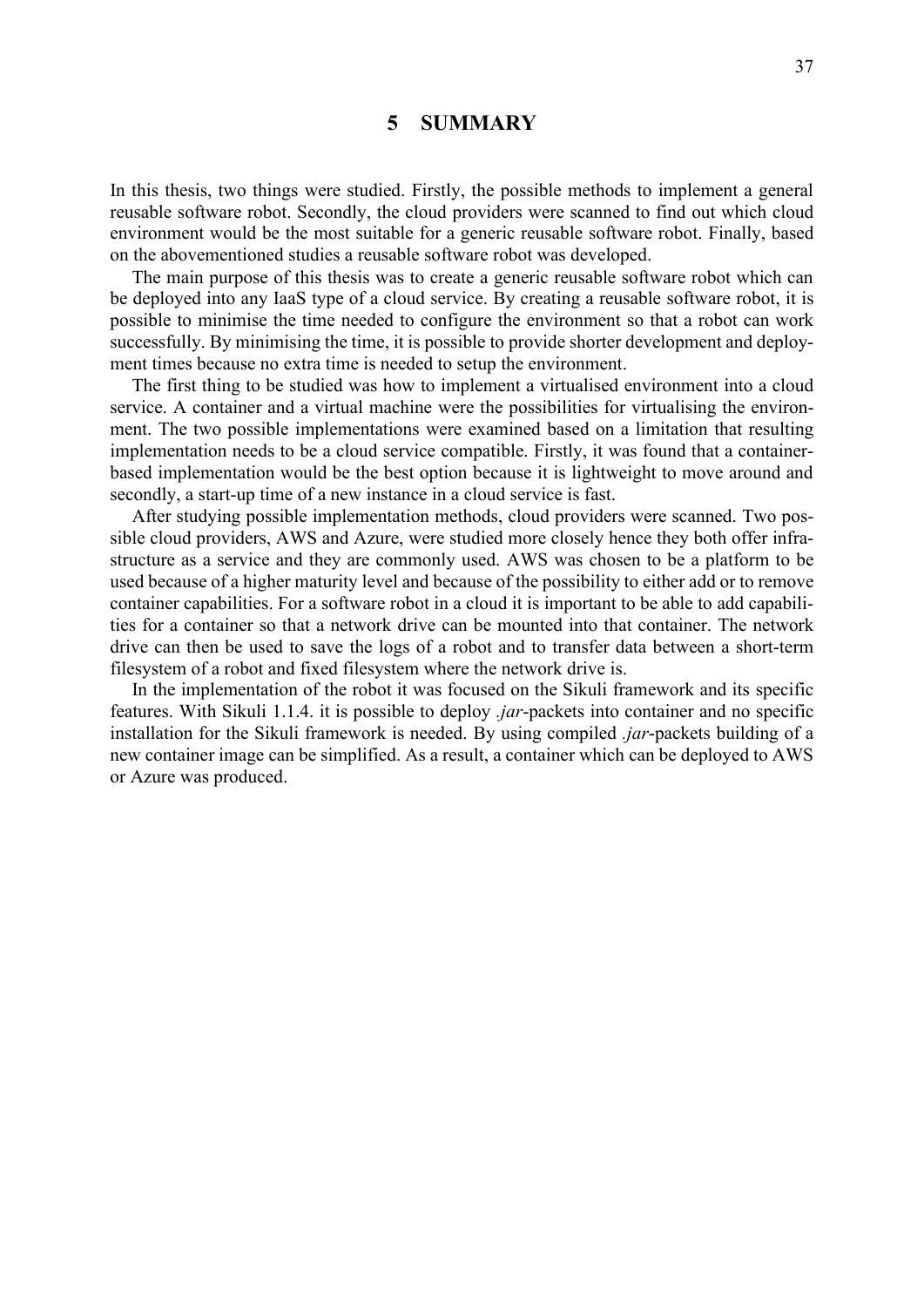# **6 REFERENCES**

- <span id="page-37-0"></span>[1] Liyanage M. (2018) Software Defined Mobile Network (SDMN) Architecture. Issue Communications Networks 2 lecture material. Pages: 25.
- [2] Smith J.E. (2005) The architecture of virtual machines. Computer 38 Issue 5. Pages: 32- 38.
- [3] Brief history of virtualization. (Updated: 2012) (Accessed 10/2019), Oracle. URL: [https://docs.oracle.com/cd/E26996\\_01/E18549/html/VMUSG1010.html.](https://docs.oracle.com/cd/E26996_01/E18549/html/VMUSG1010.html)
- [4] Li X. (2017) Advanced Design and Implementation of Virtual Machines. Publisher: CRC Press.
- [5] Hypervisor. (Updated: 2012) (Accessed 10/2019), Oracle. URL: [https://docs.ora](https://docs.oracle.com/cd/E26996_01/E18549/html/VMUSG1011.html)[cle.com/cd/E26996\\_01/E18549/html/VMUSG1011.html.](https://docs.oracle.com/cd/E26996_01/E18549/html/VMUSG1011.html)
- [6] Howard J. (Updated: 2008) (Accessed 10/2019), Hyper-V RTM announcement. Available today from the Microsoft Download Centre. Anonymous URL: [https://blogs.tech](https://blogs.technet.microsoft.com/jhoward/2008/06/26/hyper-v-rtm-announcement-available-today-from-the-microsoft-download-centre/)[net.microsoft.com/jhoward/2008/06/26/hyper-v-rtm-announcement-available-today](https://blogs.technet.microsoft.com/jhoward/2008/06/26/hyper-v-rtm-announcement-available-today-from-the-microsoft-download-centre/)[from-the-microsoft-download-centre/.](https://blogs.technet.microsoft.com/jhoward/2008/06/26/hyper-v-rtm-announcement-available-today-from-the-microsoft-download-centre/)
- [7] Chirammal H.D., Mukhedkar P. & Vettathu A. (2016) Mastering KVM Virtualization. Publisher: Packt Publishing.
- [8] Singh S. (2016) Containers & Docker: Emerging Roles & Future of Cloud Technology. Publisher: IEEE. Pages: 804-807.
- [9] VirtualBox. (Updated: 2019) (Accessed 10/2019), Oracle. URL: [https://www.virtual](https://www.virtualbox.org/)[box.org/.](https://www.virtualbox.org/)
- [10] Joy A.M. (2015) Performance Comparison between Linux Containers and Virtual Machines. Computer Engineering and Applications (ICACEA), 2015 International Conference on Advances in. Publisher: IEEE. Pages: 342-346.
- [11] Linux wiki, Chroot. (Updated: 2018) (Accessed 10/2019), Miscellaneous. URL: [https://www.linux.fi/wiki/Chroot.](https://www.linux.fi/wiki/Chroot)
- [12] Linux Containers. (Accessed 11/2019), Canonical Ltd. URL: [https://linuxcontain](https://linuxcontainers.org/;)[ers.org/;.](https://linuxcontainers.org/;)
- [13] Linux Containers, Security. (Accessed 11/2019), Canonical Ltd. URL: [https://linuxcontainers.org/lxc/security/.](https://linuxcontainers.org/lxc/security/)
- [14] Project rkt. (Updated: 2019) (Accessed 10/2019), Red Hat Inc. URL: [https://co](https://coreos.com/rkt/)[reos.com/rkt/.](https://coreos.com/rkt/)
- [15] Rkt documentation in GitHub. (Updated: 2019) (Accessed 11/2019), Miscellaneous. URL: [https://github.com/rkt/rkt/tree/master/Documentation.](https://github.com/rkt/rkt/tree/master/Documentation)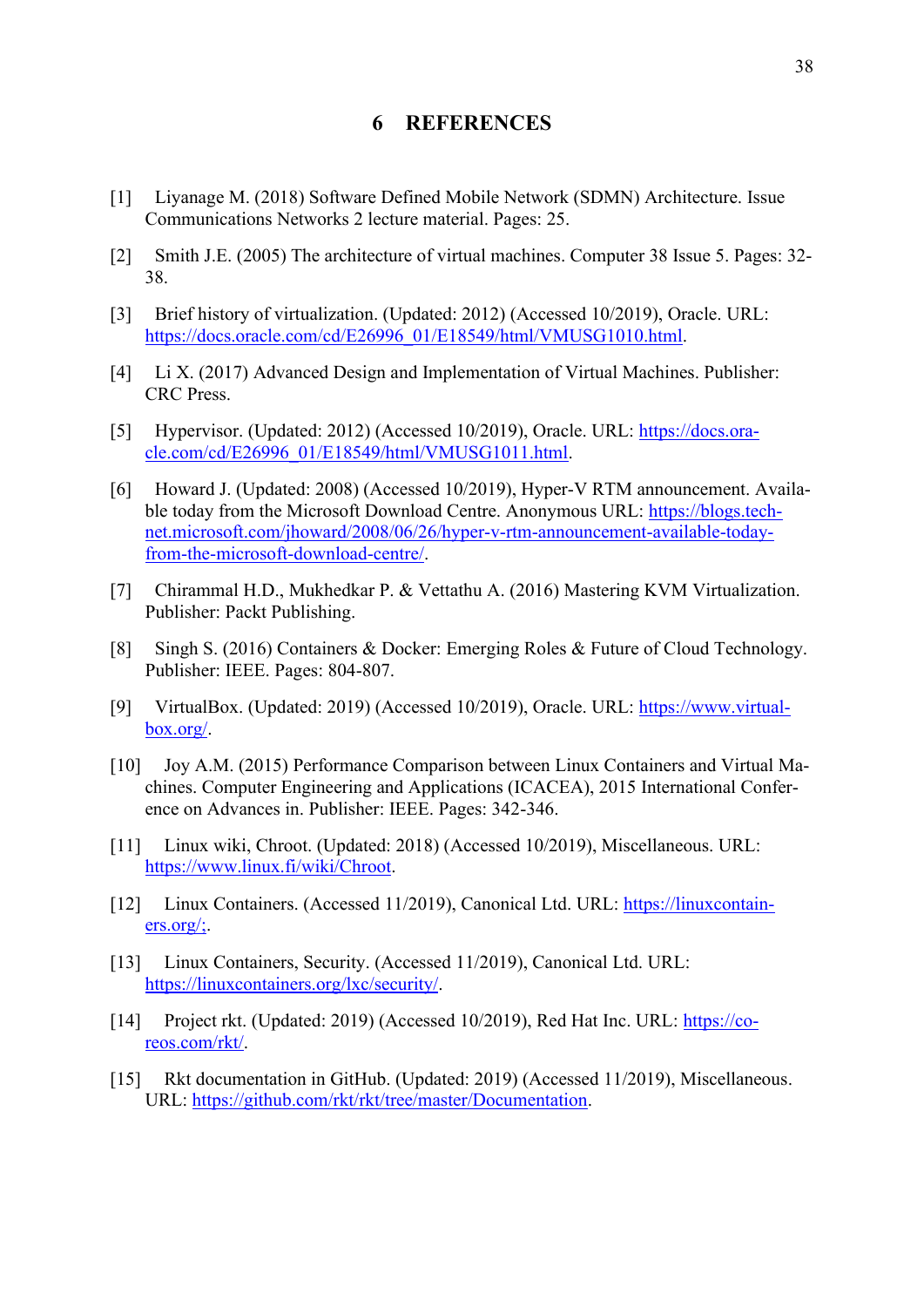- [16] Announcing Windows 10 Insider Preview Build 14361. (Updated: 2016) (Accessed 10/2019), Microsoft. URL: [https://blogs.windows.com/windowsexperi](https://blogs.windows.com/windowsexperience/2016/06/08/announcing-windows-10-insider-preview-build-14361/)[ence/2016/06/08/announcing-windows-10-insider-preview-build-14361/.](https://blogs.windows.com/windowsexperience/2016/06/08/announcing-windows-10-insider-preview-build-14361/)
- [17] Docker and Microsoft: Integrating Docker with Windows Server and Microsoft Azure. (Updated: 2014) (Accessed 10/2019), Microsoft. URL: [https://web](https://weblogs.asp.net/scottgu/docker-and-microsoft-integrating-docker-with-windows-server-and-microsoft-azure)[logs.asp.net/scottgu/docker-and-microsoft-integrating-docker-with-windows-server-and](https://weblogs.asp.net/scottgu/docker-and-microsoft-integrating-docker-with-windows-server-and-microsoft-azure)[microsoft-azure.](https://weblogs.asp.net/scottgu/docker-and-microsoft-integrating-docker-with-windows-server-and-microsoft-azure)
- [18] Docker documentation. (Updated: 2018) (Accessed 10/2019), Docker Inc. URL: [https://docs.docker.com;.](https://docs.docker.com;/)
- [19] Kasampalis S. (2010) Copy on Write Based File Systems Performance Analysis and Implementation. Technical University of Denmark, Department of Informatics.
- [20] LXC documentation. (Updated: 2019) (Accessed 11/2019), Miscellaneous. URL: [https://github.com/lxc/lxc.](https://github.com/lxc/lxc)
- [21] Saltzer J.H. & Schroeder M.D. (1975) The protection of information in computer systems. Proceedings of the IEEE 63 Issue 9. Pages: 1278-1308.
- [22] Multi-Account Containers. (Updated: 2019) (Accessed 11/2019), Mozilla. URL: [https://support.mozilla.org/en-US/kb/containers.](https://support.mozilla.org/en-US/kb/containers)
- [23] Nagy G. (Updated: 2015) (Accessed 11/2019), Operating System Containers vs. Application Containers. Anonymous URL: [https://blog.risingstack.com/operating-system](https://blog.risingstack.com/operating-system-containers-vs-application-containers/;)[containers-vs-application-containers/;.](https://blog.risingstack.com/operating-system-containers-vs-application-containers/;)
- [24] Tozzi C. (Updated: 2016) (Accessed 11/2019), Why Use a System Container Instead of a Docker App Container? Anonymous URL: [https://containerjournal.com/fea](https://containerjournal.com/features/use-system-containers-instead-docker-app-containers/)[tures/use-system-containers-instead-docker-app-containers/.](https://containerjournal.com/features/use-system-containers-instead-docker-app-containers/)
- [25] Ubuntu 18.04.1 LTS (Bionic Beaver). (Updated: 2018) (Accessed 10/2019), Canonical Ltd. URL: [http://releases.ubuntu.com/18.04/.](http://releases.ubuntu.com/18.04/)
- [26] Watson R. (Updated: 2015) (Accessed 10/2019), Docker Democratizes Virtualization for DevOps-Minded Developers and Administrators. Anonymous URL: [https://blogs.gartner.com/richard-watson/docker-democratizes-virtualization-devops](https://blogs.gartner.com/richard-watson/docker-democratizes-virtualization-devops-minded-developers-administrators/)[minded-developers-administrators/.](https://blogs.gartner.com/richard-watson/docker-democratizes-virtualization-devops-minded-developers-administrators/)
- [27] Mouat A. (2016) Docker Security: Using Containers Safely in Production. Publisher: O'Reilly Media, Inc.
- [28] Docker security. (Updated: 2019) (Accessed 11/2019), Docker Inc. URL: [https://docs.docker.com/engine/security/security/.](https://docs.docker.com/engine/security/security/)
- [29] Perla E., Massimiliano O. & Speake G. (2011) A Guide to Kernel Exploitation : Attacking the Core. Burlington, Mass. Publisher: Syngress.
- [30] Vaughan-Nichols S.J. (Updated: 2015) (Accessed 11/2019), Docker 1.8 adds serious container security. Anonymous URL: [https://www.zdnet.com/article/docker-1-8-adds](https://www.zdnet.com/article/docker-1-8-adds-serious-container-security/;)[serious-container-security/;.](https://www.zdnet.com/article/docker-1-8-adds-serious-container-security/;)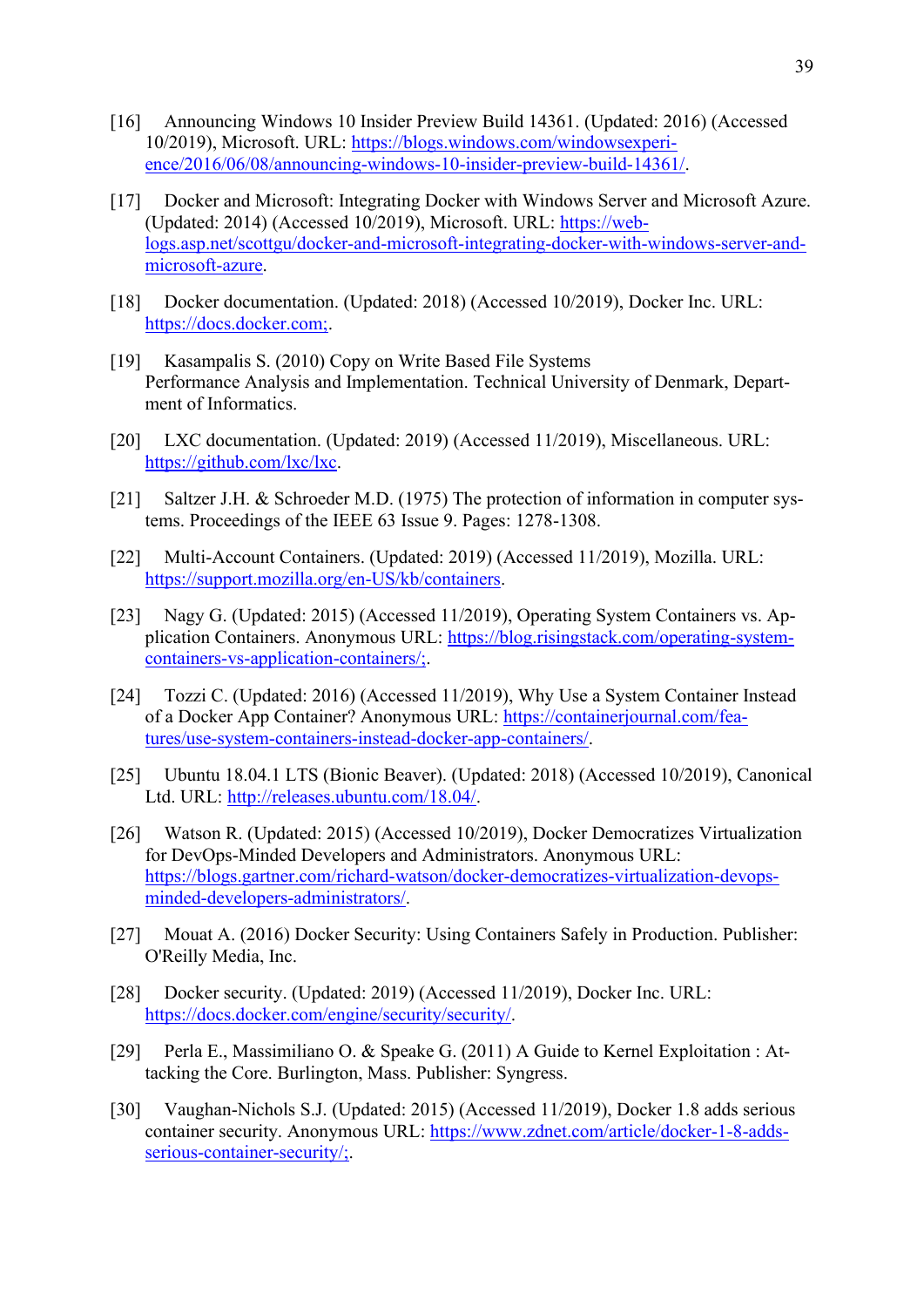- [31] Daemon definition. (Updated: 2005) (Accessed 11/2019), The Linux Information Project. URL: [http://www.linfo.org/daemon.html.](http://www.linfo.org/daemon.html)
- [32] daemon. (Updated: 2019) (Accessed 11/2019), Docker Inc. URL: [https://docs.docker.com/engine/reference/commandline/dockerd/.](https://docs.docker.com/engine/reference/commandline/dockerd/)
- [33] Pulapaka H. (Updated: 2018) (Accessed 10/2019), Windows Sandbox. Anonymous URL: [https://techcommunity.microsoft.com/t5/Windows-Kernel-Internals/Windows-](https://techcommunity.microsoft.com/t5/Windows-Kernel-Internals/Windows-Sandbox/ba-p/301849)[Sandbox/ba-p/301849.](https://techcommunity.microsoft.com/t5/Windows-Kernel-Internals/Windows-Sandbox/ba-p/301849)
- [34] Oktavianto D. & Muhardianto I. (2013) Cuckoo Malware Analysis : Analyze Malware using Cuckoo Sandbox. Publisher: Packt Publishing.
- [35] Coleman M. (Updated: 2016) (Accessed 10/2019), Containers are not VMs. Anonymous URL: [https://www.docker.com/blog/containers-are-not-vms/.](https://www.docker.com/blog/containers-are-not-vms/)
- [36] Simple monthly calculator. (Updated: 2019) (Accessed 10/2019), Amazon Web Services Inc. URL: [https://calculator.s3.amazonaws.com/index.html.](https://calculator.s3.amazonaws.com/index.html)
- [37] Gordon W. and Long E. (Updated: 2019) (Accessed 11/2019), Why Chrome uses so much freaking RAM. Anonymous URL: [https://lifehacker.com/why-chrome-uses-so](https://lifehacker.com/why-chrome-uses-so-much-freaking-ram-1702537477)[much-freaking-ram-1702537477.](https://lifehacker.com/why-chrome-uses-so-much-freaking-ram-1702537477)
- [38] Amazon EC2 Auto Scaling. (Updated: 2019) (Accessed 11/2019), Amazon Web Services Inc. URL: [https://aws.amazon.com/ec2/autoscaling/?sc\\_channel=ba&sc\\_cam](https://aws.amazon.com/ec2/autoscaling/?sc_channel=ba&sc_campaign=autoscaling-ec2-button&sc_medium=button&sc_country=global&sc_geo=global&sc_outcome=aware)[paign=autoscaling-ec2-button&sc\\_medium=button&sc\\_coun](https://aws.amazon.com/ec2/autoscaling/?sc_channel=ba&sc_campaign=autoscaling-ec2-button&sc_medium=button&sc_country=global&sc_geo=global&sc_outcome=aware)[try=global&sc\\_geo=global&sc\\_outcome=aware.](https://aws.amazon.com/ec2/autoscaling/?sc_channel=ba&sc_campaign=autoscaling-ec2-button&sc_medium=button&sc_country=global&sc_geo=global&sc_outcome=aware)
- [39] Overview of autoscale in Microsoft Azure Virtual Machines, Cloud Services, and Web Apps. (Updated: 2018) (Accessed 11/2019), Microsoft. URL: [https://docs.mi](https://docs.microsoft.com/en-us/azure/azure-monitor/platform/autoscale-overview)[crosoft.com/en-us/azure/azure-monitor/platform/autoscale-overview.](https://docs.microsoft.com/en-us/azure/azure-monitor/platform/autoscale-overview)
- [40] Introducing Amazon EC2 Container Service. (Updated: 2014) (Accessed 11/2019), Amazon Web Services Inc. URL: [https://aws.amazon.com/about-aws/whats](https://aws.amazon.com/about-aws/whats-new/2014/11/13/introducing-amazon-ec2-container-service/)[new/2014/11/13/introducing-amazon-ec2-container-service/.](https://aws.amazon.com/about-aws/whats-new/2014/11/13/introducing-amazon-ec2-container-service/)
- [41] AWS Elastic Beanstalk adds Docker support. (Updated: 2014) (Accessed 11/2019), Amazon Web Services Inc. URL: [https://aws.amazon.com/about-aws/whats](https://aws.amazon.com/about-aws/whats-new/2014/04/23/aws-elastic-beanstalk-adds-docker-support/)[new/2014/04/23/aws-elastic-beanstalk-adds-docker-support/.](https://aws.amazon.com/about-aws/whats-new/2014/04/23/aws-elastic-beanstalk-adds-docker-support/)
- [42] Zander J. (Updated: 2014) (Accessed 11/2019), New Windows Server containers and Azure support for Docker. Anonymous URL: [https://azure.microsoft.com/es](https://azure.microsoft.com/es-es/blog/new-windows-server-containers-and-azure-support-for-docker/)[es/blog/new-windows-server-containers-and-azure-support-for-docker/.](https://azure.microsoft.com/es-es/blog/new-windows-server-containers-and-azure-support-for-docker/)
- [43] Add/remove Linux capabilities for Docker container. (Updated: 2018) (Accessed 10/2019), Microsoft developer network. URL: [https://social.msdn.microsoft.com/Fo](https://social.msdn.microsoft.com/Forums/azure/en-US/20b5c3f8-f849-4da2-92d9-374a37e6f446/addremove-linux-capabilities-for-docker-container?forum=WAVirtualMachinesforWindows)[rums/azure/en-US/20b5c3f8-f849-4da2-92d9-374a37e6f446/addremove-linux-capabili](https://social.msdn.microsoft.com/Forums/azure/en-US/20b5c3f8-f849-4da2-92d9-374a37e6f446/addremove-linux-capabilities-for-docker-container?forum=WAVirtualMachinesforWindows)[ties-for-docker-container?forum=WAVirtualMachinesforWindows.](https://social.msdn.microsoft.com/Forums/azure/en-US/20b5c3f8-f849-4da2-92d9-374a37e6f446/addremove-linux-capabilities-for-docker-container?forum=WAVirtualMachinesforWindows)
- [44] Amazon ECS adds support for adding or dropping Linux capabilities to containers. (Updated: 2017) (Accessed 10/2019), Amazon Web Services Inc. URL: [https://aws.ama](https://aws.amazon.com/about-aws/whats-new/2017/09/amazon-ecs-adds-support-for-adding-or-dropping-linux-capabilities-to-containers/)[zon.com/about-aws/whats-new/2017/09/amazon-ecs-adds-support-for-adding-or-drop](https://aws.amazon.com/about-aws/whats-new/2017/09/amazon-ecs-adds-support-for-adding-or-dropping-linux-capabilities-to-containers/)[ping-linux-capabilities-to-containers/.](https://aws.amazon.com/about-aws/whats-new/2017/09/amazon-ecs-adds-support-for-adding-or-dropping-linux-capabilities-to-containers/)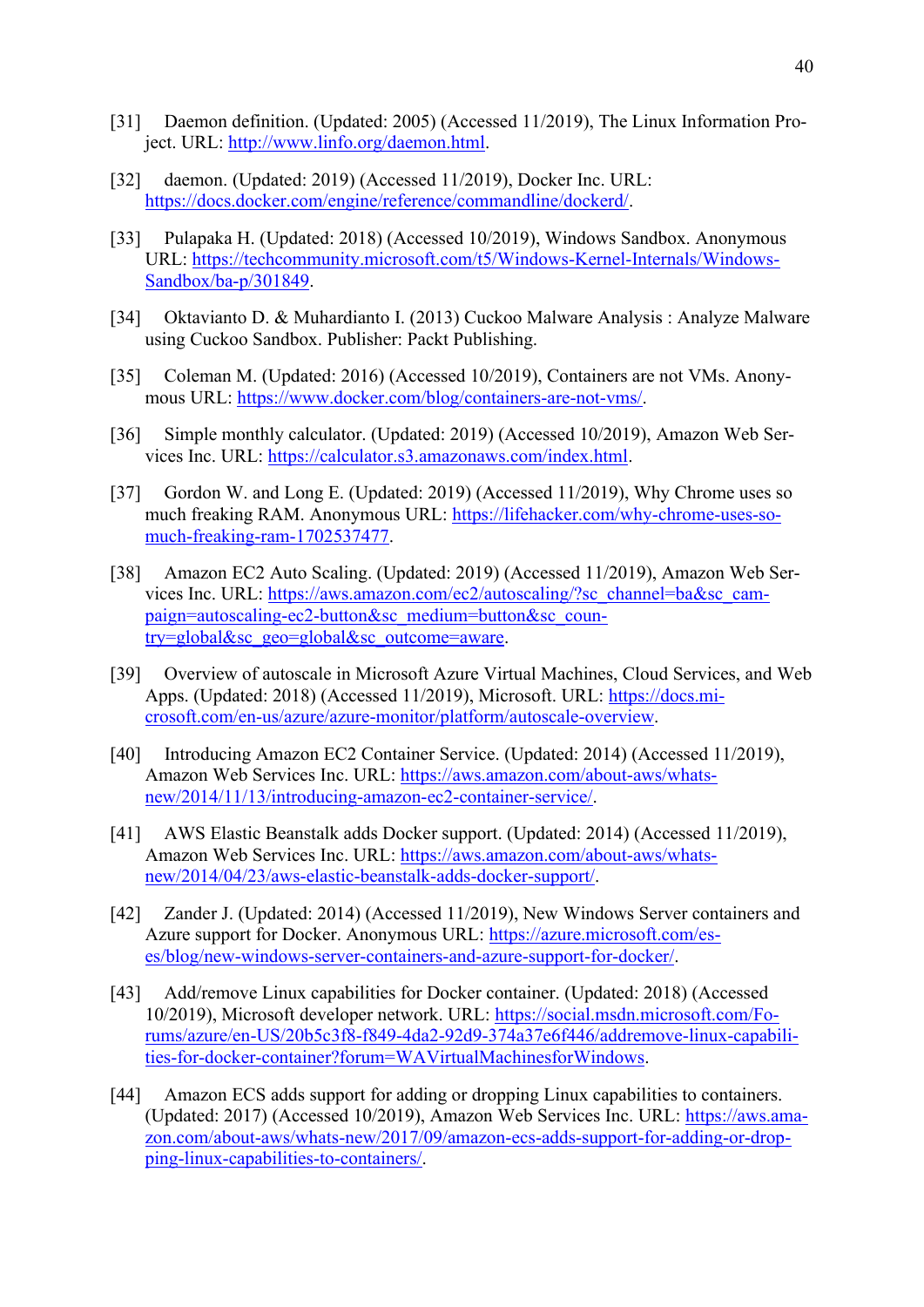- [45] About AWS. (Updated: 2019) (Accessed 11/2019), Amazon Web Services Inc. URL: [https://aws.amazon.com/about-aws/.](https://aws.amazon.com/about-aws/)
- [46] Microsoft Announces Windows Azure and Azure Service Platform. (Updated: 2008) (Accessed 11/2019), Microsoft. URL: [https://azure.microsoft.com/en-us/blog/microsoft](https://azure.microsoft.com/en-us/blog/microsoft-announces-windows-azure-and-azure-services-platform/)[announces-windows-azure-and-azure-services-platform/.](https://azure.microsoft.com/en-us/blog/microsoft-announces-windows-azure-and-azure-services-platform/)
- [47] Hocke R. (Updated: 2019) (Accessed 10/2019), Sikuli Documentation. Anonymous URL: [https://sikulix-2014.readthedocs.io/en/latest/index.html.](https://sikulix-2014.readthedocs.io/en/latest/index.html)
- [48] Lee S., Suh S., Mo S., Trofimov A. & Jeong B. (2009) A Virtual Window System for CE Devices Based on System Virtualization. 2009 6th IEEE Consumer Communications and Networking Conference. Publisher: IEEE.
- [49] The Institute of Electrical and Electronics Engineers Inc. (1994) IEEE Std 1295-1993: IEEE Standard for Information Technology--X Window System--Modular Toolkit Environment (MTE). In: Anonymous Standard. Publisher: IEEE. Pages: 13.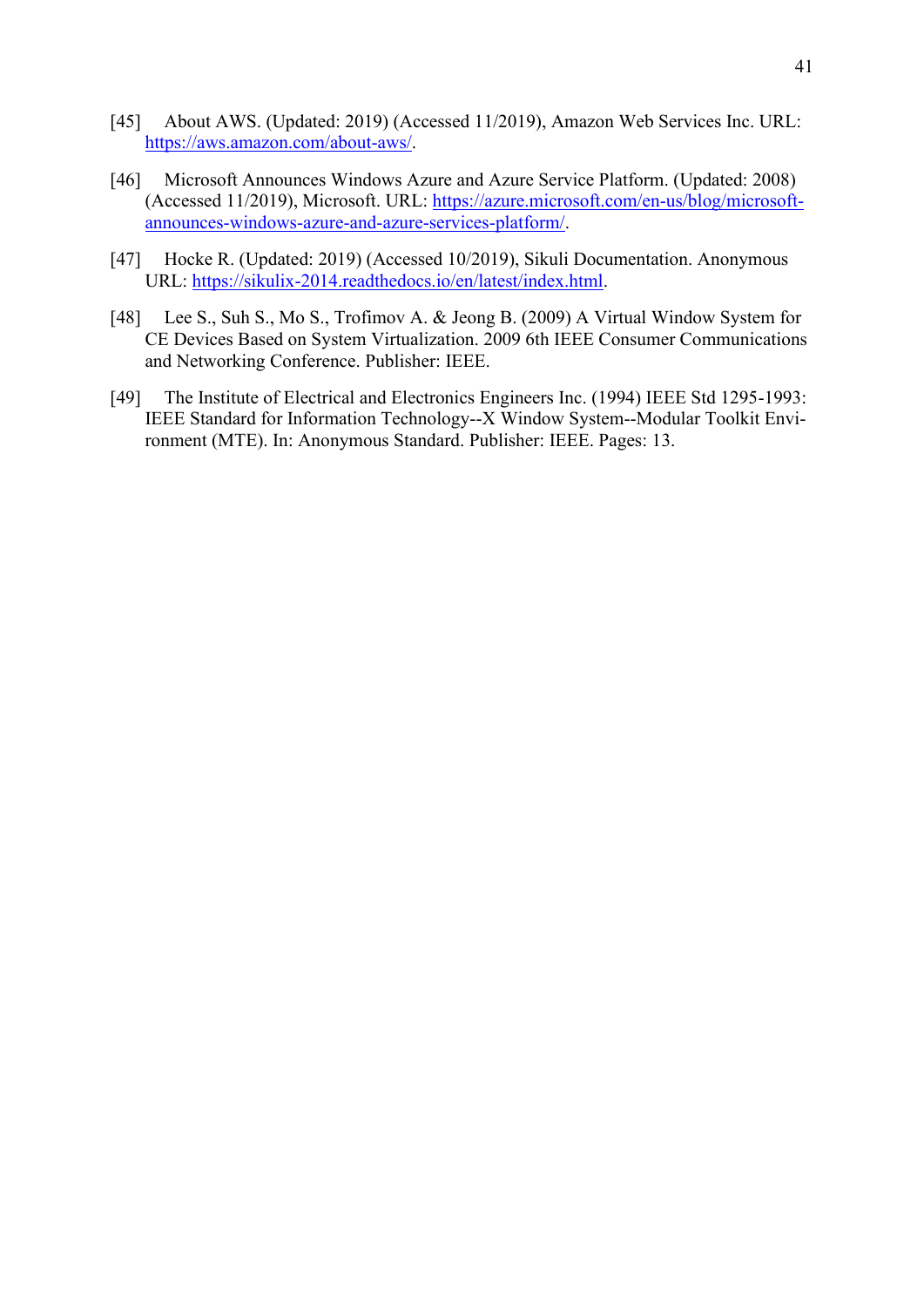# **7 APPENDICES**

<span id="page-41-0"></span>Appendix 1 Dockerfile Appendix 2 Readme.md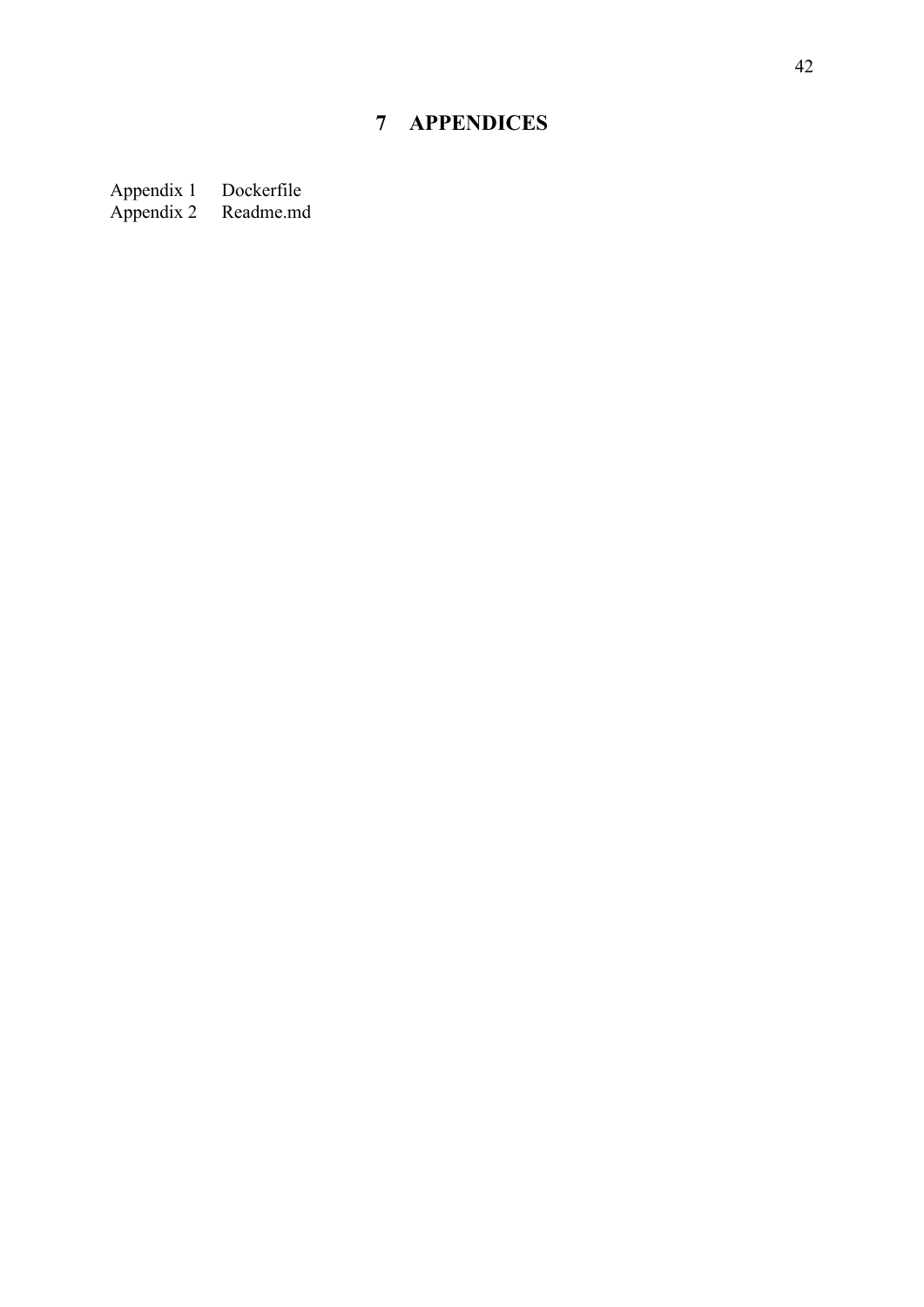FROM ubuntu:18.04 ENV LC\_ALL en\_US.UTF-8 ENV LANG en\_US.UTF-8 ENV LANGUAGE en\_US.UTF-8 ARG DEBIAN\_FRONTEND=noninteractive COPY keyboard /etc/default/keyboard RUN mkdir -p /root/.Sikulix/Lib && mkdir -p /root/src/SikuliX && mkdir -p /root/Logs COPY ./sikulix/ /root/src/SikuliX COPY ./sikulix/jython-standalone-2.7.1.jar /root/.Sikulix COPY ./sikulix/jruby-complete-9.2.0.0.jar /root/.Sikulix COPY ./sikulix/Lib/ /root/.Sikulix/Lib COPY ./initVNC.sh /root/ COPY ./initPlatform.sh /root/ COPY ./initConf.py /root/ COPY ./startRobot.sh / COPY ./geckodriver.tar.gz / COPY ./leptonica-1.74.4.tar.gz /root/src COPY ./tesseract-3.05.02.tar.gz /root/src RUN apt update && \ apt install -y locales locales-all && locale-gen en\_US.UTF-8 && \ apt install -y build-essential sudo firefox wmctrl xdotool xfce4 \ xfce4-goodies tightvncserver openjdk-8-jdk openjdk-8-jre \ autoconf automake libtool autoconf-archive \ pkg-config libpng-dev libjpeg8-dev libtiff5-dev zlib1g-dev \ libicu-dev libpango1.0-dev libcairo2-dev \ libopencv3.2-java python-dev python-numpy maven x11-common cifs-utils && \ sudo ln -s /usr/lib/jni/libopencv\_java320.so /usr/lib/libopencv\_java.so && \n tar -zxvf /geckodriver.tar.gz && chmod +x /geckodriver && \ mv /geckodriver /usr/bin/ && rm -rf /geckodriver.tar.gz && \ apt remove tesseract-ocr\* libleptonica-dev && \ apt autoclean & & apt autoremove --purge &  $\&$  \ cd /root/src && tar -zxvf leptonica-1.74.4.tar.gz && \ cd /root/src/leptonica-1.74.4 && \ ./configure && sudo make && sudo make install && \ cd /root/src && tar -zxvf tesseract-3.05.02.tar.gz && cd /root/src/tesseract-3.05.02 && \ ./autogen.sh && ./configure --enable-debug && \ LDFLAGS="-L/usr/local/lib" CFLAGS="-I/usr/local/include" make && \ sudo make install && sudo make install-langs && sudo ldconfig && \ rm -rf /root/src/tesseract-3.05.02.tar.gz /root/src/leptonica-1.74.4.tar.gz && \ printf 'qwerty\nqwerty\nn\n' | vncpasswd && sudo vncserver && \ sudo vncserver -kill :1 && mv ~/.vnc/xstartup ~/.vnc/xstartup.bak && \ printf '#!/bin/bash\n\nxrdb \$HOME/.Xresources\nstartxfce4 &\n' > ~/.vnc/xstartup && \ chmod +x ~/.vnc/xstartup && \ cp /etc/xdg/xfce4/panel/default.xml /etc/xdg/xfce4/xfconf/xfce-perchannel-xml/xfce4 panel.xml && \ apt autoremove -y && apt autoclean -y